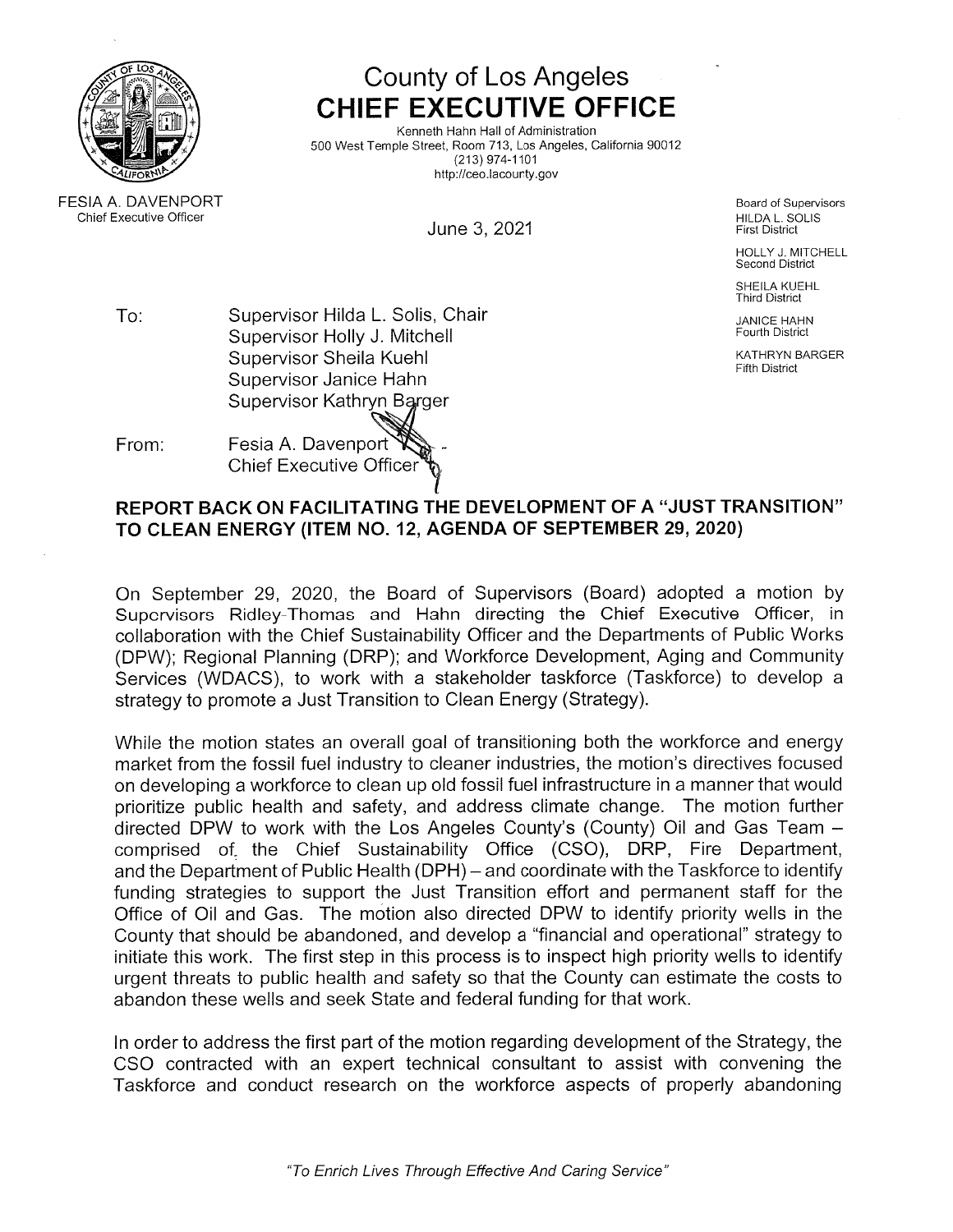Each Supervisor June 3, 2021<br>P Page 2

orphaned oil wells to support development of the Strategy. This report transmits the Strategy (Attachment I), <sup>a</sup> report of the consultant's findings (Attachment II), and DPW's response to the motion on financial resources to support this work (Attachment Ill).

### Stakeholder Engagement

As directed by the motion, CSO As directed by the motion, CSO convened a Taskforce in order to support development<br>of the Strategy. The Taskforce consisted of representatives from a variety of sectors,<br>. <sup>a</sup> variety of sectors, including business; labor; environmental and environmental justice organizations; an indigenous-led organization; philanthropy; academia; and local and State government. In addition to three formal convenings of the Taskforce, individual meetings were held with various Taskforce members, as well as other experts, to inform the Strategy<br>recommendations recommendations.

The Taskforce met three times to support development of the Strategy and findings (Attachments <sup>I</sup> and II). The draft documents were distributed to the Taskforce members for review and comment, and nine comment letters were submitted by Taskforce members.. The CSO and the consultant reviewed these letters and incorporated:<br>s as appropriate. The CSO also contacted each member who submitted a letter comments, as appropriate. The CSO also contacted each member who submitted <sup>a</sup> letter to discuss their comments and how they were addressed.

# Key Findings and Recommendations

In response to the motion, the CSO directed its consultant to focus their analysis on direct<br>lobe created by abandonment of idle and ernhaned oil wells, which are wells that are not jobs created by abandonment of idle and orphaned oil wells, which are wells that are not actively producing oil and, in the case of "orphaned" wells, also have no financially solvent operator. The analysis found that the direct job creation from abandoning wells is modest<br>and \_pot\_likely\_sufficient\_ to\_support\_a\_\_broad\_transition\_of\_workers\_\_\_However and not likely sufficient to support <sup>a</sup> broad transition of workers. However, it noted that additional jobs may be created by broadening the scope to include indirect and induced jobs related to this work, as well as jobs related to remediation and redevelopment of the land after well closure. Regardless of the job creation potential, it is important to note that abandonment of orphaned wells would not result in job loss, and would likely result in environmental, environmental justice, public health, and economic benefits.

The Strategy was developed based on the findings described above, as well as an understanding of the motion's overall goals, and the County's broader goals arounc workforce development, equity and environmental justice, and transition to renewable energy. The following is a summary of the Strategy's recommendations on how the<br>County should move forward with a just transition: County should move forward with <sup>a</sup> just transition: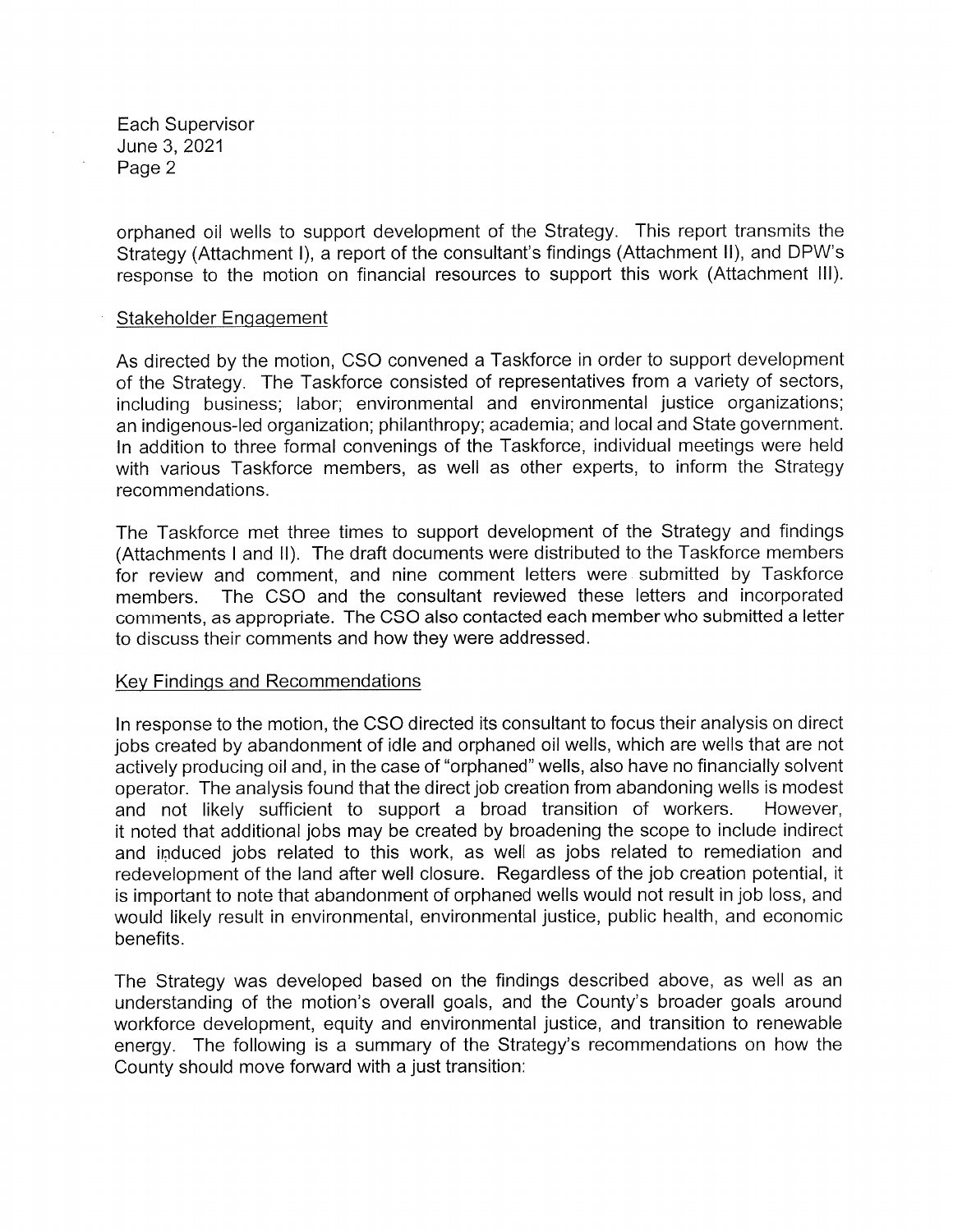Each Supervisor June 3, 2021<br>P Page 3

- • Broaden scope of current work to develop a comprehensive Strategy for fossil fuel workers in the Los Angeles (LA) Region: The County should develop <sup>a</sup> comprehensive Just Transition Strategy that looks at all sectors of the fossil fuel industry, not just abandonment of orphaned wells, and considers the needs and perspectives of workers as well as frontline communities.
- o Expand the Taskforce to be inclusive of tribal and frontline communities, and workers from all sectors of the fossil fuel industry: As the scope of the County's<br>just transition work broadens, so should the representation on the Taskforce just transition work broadens, so should the representation on the Taskforce. Notably, as discussions are broadened to include the ultimate outcome of lands formerly used for extraction activities, local tribes should be involved as partners in this decision-making, especially for sites located on their ancestral lands.
- • Address key data gaps necessary to informa just transition strategy, such as demographics of fossil fuel workers and economics of fossil fuel industry in the LA Region: For the Strategy to be actionable, it needs to be grounded in a clear<br>and quantitative understanding of the werkfores involved in the fossil fuel industry and quantitative understanding of the workforce involved in the fossil fuel industry and the industry itself.
- • Pursue policies and funding to achieve environmental, public health, and economic benefits from abandonment and redevelopment of idle and orphaned oil well sites.<br>As, noted, above, there are numerous, reasons, to pursue closure of idle, and As noted above, there are numerous reasons to pursue closure of idle and<br>As noted above, there are numerous reasons to pursue closure of idle and orphaned oil well sites, aside from the job creation potential, and the County should<br>pursue opportunities to support and accelerate this work pursue opportunities to support and accelerate this work.
- o• Develop a plan to leverage State and federal funding to support the Strategy while holding fossil fuel operators accountable to obligations: The County should position itself to take advantage of available funding to support implementation of the Strategy while also ensuring that fossil fuel operators follow through with their<br>reaponoibilities for proper closure of their wells responsibilities for proper closure of their wells.
- Coordinate with the State, relevant local jurisdictions, and other local efforts on fossil fuel just transition: Since there are many related efforts currently underway on the State level, as well as in other jurisdictions within the County, the County should track these to ensure consistency and, where possible, leverage other work.

Should you have any questions concerning this matter, please contact me or Gary Gero, Chief Sustainability Officer, at (213) 974-1160 or <u>ggero@ceo.lacounty.gov</u>

FAD:JMN:TJM<br>CO:DK:in GG:RK:jg

**Attachments** 

c: Executive Office, Board of Supervisors County Counsel Public Works Regional PlanningWorkforce Development, Aging and Community Services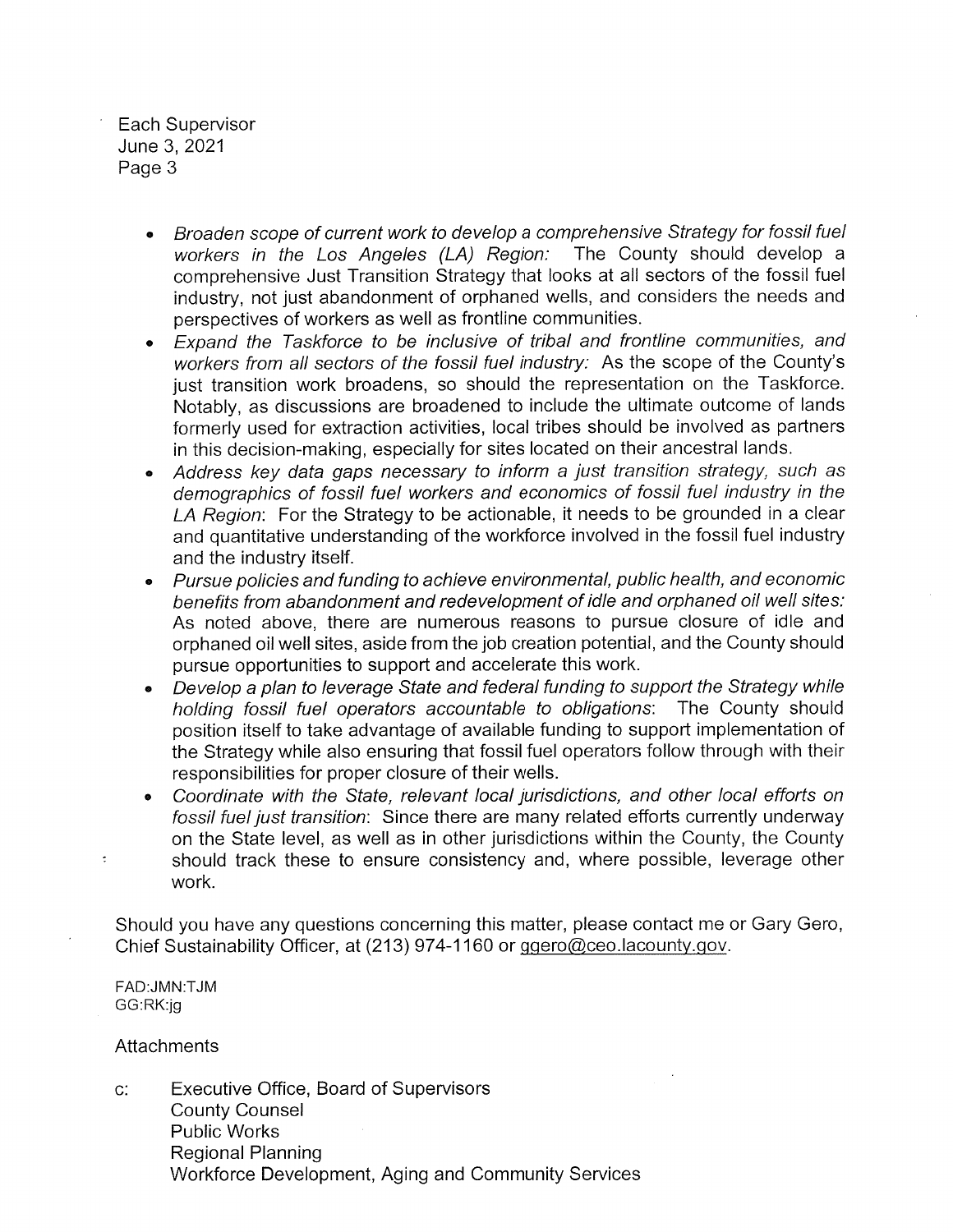# **Strategy for Advancing a Just Transition in Los Angeles County May 2021**

As directed by the Board of Supervisors' (Board) motion, this report presents an initial strategy for the Los Angeles County (County) to promote a just transition to clean energy. This strategy consists of a series of recommended actions the County should take to build on the work done to date, to proactively prepare for a transition of the fossil fuel industry. These recommendations are based on the research findings summarized in Attachment II and the summary of funding options presented in Attachment III, which was developed by the Department of Public Works (DPW). Although the Board motion specifically focused on considerations of the workforce potential from the abandonment or re-abandonment of idle and orphaned oil wells in unincorporated County, the research findings presented in the consultant's technical report suggest that this work would only produce a modest number of direct jobs. However, the proper abandonment of idle and orphaned oil wells provides many other benefits aside from job creation potential. The County should support and accelerate this work to achieve public health benefits and address environmental injustices, while ensuring that any jobs created by this work are high quality.

In order to accomplish the goals described in the Board motion of transitioning both the workforce and energy market from fossil fuels to cleaner industries while promoting public health and combating climate change, the County must pursue a broader scope that leads to permanent and secure employment across a diverse range of sectors. Based on these findings, the Chief Sustainability Officer (CSO) recommends the following as next steps:

### **1. Broaden the scope of current work to develop a comprehensive Just Transition Strategy (Strategy) for fossil fuel workers in the Los Angeles (LA) Region**

Given the public health impacts of air pollution and a changing climate, and the increase in state and national policies to address these threats by transitioning away from the use of fossil fuels, we are recommending that the County begin the process of developing a proactive and comprehensive Strategy that focuses on high-quality jobs across a diverse range of sectors. This strategy should include policies that minimize the potential negative impacts from economic disruptions that may occur – such as the closure of a refinery or bankruptcy of a major fossil fuel company – and create high-quality workforce opportunities for displaced workers and underrepresented communities through the creation and adoption of labor standards.

A comprehensive strategy to support displaced workers should center on high-road, highquality jobs in industries that require similar skills as the fossil fuel sector, such as jobs in wastewater treatment, environmental remediation, clean transportation, and low-carbon manufacturing. The comprehensive strategy should include an analysis of what industries could be expanded or attracted to the region to provide these opportunities.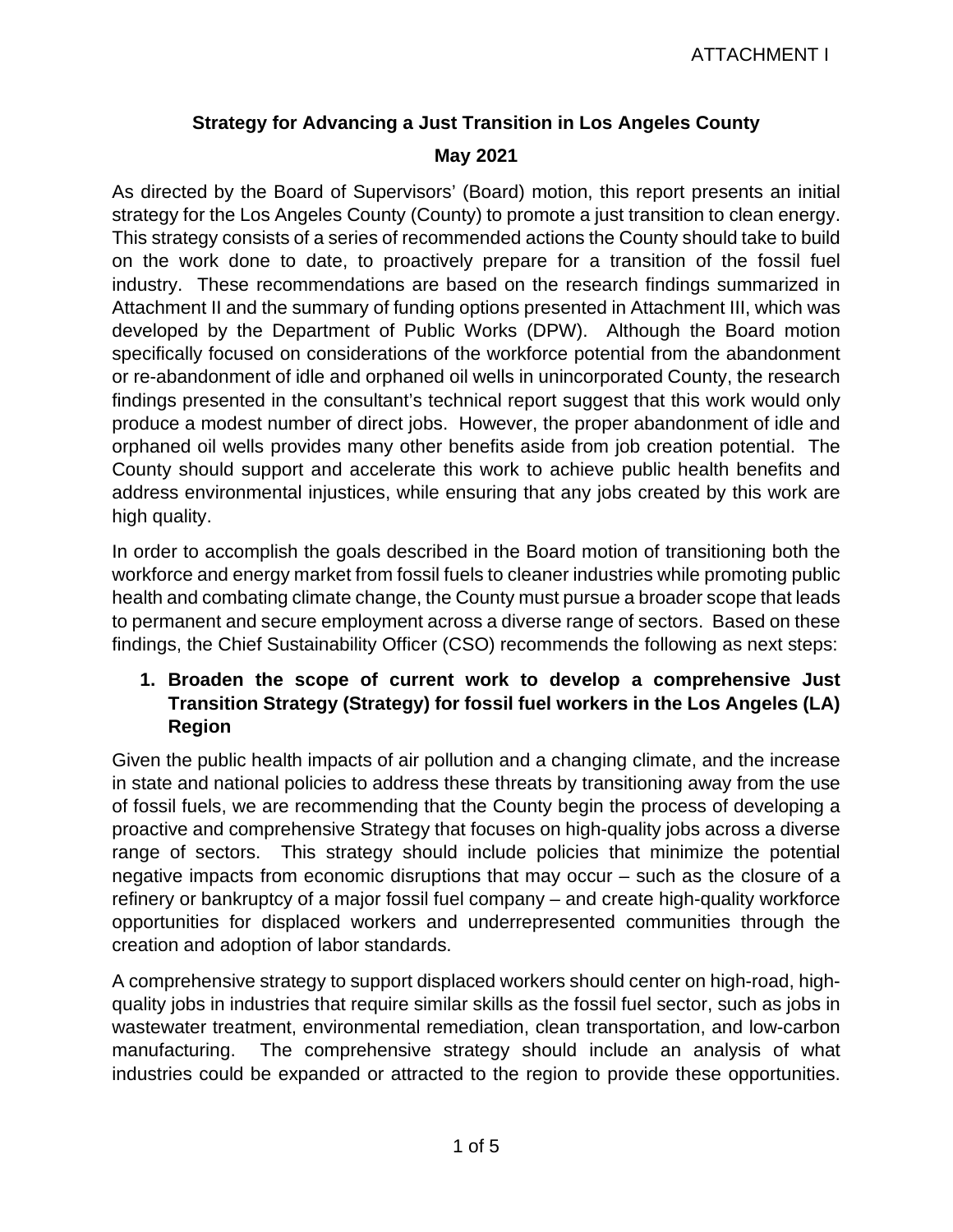Additionally, policies should recognize the varying needs of people in different phases of their career.

In addition to displaced workers, the comprehensive strategy must consider and incorporate the voices and perspectives of all impacted stakeholders, including environmental justice and frontline communities who have been disproportionately impacted by the negative health impacts of the fossil fuel sector, and communities that have traditionally been left out of high-quality workforce opportunities. The comprehensive strategy must also prioritize the perspectives of local Native Nations whose ancestral lands have been the site of fossil fuel extraction activities.

In addition to the Just Transition Taskforce (Taskforce), which was convened as directed by the Board motion, the County should develop a comprehensive stakeholder engagement plan that offers stakeholders various forums to provide feedback, share concerns, and develop strategies. Outreach and engagement activities could include targeted focus groups with specific stakeholder networks; partnering with trusted community leaders to directly engage residents; community workshops; the establishment of working groups focused on specific research areas; and an educational component to ensure that stakeholders are able to understand and fully engage with technical material.

### **2. Expand the Taskforce to be inclusive of tribal and frontline communities, and workers and representatives from all sectors of the fossil fuel industry**

As noted earlier, it is critical that the County's Strategy is inclusive of all affected stakeholders. The current Taskforce includes a set of stakeholders with a breadth of knowledge, experience, and capacity to form a strong foundation to support the development of a comprehensive Strategy, including identification of funding for implementation. As a next step, the County should expand this Taskforce to reflect the broader scope of a comprehensive strategy and include additional fossil fuel industry representatives and workers; frontline communities, including indigenous communities; and representatives of local Native Nations.

### **3. Identify and address key data gaps necessary to inform a Just Transition strategy, such as demographics of fossil fuel workers and economics of the fossil fuel industry in the LA Region**

Successful examples of Just Transition strategies typically involve assessing and documenting the specific impacts of shutting down individual facilities or sites; detailing the number, types, and pay scales of jobs; and evaluating worker demographics such as race, place of residence, age, and proximity to retirement, in order to identify strategies for supporting workers' financial stability over time. Breaking up the analysis between different segments of the fossil fuel industry can help identify policies for specific sites, and develop customized strategies to support displaced workers. A comprehensive understanding of fossil fuel industry operations and facilities in the LA Region, including the scope and scale of these operations, locations of sites, and proximity to sensitive and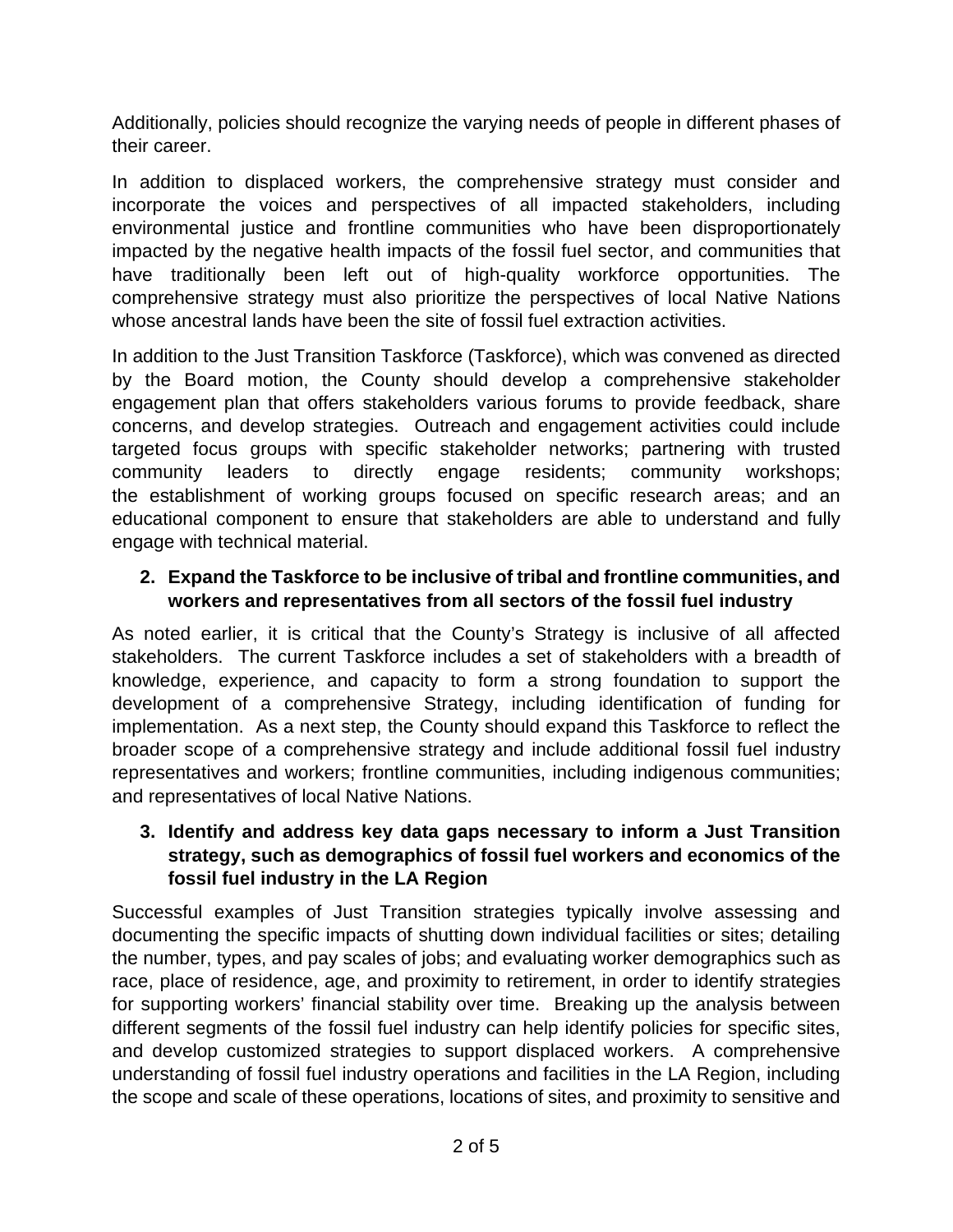vulnerable populations, is also necessary to the development of a Just Transition strategy.

Not all of these datasets are available for the LA Region; therefore, the CSO recommends that the County identify and address these key data gaps. This will ensure that the Strategy is data-driven and actionable, rather than simply a theoretical exercise. However, the County should take care to balance the need for the development of a strategy grounded in facts and data with the need to take action, and it should be intentional about making decisions when data is sufficient rather than waiting until it is exhaustive.

### **4. Pursue policies and funding to achieve environmental, public health, and economic benefits from abandonment and redevelopment of idle and orphaned oil well sites**

Although the directive of the Board motion was primarily to analyze jobs created by the abandonment of idle and orphaned oil wells, it is important to recognize that this work would provide many benefits beyond job creation. Importantly, it would reduce environmental and public health risks for frontline communities and the LA Region. Additionally, remediated oil well sites can be redeveloped for commercial or residential uses that offer economic benefits, or can be restored to natural and open space or parks that promote community health. The County must also recognize the potential for these sites to address the historic and ongoing displacement of local Native Nations from their ancestral lands through cultural easements, co-stewardship arrangements, or direct return of land. The County should involve and prioritize Tribal nations from the very beginning of just transition planning and throughout the decision-making process regarding the future of remediated sites, especially those located in culturally significant areas.

Given these additional benefits, the County should establish an idle and orphaned well abandonment program by continuing to pursue policies that accelerate the abandonment of idle wells, and advocating for State and federal funding to support implementation. Important first steps for the County are to continue working with California Geologic Energy Management (CalGEM) to confirm the number of deserted idle wells, to advocate for the streamlining of the process to declare wells as orphaned, and to develop a plan to ensure the prompt abandonment of those wells. The County's Oil and Gas Strike Team also identified 128 "higher-priority" oil wells through data analysis. The Strike Team did further analysis to estimate the risk of well leakage of these higher priority wells and has identified 43 wells as priorities for field inspections. These wells will be inspected, and any recommendations that come from these inspections will be included in the final Strike Team report, which is expected to be released later this year. The County Department of Regional Planning's Oil Well ordinance, which is expected to be released for public review later this year, could be used to catalyze abandonment of idle well sites in proximity to sensitive land uses. The County should also attach job quality standards for work related to the abandonment, remediation, and redevelopment of oil wells on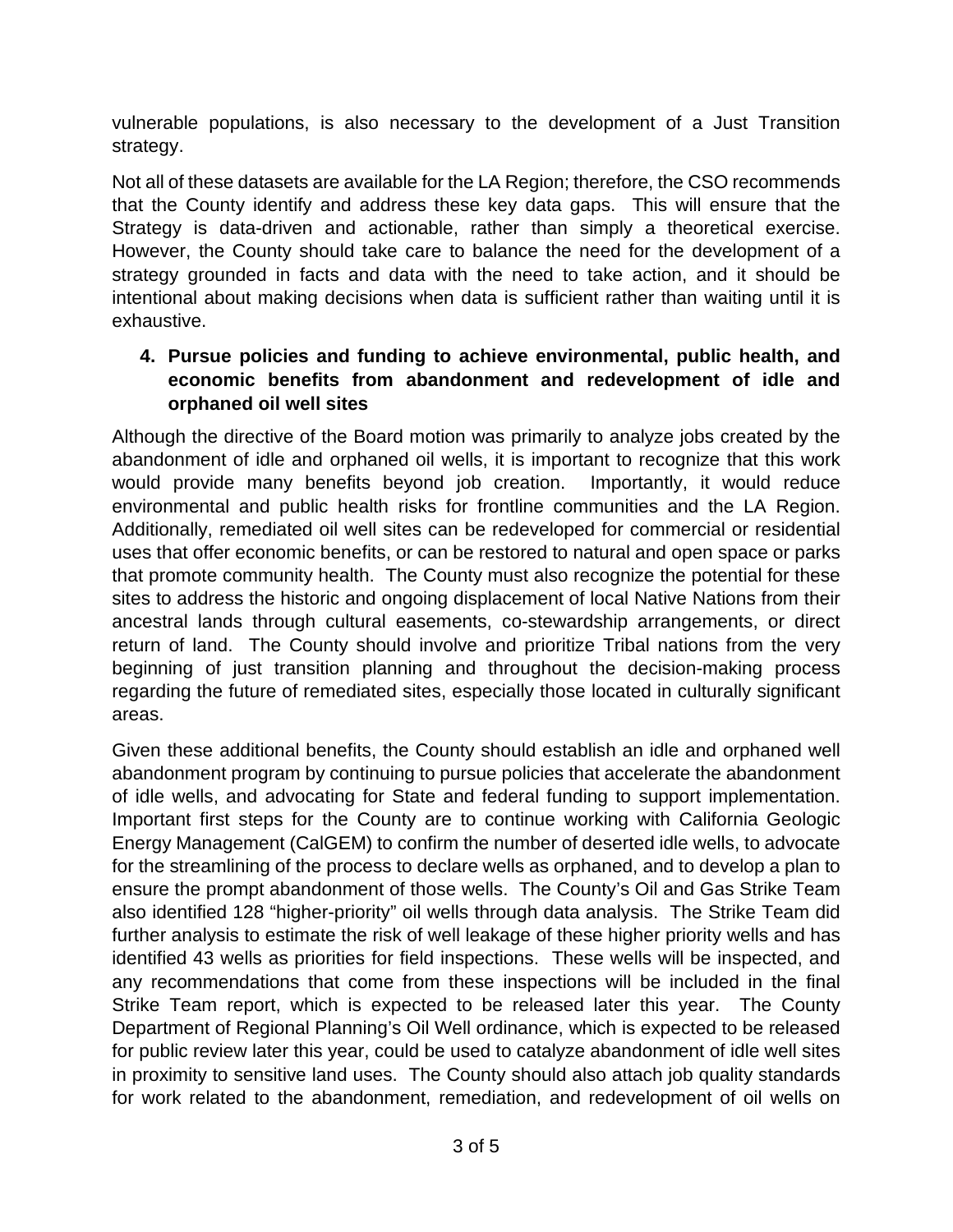County-owned land. For orphaned wells that fall under CalGEM's responsibility, the County should advocate for the State to enact similar policies to promote local hire, quality wages, and good benefits.

The County may also consider pursuing State or federal funding to develop a pilot program focused on abandonment of idle and orphaned wells in unincorporated areas. This program could be focused, for instance, on County-owned land, or idle wells in proximity to sensitive land uses and vulnerable populations, on wells where owners could be incentivized to participate, or on wells identified in the Strike Team report. The pilot could be used to test just transition concepts, develop inclusive decision-making processes on the future of sites, establish a framework for working with other jurisdictions and agencies, and develop model policies to support just transition principles, such as community benefits agreements, local hire, and other labor standards across all phases of work, from well abandonment to site redevelopment or restoration.

### **5. Develop plan to leverage State and federal funding to support the Strategy while holding fossil fuel operators accountable to obligations**

Given President Biden's Administration's commitment to the plugging and abandonment of wells, evidenced by the Executive Order on Climate Change and funding in America's Job Plan, the County should work with Taskforce members to develop an infrastructure plan for LA that leverages federal funding to support the development and implementation of a Strategy. Collaboration with stakeholders and local jurisdictions in the County will be critical for developing a regional strategy that brings substantial economic investment. The County should also track and advocate for State and federal legislative actions that provide support and resources for implementing the Strategy, as well as County goals for addressing idle and orphaned wells.

While it is important that the County ensure that our region receives its fair share of any available resources, it is also critical that current fossil fuel operators fulfill their obligations through the entire lifecycle of their facilities, and that funds the County collects from these operators is at least on par with the state of the practice in other regions that have significant oil and gas activities. To that end, there are several funding streams the County could pursue that are established practice in other areas. For instance, California is the only major oil producing state that does not charge an oil production or severance tax. Some jurisdictions also charge a wellhead tax, which could be designed to incentivize operators to not allow wells to remain idle by reducing the amount paid if the well is active.

The County could also update its utility franchise fees through changes in calculation methodology or fee increases – because County franchise rates are relatively low, fees could be increased and still remain comparable with other local jurisdictions. Other options the County could consider include a pipeline abandonment permit fee to cover the cost of inspections of pipelines abandoned within the public right-of-way to ensure that the work is done properly, and updates to lease agreements and royalties.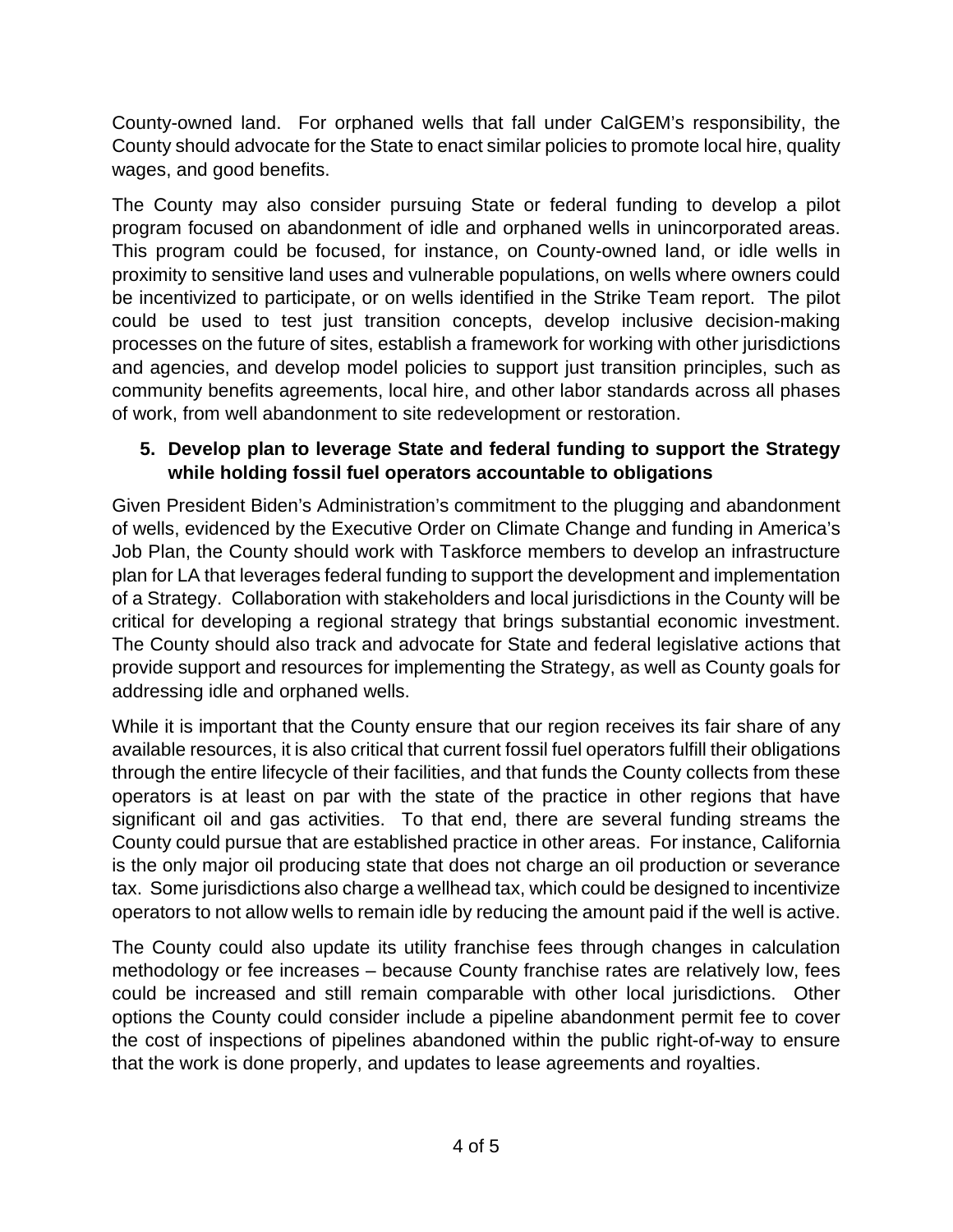### **6. Coordinate with the State, relevant local jurisdictions, and other local efforts on fossil fuel just transition**

There are a number of active State and local initiatives related to the fossil fuel sector, including just transition and the phasing out of fossil fuel extraction activities, which have the potential to provide funding, regulations, and policy momentum to advance the County's Strategy. On the State level, these include the Governor's Office of Planning and Research developing a Just Transition Roadmap for the entire State, and several proposed bills addressing a just transition and the fossil fuel industry. Within the County, Culver City and the City of Los Angeles have policy initiatives aimed at phasing out oil extraction activities within their city limits; Long Beach residents approved an increase in the City's current barrel tax; and Carson residents voted for an oil industry business license tax. The County should collaborate with these and other local jurisdictions on policies and work related to the fossil fuel sector to ensure consistency, leverage each other's work, broaden workforce opportunities to a regional scale, and better position the region to take advantage of any upcoming funding opportunities.

There are other local efforts and organizations that the County should monitor and coordinate with, such as the Baldwin Hills Community Standards District Health Assessment and Environmental Justice Study, the work being done through local AB 617 Community Steering Committees, and efforts being led by local non-governmental organizations and community-based organizations.

Much of this coordination work, as well as some of the work recommended above, such as pursuing updated and increased fees, falls under the scope of work for the County's Office of Oil and Gas.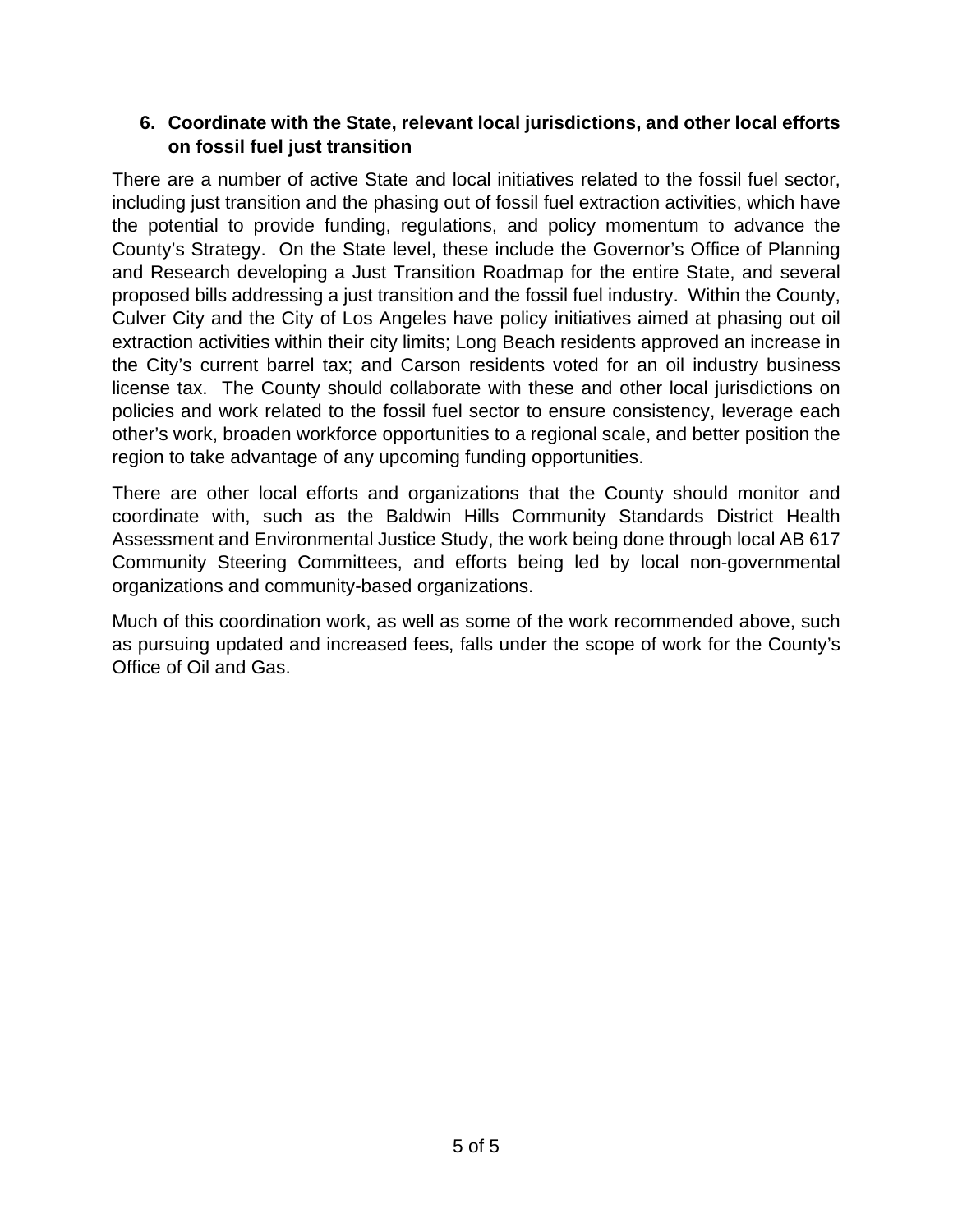**Los Angeles County Just Transition to Clean Energy: Workforce Opportunities from the Abandonment and Re-Abandonment of Idle Oil Wells**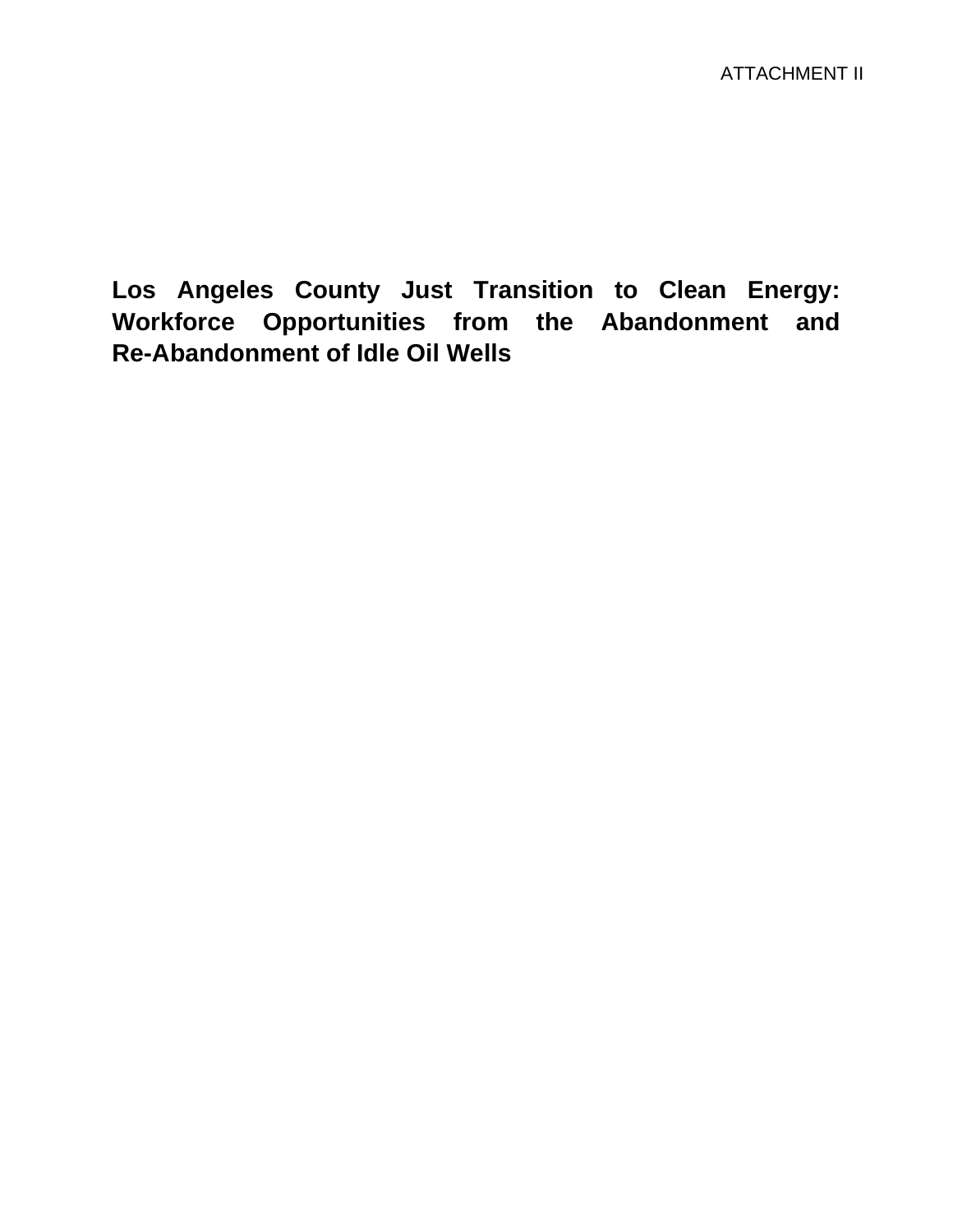The LA County Chief Sustainability Office recognizes and acknowledges the first people of this ancestral and unceded territory. With respect to their elders, past and present, we recognize the Gabrieleño Tongva, Fernandeño Tataviam, Ventureño Chumash, and Gabrieleño Kizh, who are still here and are committed to lifting up their stories and culture.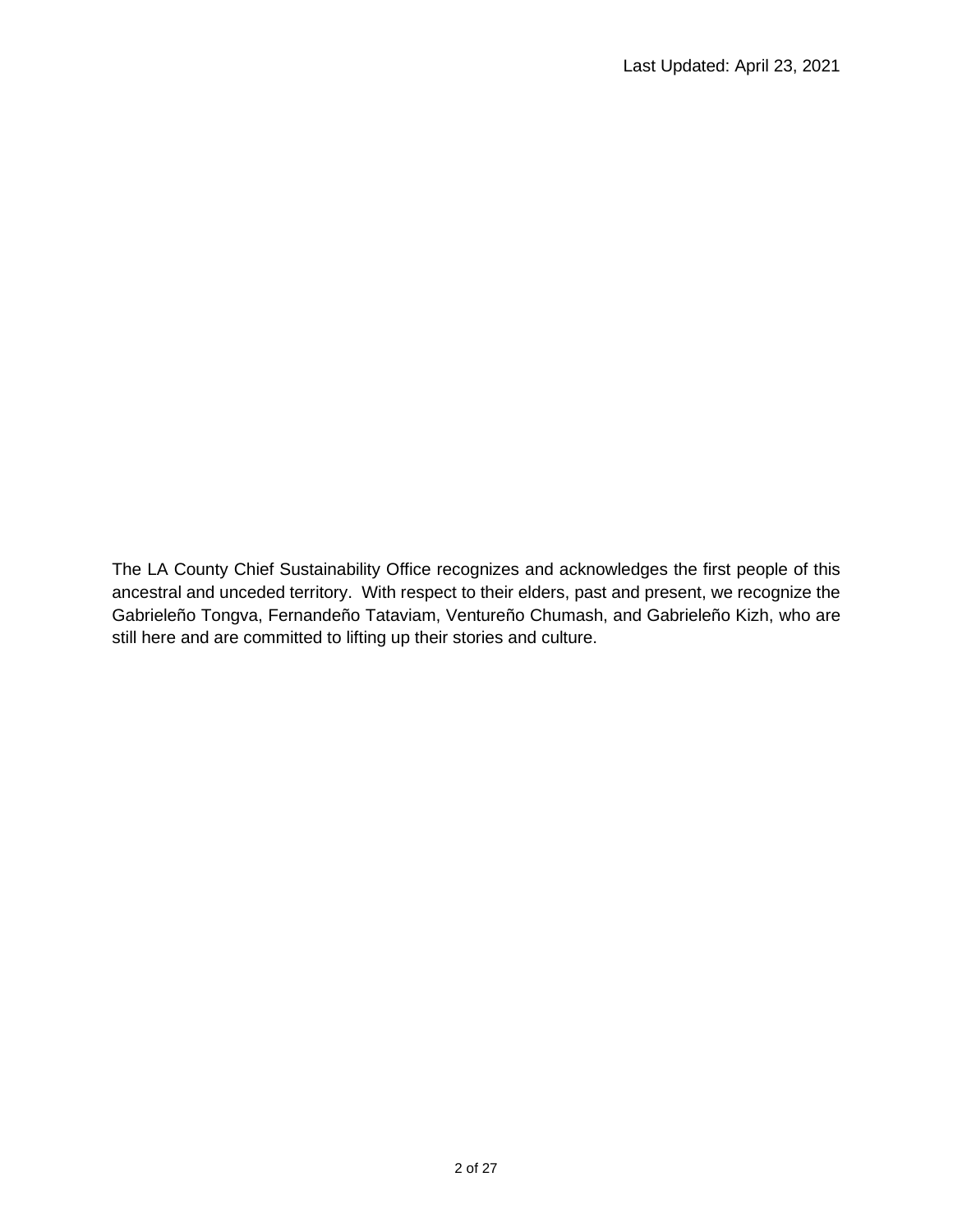### <span id="page-10-2"></span>**Executive Summary**

This report provides an overview of the oil and gas landscape in Los Angeles County (County); assesses the potential workforce opportunities related to plugging and abandoning idle and orphaned oil wells; and outlines key principles of just transition. Just transition is defined by the Governor's Office of Planning and Research (OPR) as a sustainable and equitable economic transition to carbon-neutrality that builds a robust clean economy in which all Californians prosper. As the County Department of Regional Planning (DRP) updates its Oil Well Ordinance in order to minimize the negative environmental and health impacts of oil extraction, the Board of Supervisors (Board) may want to consider short- and long-term strategies for supporting a just economic transition away from oil. The findings in this report can inform those strategies. They are derived from a literature review of current research and relevant policies; interviews with subject matter experts; and input from the Just Transition Taskforce (Taskforce).

#### **Key Findings**

**1) Job creation potential directly from plugging and abandoning idle and orphaned oil wells is limited but data gaps remain**

The literature and interviews with industry experts confirm that a relatively small number of workers are directly involved in plugging and abandoning idle oil wells. A typical project may have three to four workers and a supervisor assigned to a rig, with the number of rigs involved varying by project size. Research conducted by Columbia University's Center on Global Energy Policy confirm this finding and estimate that, on average, plugging 10 wells requires 2.4 person-years of work.[1](#page-10-0) Thus, even with policies to accelerate the abandonment of idle wells across the County, expected job numbers from these activities themselves are limited. This research did not include estimates of indirect or induced jobs, as well as jobs related to remediation and redevelopment or restoration work that would follow plugging and abandonment. Inclusion of indirect or induced jobs into the analysis would result in a higher estimate of potential jobs created.

#### **2) Idle oil wells and improperly abandoned oil wells pose significant environmental and public health risks – and represent an environmental injustice**

Idle oil wells are located throughout the County. Their abundance and their proximity to residential and community gathering areas raise environmental and public health and safety concerns. Nationally, studies have shown that idle wells can leak pollutants into nearby groundwater, soil, and atmosphere, exposing residents to fugitive emissions associated with adverse health effects such as reproductive and nervous system problems.<sup>[2](#page-10-1)</sup> Further, researchers recently determined that annual methane emissions from abandoned oil and gas wells in the United States have historically been underestimated by the Environmental Protection Agency; methane emissions

<span id="page-10-0"></span><sup>1</sup> Raimi, D. Nerurkar, N. Bordoff, J. (July 2020). Green stimulus for oil and gas workers: considering a major federal effort to plug orphaned and abandoned wells. Center on Global Energy Policy Columbia University. [https://www.energypolicy.columbia.edu/sites/default/files/file-uploads/OrphanWells\\_CGEP-Report\\_071620.pdf](https://www.energypolicy.columbia.edu/sites/default/files/file-uploads/OrphanWells_CGEP-Report_071620.pdf)

<span id="page-10-1"></span><sup>2</sup> Katherine Butler, MPH, et. al. "Public Health and Safety Risks of Oil and Gas Facilities in Los Angeles County," Los Angeles County Department of Public Health, February 2018,

[http://publichealth.lacounty.gov/eh/docs/ph\\_oilgasfacilitiesphsafetyrisks.pdf](http://publichealth.lacounty.gov/eh/docs/ph_oilgasfacilitiesphsafetyrisks.pdf)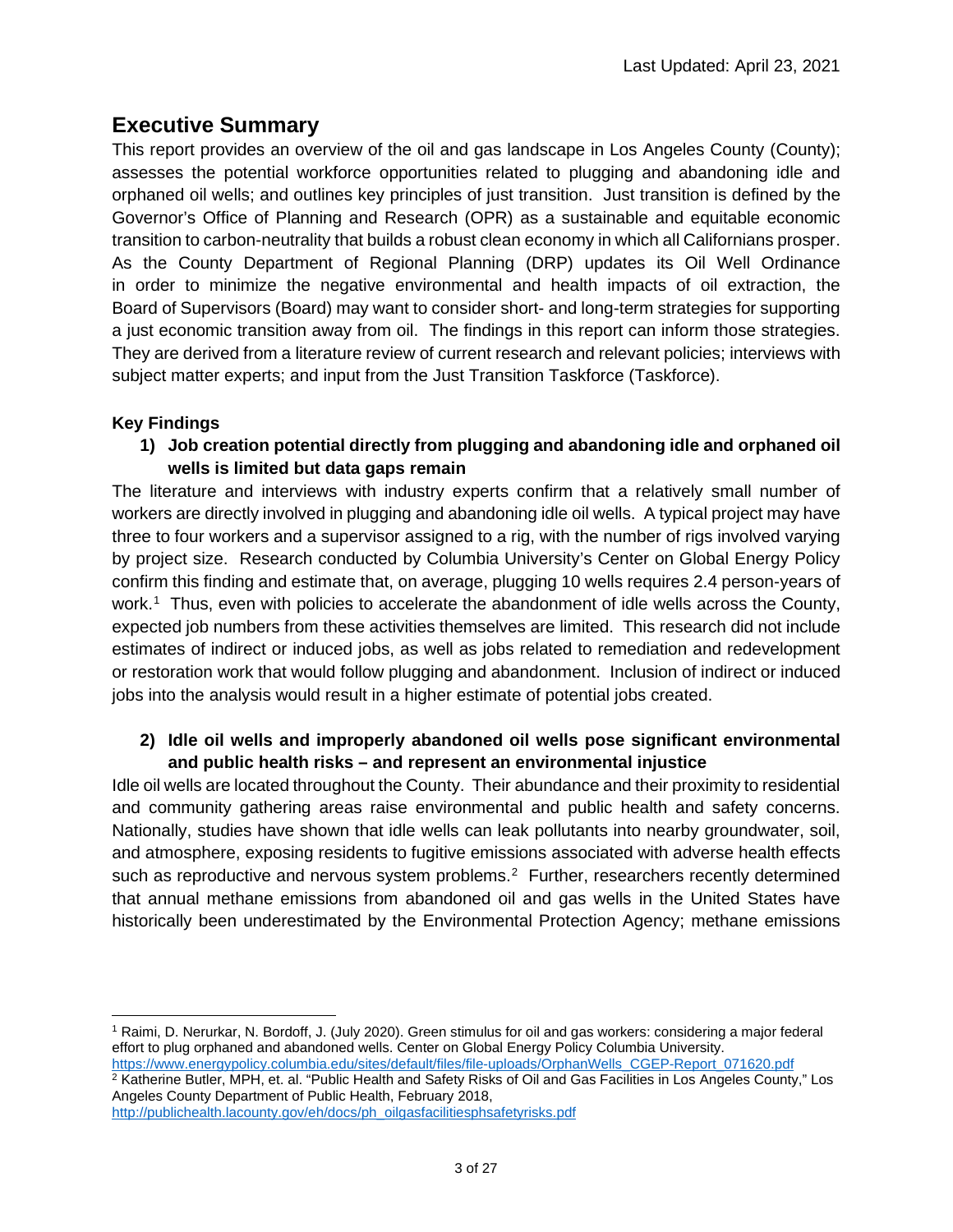from these wells are likely 20 percent higher than previously documented.<sup>[3](#page-11-0)</sup> Because methane is a very potent greenhouse gas, climate scientists have flagged the issue as a climate risk.<sup>[4](#page-11-1)</sup> Furthermore, a 2015 survey of oil wells in the County demonstrated that populations living most proximate to new and existing active oil wells were disproportionately people of color, lower income, and ranked in the top 25 percent scoring census tracts in CalEnviroScreen 2.0, representing a critical environmental justice concern.[5](#page-11-2)

#### **3) The current workforce for abandoning oil wells is subcontracted, part-time, and predominately based outside of Los Angeles**

Like other segments of the oil industry, well abandonment work is subcontracted to companies that specialize in conducting this work as part of a suite of other well management services. These subcontractor jobs are temporary, and most are not unionized. Furthermore, many of the companies that specialize in abandonment of oil wells and that are hired to conduct this work are located outside of the County. Of the six companies that the California Geologic Energy Management Division (CalGEM) hired to abandon orphan oil wells between 2017 to 2020, three are based in Kern County, and the others are located in Central and Northern California.<sup>[6](#page-11-3)</sup> None were located in Los Angeles County.

### **4) The regulatory landscape of idle oil wells is complex, and abandonment responsibilities are dependent on well classification**

CalGEM is responsible for classifying each well in the State and for identifying who is legally obligated to ensure that a well is properly abandoned. CalGEM is required to conduct an extensive investigation before classifying a well as "orphaned," meaning that it has no financially viable operator and that the State is responsible for abandonment. Across unincorporated County, there are 1,046 active oil wells; 637 idle oil wells; and 2,731 abandoned oil wells.[7](#page-11-4) CalGEM has not classified any wells in the region as orphaned; however, in its June 2020 report, the County Oil and Gas Strike Team reported a CalGEM finding that 1,272 wells throughout all of Los Angeles County could be potentially declared as orphaned once the State completes its investigation into the responsible operator.<sup>[8](#page-11-5)</sup> Additionally, the California Council on Science and Technology reports that approximately 41,390 wells across the State were abandoned prior to modern plugging requirements implemented in 1[9](#page-11-6)78.<sup>9</sup> An unknown number of these oil wells

<sup>4</sup> Nichola Groom. "Special Report: Millions of abandoned oil wells are leaking methane, a climate menace," *Reuters*,

<span id="page-11-0"></span><sup>3</sup> McGill University. "Methane emissions from abandoned oil and gas wells underestimated: Uncertainty about annual methane emissions from abandoned wells in US and Canada highlights need for better measurements."<br>ScienceDaily, January 21, 2021, www.sciencedaily.com/releases/2021/01/210121092828.htm.

<span id="page-11-1"></span>June 16, 2020, https://www.reuters.com/article/us-usa-drilling-abandoned-specialreport/special-report-millions-of-<br>abandoned-oil-wells-are-leaking-methane-a-climate-menace-idUSKBN23N1NL.

<span id="page-11-2"></span> $\overline{5}$  James Sadd, and Bhavna Shamasunder, "Drilling Down: The community consequences of expanded oil development in Los Angeles," Liberty Hill Foundation, 2015[. https://www.libertyhill.org/news/reports/urban-oil-drilling](https://www.libertyhill.org/news/reports/urban-oil-drilling-report)[report](https://www.libertyhill.org/news/reports/urban-oil-drilling-report)

<span id="page-11-3"></span><sup>6</sup> Ibid. Companies are Rival Well Services Inc., Driltek Inc. and South Valley Companies, Inc.

<span id="page-11-4"></span><sup>7</sup> MRS, "Oil and Gas Assessment Project: Phase II- Report Number 3," County of Los Angeles, June 2020. [https://planning.lacounty.gov/assets/upl/project/oil-gas\\_20200601-report8.pdf](https://planning.lacounty.gov/assets/upl/project/oil-gas_20200601-report8.pdf)

<span id="page-11-5"></span><sup>8</sup> MRS, "Oil and Gs Assessment Project: Phase II- Report Number 3," County of Los Angeles, June 2020. [https://planning.lacounty.gov/assets/upl/project/oil-gas\\_20200601-report8.pdf](https://planning.lacounty.gov/assets/upl/project/oil-gas_20200601-report8.pdf)

<span id="page-11-6"></span><sup>9</sup> Judson Boomhower, et. al, "Orphan Wells in California: An Initial Assessment of the State's Potential Liabilities to Plug and Decommission Orphan Oil and Gas Wells," California Council on Science and Technology, November 2018. https://ccst.us/wp-content/uploads/CCST-Orphan-Wells-in-California-An-Initial-Assessment.pdf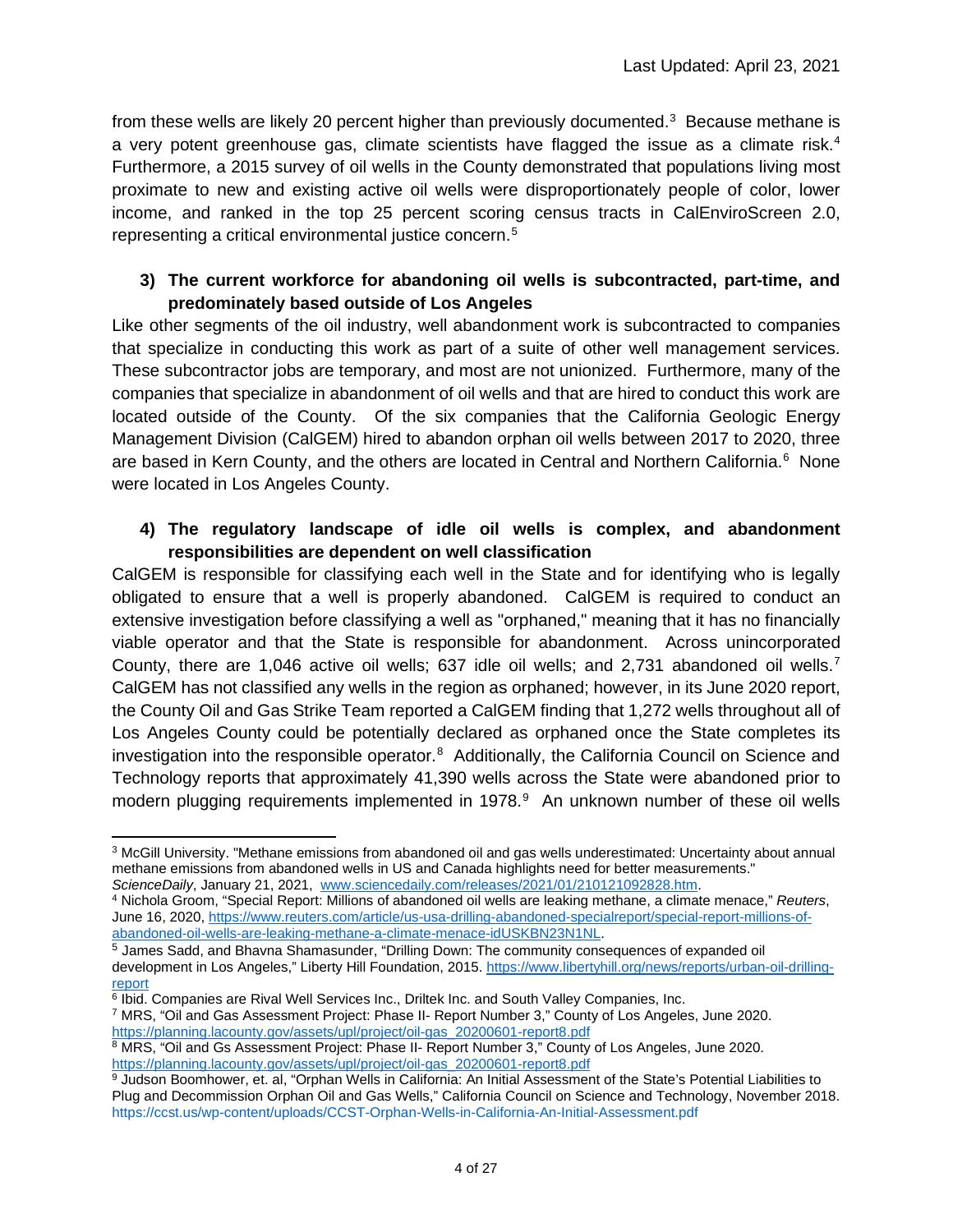may require re-abandonment to meet current standards. As a result of these issues, the status of wells and responsible parties in the County is uncertain, which complicates efforts to identify policy and enforcement mechanisms for ensuring proper abandonment.

### **5) Plugging and abandoning idle oil wells can be expensive**

The cost of abandoning oil wells varies widely, with a City of Los Angeles report citing costs ranging from \$50,000 to \$500,000 per well in California.<sup>[10](#page-12-0)</sup> Recent projects in urbanized areas of Southern California have had costs up to \$1 million per well based on the fee study work led by the County Department of Public Works (see Attachment III). Between 2017 and 2020, the State abandoned four orphan wells in the County for a total cost of \$1,444,928, or approximately \$362,000 each.<sup>[11](#page-12-1)</sup> In addition to increasing bond amounts and idle well fees, recent legislation authorized CalGEM to incentivize operators to manage and eliminate their wells through the development of an Idle Well Management Plan (IWMP).<sup>[12](#page-12-2)</sup> However, researchers believe current fees are insufficient to cover abandonment costs, especially if CalGEM becomes financially responsible for the thousands of potentially orphaned wells across the State.<sup>[13](#page-12-3)</sup> This concern is growing as the State continues to advance policies and programs to reduce greenhouse gas emissions from fossil fuels, and fossil fuel companies increasingly enter into bankruptcy proceedings. In 2019, the bankruptcy rate for this sector rose by 50 percent, with a total of 42 fossil fuel companies in the United States and Canada filing bankruptcy.<sup>[14](#page-12-4)</sup> Estimates put this number at 73 firms for 2020 and 170 in 2021, increasing the burden on the public. [15](#page-12-5)

### **6) Remediation and redevelopment of idle oil well sites can generate economic, social, and public health benefits**

Once an oil well site has been abandoned and remediated, it is ready for redevelopment. Interviews with regulatory agencies and a review of well permits in the County reveal that housing, warehouses, hotels, and shopping centers are the most common redevelopment uses. Potential redevelopment opportunities vary between the urban and more rural parts of the County and will depend on zoning restrictions and well ownership. The Grove shopping mall in the City of Los Angeles and the Villages at Heritage Springs apartment complex in the City of Santa Fe Springs are examples of successfully redeveloped oil fields.<sup>[16](#page-12-6)</sup> While redevelopment is subject to local regulation and the decisions of the property owner, redevelopment opportunities can create jobs, generate property taxes, increase the supply of affordable housing, and provide parks and open space for frontline communities – all of which are important for community health. Remediation of land also presents opportunities to address the

<span id="page-12-4"></span>14Erwin Siba, "U.S., Canadian oil company bankruptcies surge 50% in 2019," Reuters, January 22, 2020. [https://www.reuters.com/article/us-usa-oil-bankruptcy/u-s-canadian-oil-company-bankruptcies-surge-50-in-2019](https://www.reuters.com/article/us-usa-oil-bankruptcy/u-s-canadian-oil-company-bankruptcies-surge-50-in-2019-report-idUSKBN1ZL2MY) [report-idUSKBN1ZL2MY](https://www.reuters.com/article/us-usa-oil-bankruptcy/u-s-canadian-oil-company-bankruptcies-surge-50-in-2019-report-idUSKBN1ZL2MY)

<span id="page-12-1"></span><span id="page-12-0"></span><sup>&</sup>lt;sup>10</sup> "Oil and Gas Health Report," City of Los Angeles, July 25, 2019.<br><sup>11</sup> Data from Excel Spreadsheet provided by CalGEM Supervisor via email on February 10, 2021.

<span id="page-12-3"></span><span id="page-12-2"></span><sup>&</sup>lt;sup>12</sup> Judson Boomhower, et. al, "Orphan Wells in California: An Initial Assessment of the State's Potential Liabilities to Plug and Decommission Orphan Oil and Gas Wells," California Council on Science and Technology, November 2018. <sup>13</sup> Mark Olalde and Ryan Menezes, "The toxic legacy of oil wells: California's multibillion-dollar problem," Los Angeles Times, February 6, 2020,<https://www.latimes.com/projects/california-oil-well-drilling-idle-cleanup/>

 $15$  Ibid.

<span id="page-12-6"></span><span id="page-12-5"></span> $16$  Ibid.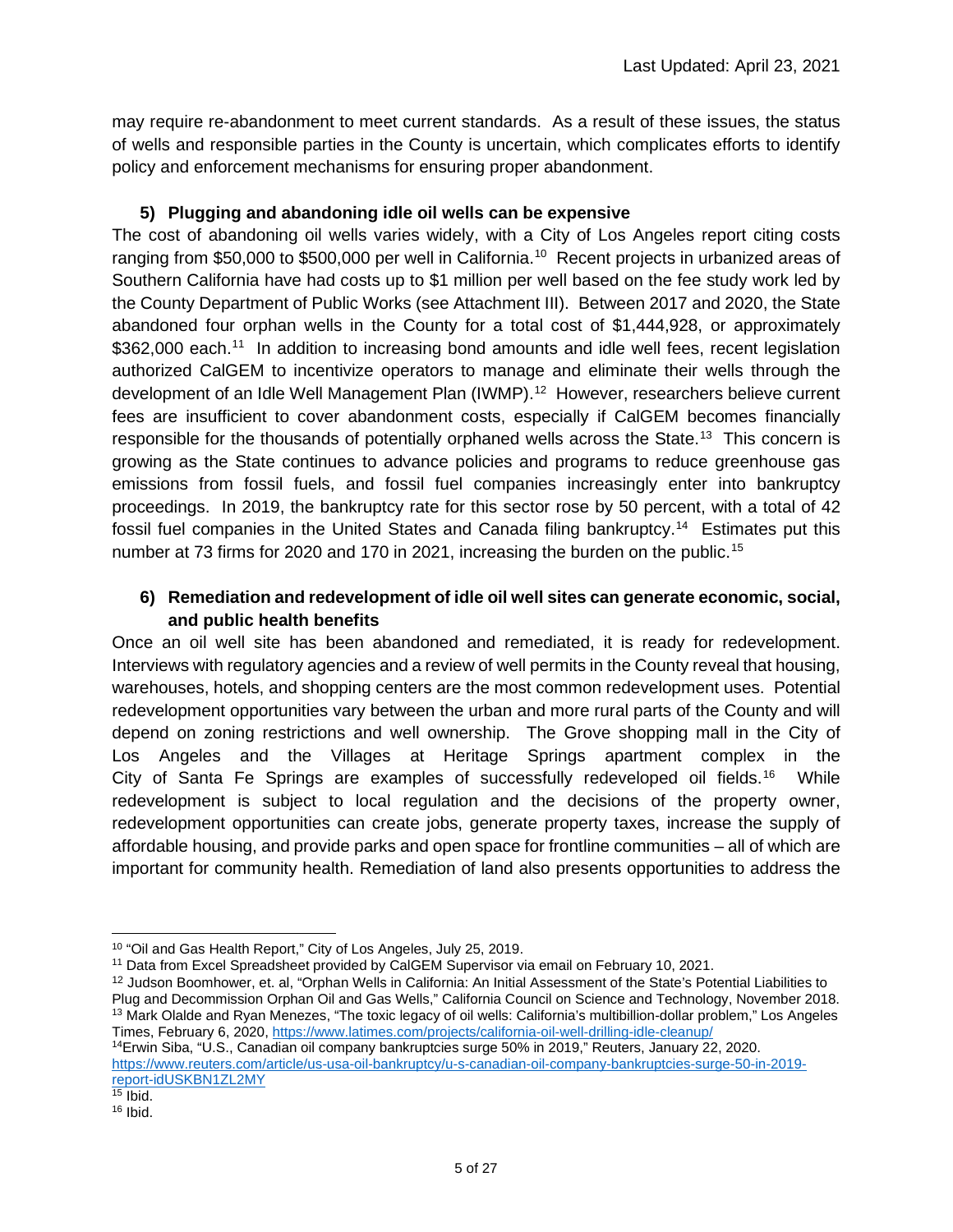historic and ongoing displacement of local tribes from their ancestral lands, either through direct land return or co-stewardship agreements.

### **7) There are current efforts at the Federal, State, and other local levels around oil and gas operations**

The Biden Administration's recent Executive Order on Climate Change references the potential for job creation from plugging leaks in oil and gas wells, raising hope that Federal funding may soon be available to support the abandonment of idle wells.<sup>[17](#page-13-0)</sup> At the State level, Governor Newsom directed CalGEM to end the issuance of new permits for hydraulic fracturing by January 2024, and directed the California Air Resources Board (CARB) to evaluate how to phase out oil extraction by 2045 through the Climate Change scoping plan.<sup>[18](#page-13-1)</sup> The OPR is developing a Just Transition Roadmap for the entire State, with a focus on key industries and regional economies that will be impacted from a transition to carbon neutrality. Additionally, several active bills address a just transition and the oil industry. Within the County, other jurisdictions are also working to limit oil and gas operations. In June 2017, residents in the City of Carson voted in favor of an oil industry business license tax.<sup>[19](#page-13-2)</sup> In October 2020, Culver City adopted a resolution to evaluate a five-year phase-out period for the amortization of nonconforming oil and gas land uses within the City.<sup>[20](#page-13-3)</sup> Culver City staff is currently developing a proposed Amortization Program, in which they find five years is sufficient time for proper abandonment of wells and facilitation of a "just transition" program for workers.<sup>21</sup> Similarly, the City of Los Angeles is considering updating its zoning code to phase out oil drilling within City limits. The City Attorney is developing a legal roadmap for the City Council to consider.<sup>[22](#page-13-5)</sup> Lastly, residents in the City of Long Beach approved Measure US in 2020, which doubled the barrel tax from 15 cents to 30 cents.

<span id="page-13-0"></span><sup>&</sup>lt;sup>17</sup> President Joe Biden, "Executive Order on Tackling the Climate Crisis at Home and Abroad," United States White House, January 27, 2021[. https://www.whitehouse.gov/briefing-room/presidential-actions/2021/01/27/executive-order](https://www.whitehouse.gov/briefing-room/presidential-actions/2021/01/27/executive-order-on-tackling-the-climate-crisis-at-home-and-abroad/)[on-tackling-the-climate-crisis-at-home-and-abroad/](https://www.whitehouse.gov/briefing-room/presidential-actions/2021/01/27/executive-order-on-tackling-the-climate-crisis-at-home-and-abroad/)

<span id="page-13-1"></span><sup>&</sup>lt;sup>18</sup> "Governor Newsom Takes Action to Phase Out Oil Extraction in California," Office of Governor Gavin Newsom, State of California, April 23, 2021. [https://www.gov.ca.gov/2021/04/23/governor-newsom-takes-action-to-phase-out](https://www.gov.ca.gov/2021/04/23/governor-newsom-takes-action-to-phase-out-oil-extraction-in-california/)[oil-extraction-in-california/](https://www.gov.ca.gov/2021/04/23/governor-newsom-takes-action-to-phase-out-oil-extraction-in-california/)

<span id="page-13-2"></span><sup>&</sup>lt;sup>19</sup> "Measure C Results," City of Carson Special Municipal Election, November 7, 2017. <https://ci.carson.ca.us/content/files/pdfs/cityclerk/election/11072017ElectionResults.pdf>

<span id="page-13-3"></span><sup>&</sup>lt;sup>20</sup> "Inglewood Oil Field," Culver City[. https://www.culvercity.org/City-Hall/Get-Involved/Inglewood-Oil-Field](https://www.culvercity.org/City-Hall/Get-Involved/Inglewood-Oil-Field)  $21$  Ibid.

<span id="page-13-5"></span><span id="page-13-4"></span><sup>&</sup>lt;sup>22</sup> Nathan Solis, "Los Angeles moves closer to forcing oil & gas drillers out of City," Courthouse News Service, December 1, 2020.<https://www.courthousenews.com/los-angeles-moves-closer-to-forcing-oil-gas-drillers-out-of-city/>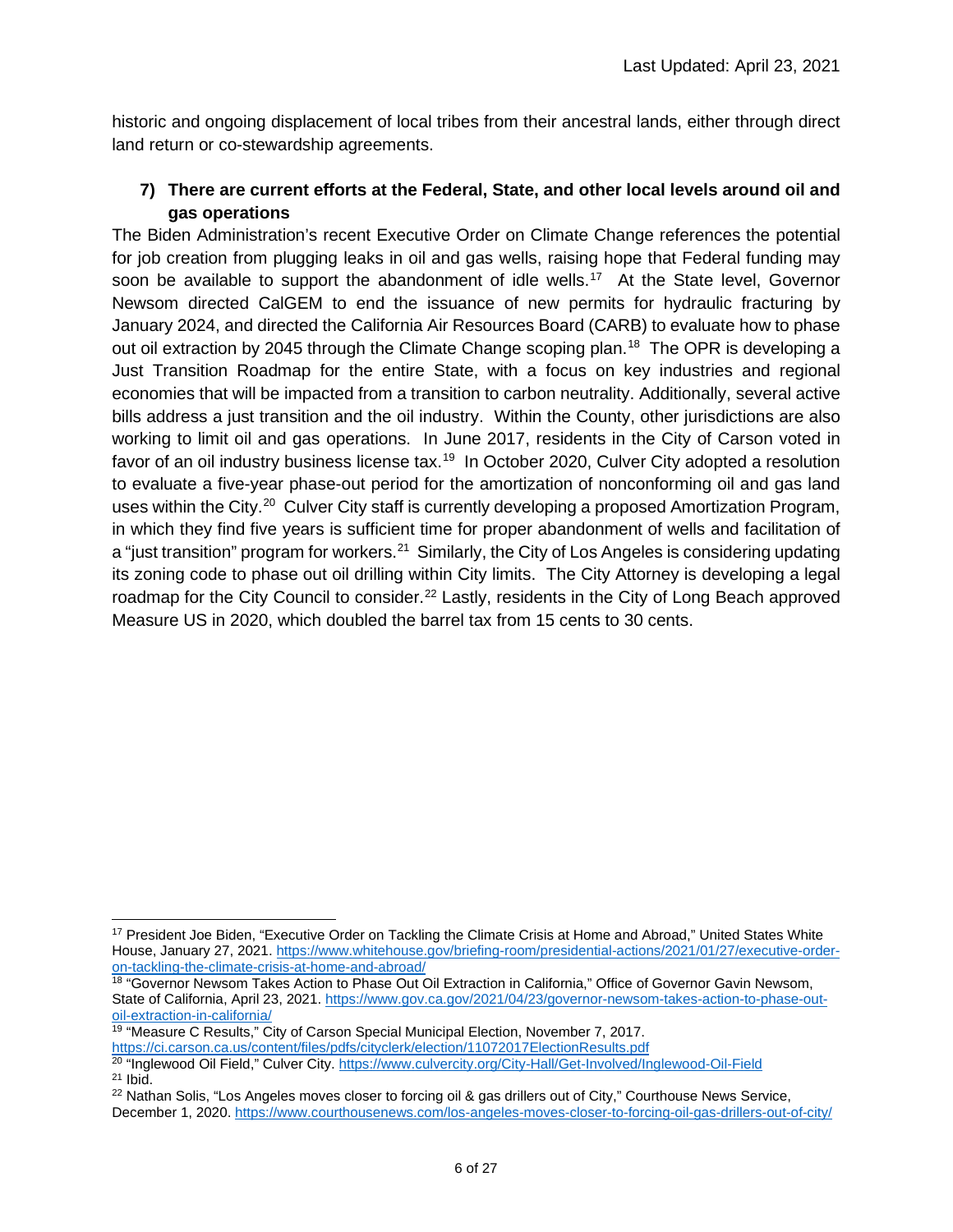# **Contents**

| V. Potential Workforce Opportunities from Abandoning and Re-abandoning of Oil Wells |  |
|-------------------------------------------------------------------------------------|--|
|                                                                                     |  |
|                                                                                     |  |
|                                                                                     |  |
|                                                                                     |  |
|                                                                                     |  |
| E. Regulations to Accelerate Well Abandonment and Create Workforce Demand 21        |  |
|                                                                                     |  |
|                                                                                     |  |
|                                                                                     |  |
|                                                                                     |  |
|                                                                                     |  |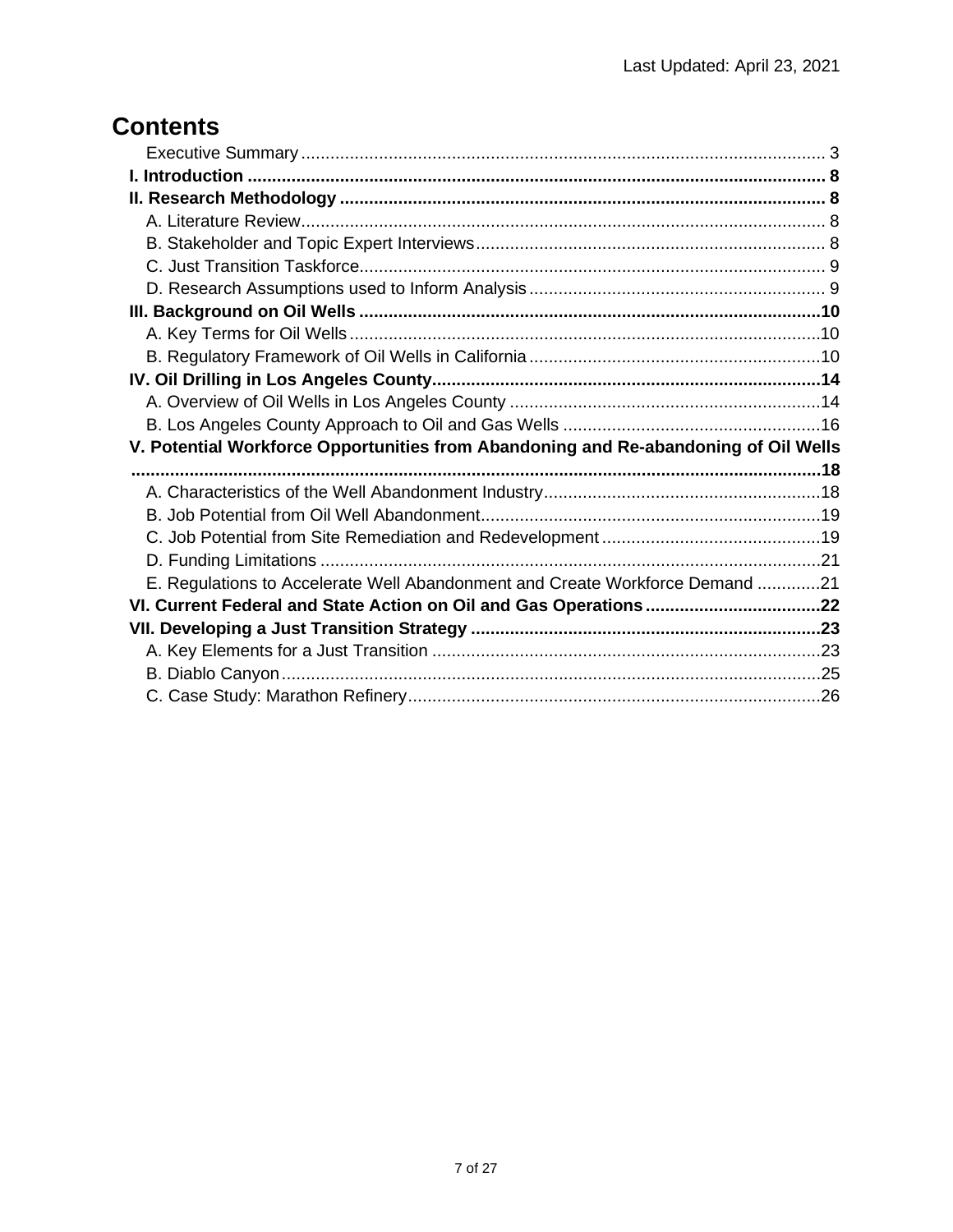# <span id="page-15-0"></span>**I. Introduction**

On September 29, 2020, the Board approved a motion, "Facilitating the Development of a 'Just Transition' to Clean Energy" (Motion), directing the Chief Executive Officer; Chief Sustainability Officer (CSO); the Departments of Public Works (DPW); Regional Planning (DRP); and Workforce Development, Aging and Community Services (WDACS), in partnership with a regional taskforce, to produce a strategy for preparing a skilled workforce to clean up old fossil fuel infrastructure, with a specific focus on abandoning and re-abandoning idle oil wells.<sup>[23](#page-15-4)</sup> As directed by the Motion, the County convened the regional Taskforce, consisting of representatives from industry, labor unions, government agencies, environmental and environmental justice organizations, academia, and front-line communities. See Appendix A for the complete list of participants. The Motion also directed DPW to update their ongoing fee study to identify funding strategies to support the Just Transition effort.

In December 2020, the CSO engaged Better World Group (BWG) to facilitate regular meetings of the Taskforce and assist in the development of the Just Transition Strategy (Strategy). This report provides an overview of the oil and gas landscape in the County; assesses the potential workforce opportunities related to plugging and abandoning idle oil wells; and outlines key principles of just transition to help inform short- and long-term strategies that the Board may want to consider in advancing a just and meaningful transition to a fossil fuel-free Los Angeles. Proposed funding strategies are not included in this report; as per the Motion, they will be included in the Fee Study conducted by DPW.

# <span id="page-15-1"></span>**II. Research Methodology**

The findings are the result of a multipronged research and engagement process that included reviewing relevant literature related to oil well regulations, just transition, green jobs, and the regional industry; interviewing experts and regional stakeholders; and input from the Taskforce.

### <span id="page-15-2"></span>**A. Literature Review**

BWG completed a review of relevant articles, research papers, and case studies to ensure that the Strategy reflects current best practices and key principles of just transition, and to better understand the workforce needs associated with oil well plugging and abandonment, and site remediation.

### <span id="page-15-3"></span>**B. Stakeholder and Topic Expert Interviews**

Concurrent with the literature review process, BWG interviewed topic experts from the workforce development, skilled labor, and energy sectors, environmental and environmental justice groups, a representative from an Indigenous and Native Nations organization, as well as individuals from

<span id="page-15-4"></span><sup>&</sup>lt;sup>23</sup> Supervisors Mark Ridley-Thomas and Janice Hahn, "Facilitating the Development of a 'Just Transition' to Clean Energy," September 29, 2020.<http://file.lacounty.gov/SDSInter/bos/supdocs/149304.pdf>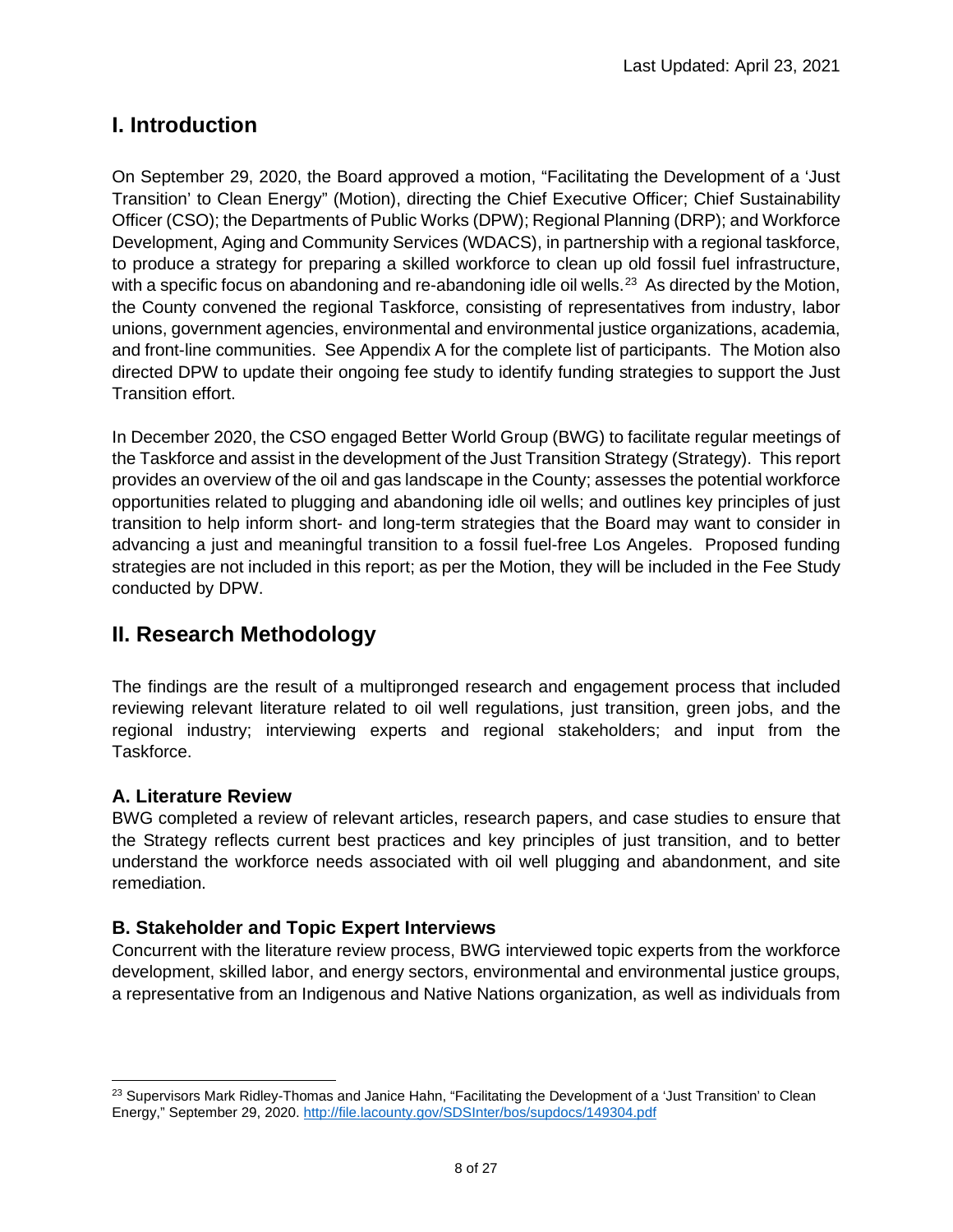regions outside the County that have implemented just transition strategies to better understand the history of just transition; opportunities for growing a skilled workforce to engage in the proper plugging and abandonment of oil drilling sites; and relevant policies and funding to support this work.

### <span id="page-16-0"></span>**C. Just Transition Taskforce**

Between December 2020 and February 2021, the CSO convened three meetings of the Taskforce to review the Board motion; examine initial research findings; discuss key principles for supporting displaced fossil fuel workers; refine components of the Strategy; and develop a vision for the ongoing work of the Taskforce. These meetings were held on:

- 1. Friday, December 4, 2020
- 2. Thursday, January 28, 2021
- 3. Friday, February 26, 2021

At the first meeting of the Taskforce, guest speakers from the State of California shared the State's ideas for just transition of fossil fuel industry workers and the regulatory tools and financial incentives in place to address orphaned and idled wells. The Taskforce also heard from Professor Mijin Cha of Occidental College on the workforce involved in the fossil fuel industry in California. During the second meeting, the consultant team presented their preliminary research findings specific to the Motion and answered questions and comments from Taskforce members. The CSO and BWG also facilitated a discussion with Taskforce members regarding just transition principles, as well as the scope and membership of the Taskforce beyond the goals outlined in the Motion. At the last meeting, the CSO and BWG presented refined research findings and draft recommendations in response to the Motion. Taskforce members asked questions and provided additional feedback for consideration. In early March 2021, several Taskforce members and stakeholders submitted comment letters in response to the draft report. This report reflects the comments received, as appropriate.

### <span id="page-16-1"></span>**D. Research Assumptions Used to Inform Analysis**

The findings in this report are based on assumptions made by the BWG team in coordination with the CSO. As directed in the Motion, this report focuses primarily on the workforce potential from the cleanup of "old fossil fuel infrastructure," which we interpret as idle oil wells that are considered deserted and/or orphaned. Further, we estimate the number of direct jobs to be generated from these activities based on information from interviews with industry experts, as well as from the Columbia University Center on Global Energy Policy's report on job potential from abandoning oil wells. We do not attempt to estimate the number of indirect and induced jobs, which would typically require the application of much more complex economic models. Estimating indirect and induced jobs would result in larger job estimates since such an analysis would cover a broader range of economic activity related to the oil and gas sector.<sup>[24](#page-16-2)</sup>

<span id="page-16-2"></span><sup>&</sup>lt;sup>24</sup> [IMPLAN](https://www.implan.com/) is an input-output database and modeling system that allows users to calculate the direct and multiplier effects of spending in one industry on other industries located within a geographical region.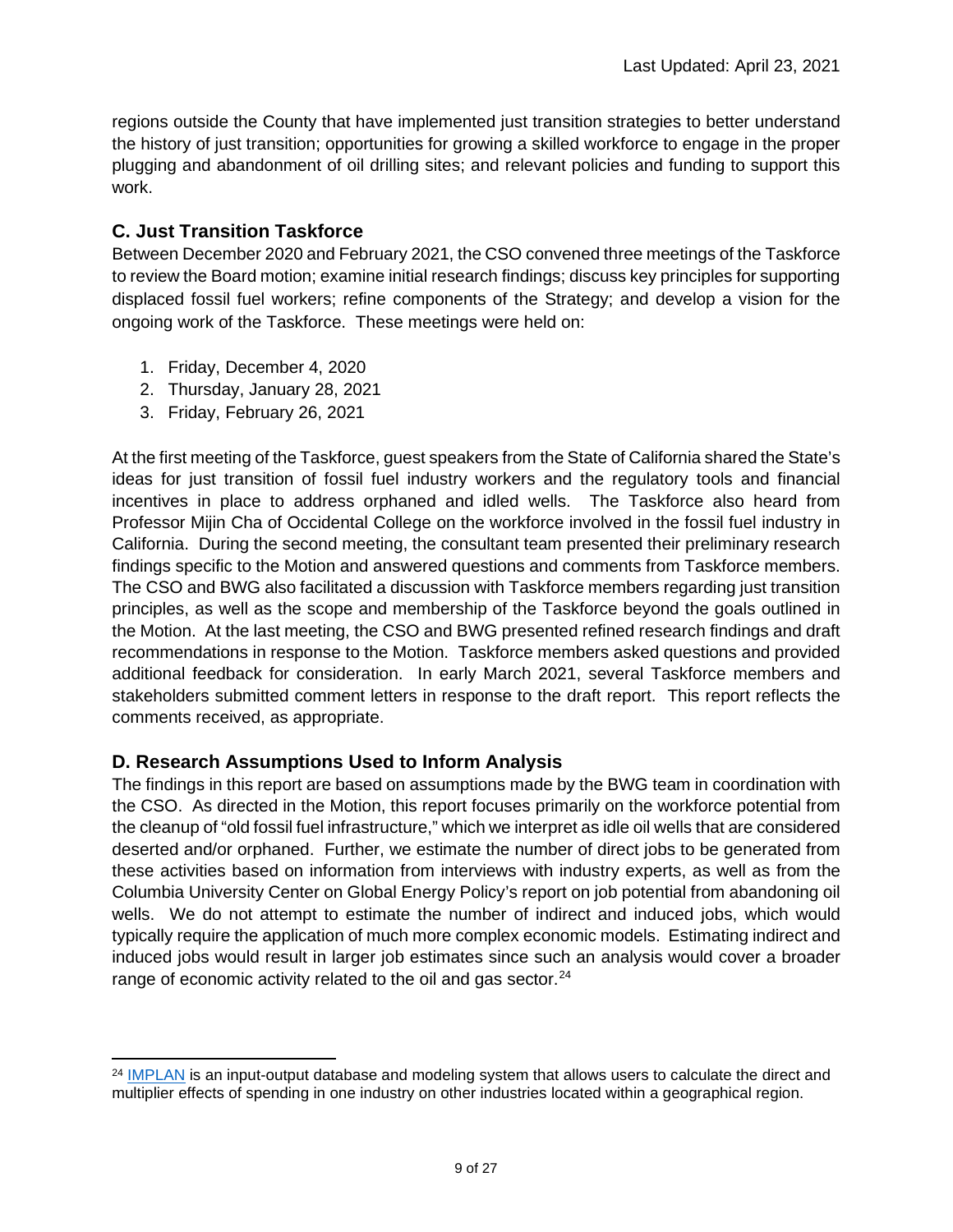Additionally, this report assumes that the process of plugging and abandoning an oil well is separate from the process of remediating the soil for site redevelopment, so we do not estimate the jobs or other benefits of these remediation and redevelopment activities. Furthermore, the numbers of oil wells in the unincorporated County rely on the numbers included in the County's Oil and Gas Strike Team report from June 2020. For additional numbers of oil wells in all the County, including incorporated cities within the County, we rely on the CalGEM WellSTAR Data dashboard. Lastly, BWG defers the development of funding strategies to the DPW fee study.

### <span id="page-17-0"></span>**III. Background on Oil Wells**

### <span id="page-17-1"></span>**A. Key Terms for Oil Wells**

There are five key terms used to describe oil wells: (1) active; (2) abandoned; (3) idle; (4) idle deserted; and (5) orphan. As these terms are often conflated and misused, definitions of these key terms are presented below for clarity.

- 1. Active Oil well currently in use and producing oil.
- 2. Abandoned Oil well that has been permanently sealed with a cement plug in compliance with current regulations. Note: Some legacy oil wells that were previously abandoned may need to be re-abandoned in order to comply with current regulations.
- 3. Idle Oil well that has not been used for production in two or more years and has not been properly plugged and abandoned.[25](#page-17-3)
- 4. Idle Deserted An idle well may be declared deserted if the operator fails to pay the required idle well fee to the State, at which time the State Supervisor of Oil and Gas has the authority to order the operator to plug and abandon the well, pursuant to Section 3237 of the Public Resources Code. [26](#page-17-4)
- 5. Orphan An orphan well is "a well that has no party responsible for it, leaving the State to plug and abandon it."<sup>[27](#page-17-5)</sup> To classify a well as orphaned, CalGEM must follow a multistep process to determine whether the well has been deserted by the operator and, if so, to determine whether there is a solvent entity to hold responsible for plugging the well.<sup>[28](#page-17-6)</sup>

### <span id="page-17-2"></span>**B. Regulatory Framework of Oil Wells in California**

In California, oil and gas well activities are primarily regulated by the State. CalGEM is the principal regulatory agency responsible for carrying out statutory requirements related to oil and gas well operations, as outlined in Division 3 of the Public Resources Code and Title 14, Chapter 4 of the California Code of Regulations. Led by the State Oil and Gas Supervisor under the Department of Conservation, CalGEM "uses science and sound engineering practices to regulate the drilling, operation, and permanent closure of energy resource wells." For the purposes of this report, the Consultant team reviewed CalGEM's responsibilities related to the abandonment of idle and orphaned oil wells.

<span id="page-17-3"></span><sup>25</sup> CalGEM, "Idle Well Program," California Department of Conservation. [https://www.conservation.ca.gov/calgem/idle\\_well](https://www.conservation.ca.gov/calgem/idle_well)

<span id="page-17-4"></span> $26$  Judson Boomhower, et. al, "Orphan Wells in California: An Initial Assessment of the State's Potential Liabilities to Plug and Decommission Orphan Oil and Gas Wells," California Council on Science and Technology, November 2018. <https://ccst.us/wp-content/uploads/CCST-Orphan-Wells-in-California-An-Initial-Assessment.pdf>

<span id="page-17-5"></span> $27$  (Public Resources Code section 3206.3(a)(1)(C)).

<span id="page-17-6"></span><sup>&</sup>lt;sup>28</sup> CalGEM, "Idle Well Program Report on Idle and Long-Term Idle Wells in California" CA Department of Conservation, July 1, 2019[. https://www.conservation.ca.gov/calgem/idle\\_well/Pages/idle-well-program-report.aspx](https://www.conservation.ca.gov/calgem/idle_well/Pages/idle-well-program-report.aspx)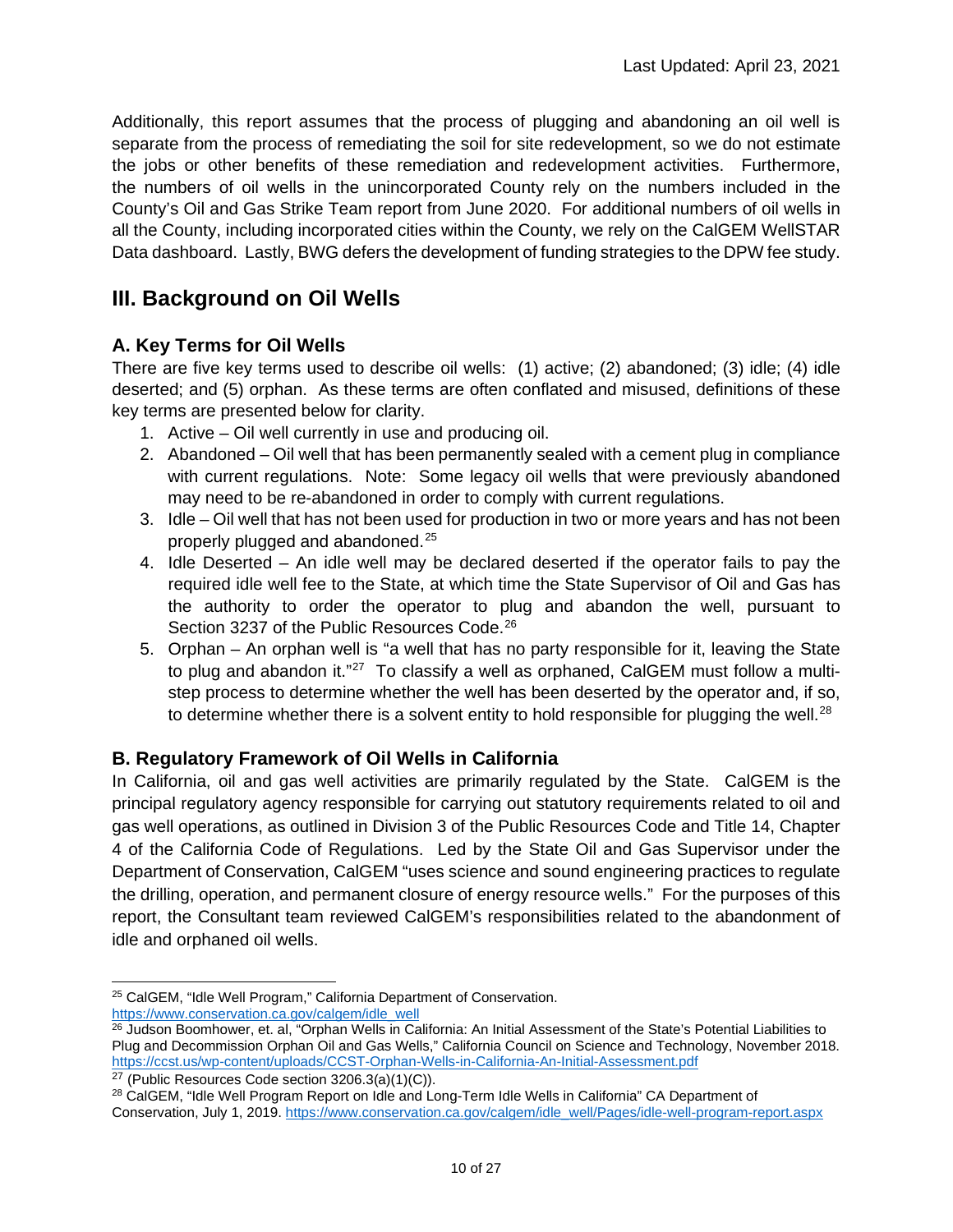Oil and gas well operators must abide by several State laws intended to ensure the proper management of a well once it becomes idle. To drill new wells or redrill existing wells, operators must file a notice of intention and provide an indemnity bond or cash deposit to CalGEM for approval. The bond or deposit is "intended to protect the State against losses in case the operator cannot afford to plug the well."[29](#page-18-0) CalGEM releases the bond or deposit to the operator after the well is properly abandoned. Upon inspection, CalGEM "may also order or permit the re-abandonment of any well they suspect was not properly plugged."<sup>[30](#page-18-1)</sup> In the case where a well is determined orphaned, the State is responsible for properly abandoning the well using, in part, funds from the bond tied to the well. The remaining costs for abandoning orphan wells are funded by annually assessed industry fees deposited into the Hazardous and Idle-Deserted, Well Abatement Fund (HIDWAF).<sup>[31](#page-18-2)</sup> In 2018, idle well fees generated over \$4 million in revenue. By statute, CalGEM is currently allowed to expend \$3 million per fiscal year to plug and abandon orphan wells. CalGEM's expenditure authority for abandoning orphan wells from industry fees will reduce to \$1 million per fiscal year beginning in 2022-23.

Legislation over the past decade has modified bond requirements to better reflect the current cost of well abandonment. Originally set at \$5,000 per well in 1939, bond amounts have significantly increased "to account for well depth, idle status, location onshore or offshore, and number, allowing the use of blanket bonds for operators with many wells."<sup>[32](#page-18-3)</sup> As of 2018, operators are required to file individual indemnity bonds with CalGEM when they drill, redrill, permanently alter, or acquire a well, for \$25,000 to \$40,000 per well, depending on well depth (Table 1). In lieu of an individual indemnity bond for each operation, an operator may also file a blanket indemnity bond to cover all its wells in the State when they drill, redrill, permanently alter, or acquire 20 or more wells at a time.<sup>[33](#page-18-4)</sup> A recent study conducted by the California Council on Science and Technology suggests that the State's current bond funds are insufficient to cover the costs for abandoning the expected number of orphan wells Statewide. They find that at current bond levels, the State would be \$500 million short if CalGEM declares 5,000 wells as orphaned.<sup>[34](#page-18-5)</sup>

#### *Table 1. Individual oil well bonds*

| <b>Well Depth</b>      | <b>Amount</b> |
|------------------------|---------------|
| 10,000 ft or more      | \$40,000      |
| Less than 10,000 ft    | \$25,000      |
| Class II disposal well | \$100,000     |

*Source: CA Council on Science & Technology (November 2018)*

CalGEM has recently updated its idle well regulations "to create far more stringent testing requirements that better protect public safety and the environment" and incentivize "operators to

<span id="page-18-5"></span><span id="page-18-4"></span><span id="page-18-3"></span> $33$  Ibid. <sup>34</sup> Ibid.

<span id="page-18-0"></span><sup>29</sup> ibid

<span id="page-18-1"></span><sup>30</sup> Ibid.

<span id="page-18-2"></span> $31$  Ibid.

 $32$  Ibid.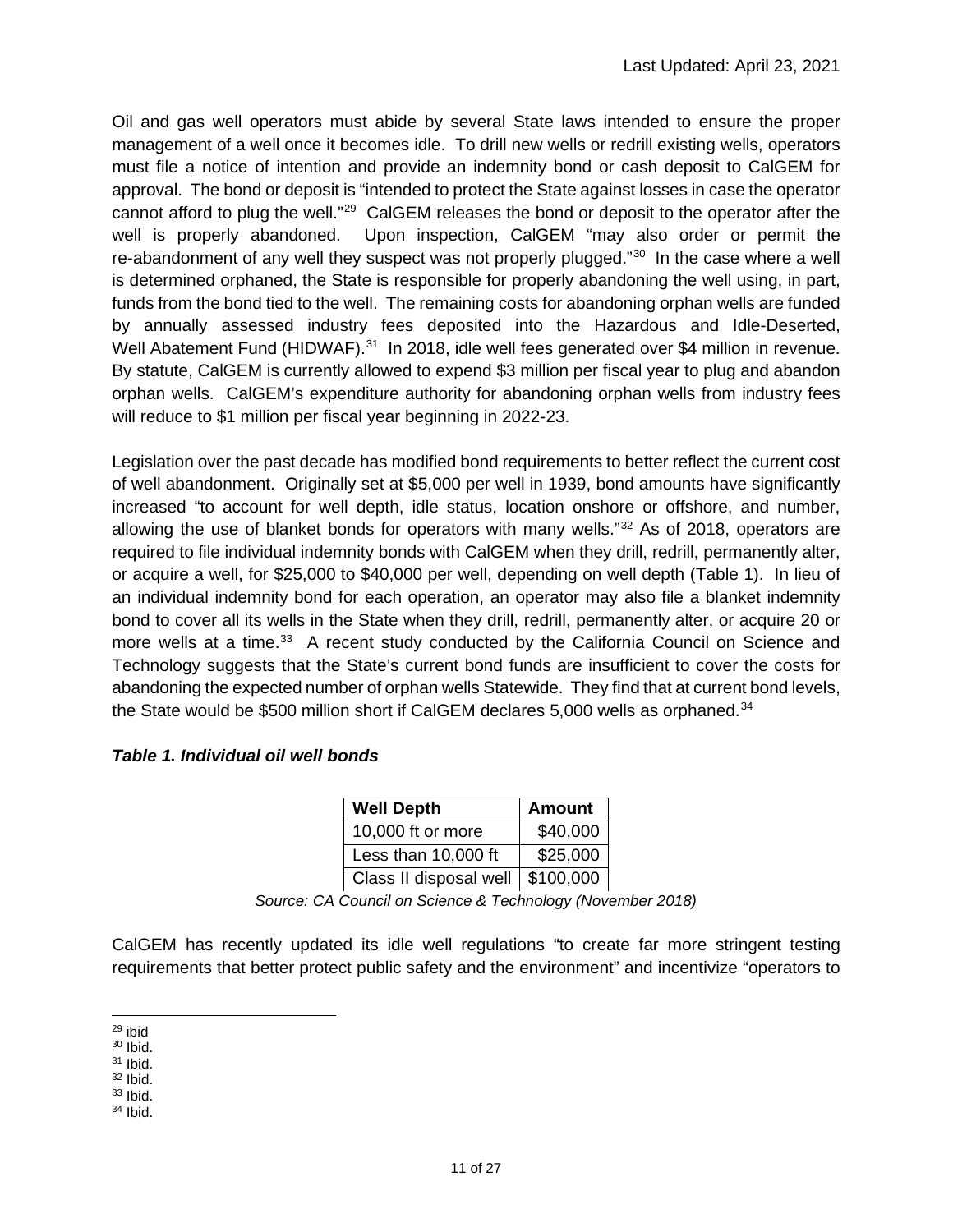manage and eliminate their idle wells by entering into IWMPs."<sup>[35](#page-19-0)</sup> Operators are required to regularly test their idle wells and conduct any necessary repairs or abandonments as outlined in Title 14, Chapter 4 of the California Code of Regulations.<sup>[36](#page-19-1)</sup> Operators with idle wells must also pay an annual fee per idle well based on the number of years the well has remained unused (Table 2). CalGEM deposits fees into HIDWAF. The HIDWAF and the \$3 million in appropriations collected every fiscal year from industry fees<sup>[37](#page-19-2)</sup> are CalGEM's primary funding sources for abandoning long-term idled or orphaned wells that are deemed hazardous. In lieu of paying the idle well fee, operators can file an IWMP that outlines a long-term plan with commitments to abandoning a specific number of idle wells per year based on their idle well inventory (Table 3). Operators that fail to comply with their IWMP "lose the option to file a new IWMP for the next 5 years" and are subject to pay idle well fees "for each year the operator failed to comply with their IWMP."[38](#page-19-3)

In 2020, CalGEM also started requiring idle wells to be tested for leaks.<sup>[39](#page-19-4)</sup>

#### *Table 2. Idle well fees*

| <b>Years Classified</b> | <b>Annual Fee</b> |  |
|-------------------------|-------------------|--|
| as an Idle Well         | <b>Per Well</b>   |  |
| 20 or more              | \$1,500           |  |
| 15 to 19                | \$750             |  |
| 8 to 14                 | \$300             |  |
| $3$ to $7$              | \$150             |  |

*Source: CA Council on Science & Technology (November 2018)*

### *Table 3. Idle Well Management Plans*

|               | # of Idle Wells   Annual Reduction of |  |
|---------------|---------------------------------------|--|
|               | Long-Term Idle Wells                  |  |
| 1,250 or more | 6%                                    |  |
| 251 to 1,249  | 5%                                    |  |
| 250 or fewer  | $\Delta^{0}$                          |  |

*Source: CA Council on Science & Technology (November 2018)*

On April 23, 2021, Governor Newsom took several executive actions to phase out oil extraction in California, including directing CalGEM to end the issuance of new permits for hydraulic

<span id="page-19-1"></span>36 "Requirements for idle well testing and management," CA Department of Conservation. [https://www.conservation.ca.gov/calgem/idle\\_well/Documents/Idle\\_Well\\_workshop\\_regs/IW%20Final%20Text%20of](https://www.conservation.ca.gov/calgem/idle_well/Documents/Idle_Well_workshop_regs/IW%20Final%20Text%20of%20Regulations%20%28Clean%29.pdf) [%20Regulations%20%28Clean%29.pdf](https://www.conservation.ca.gov/calgem/idle_well/Documents/Idle_Well_workshop_regs/IW%20Final%20Text%20of%20Regulations%20%28Clean%29.pdf)

<sup>38</sup> [https://www.conservation.ca.gov/calgem/idle\\_well/Pages/idle-well-operators.aspx#iwmp](https://www.conservation.ca.gov/calgem/idle_well/Pages/idle-well-operators.aspx#iwmp)

<span id="page-19-0"></span><sup>35</sup> CalGEM, "Idle Well Program," California Department of Conservation. [https://www.conservation.ca.gov/calgem/idle\\_well](https://www.conservation.ca.gov/calgem/idle_well)

<span id="page-19-2"></span><sup>37</sup> CalGEM's expenditure authority for abandoning orphan wells from industry fees will reduce to \$1 million per fiscal year beginning in 2022-23 (SB 724, 2017).

<span id="page-19-4"></span><span id="page-19-3"></span><sup>39</sup> California Department of Conservation, "Statutes and Regulations," January 2020. <https://www.conservation.ca.gov/index/Documents/CALGEM-SR-1%20Web%20Copy.pdf>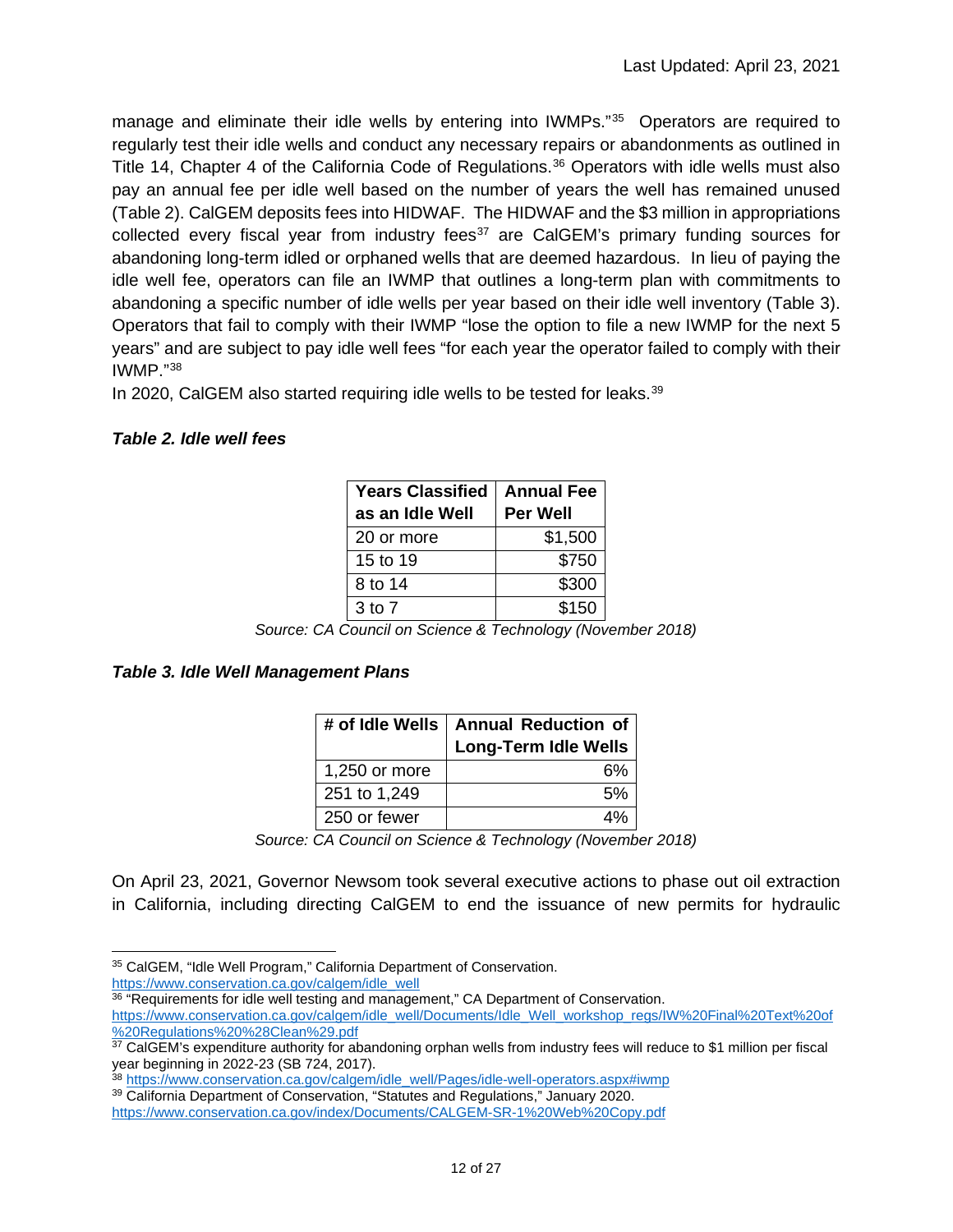<span id="page-20-0"></span>fracturing by January 2024.<sup>[40](#page-20-1)</sup> CalGEM will begin initiating the rulemaking process through its regulatory authority.

<span id="page-20-1"></span><sup>40</sup> "Governor Newsom Takes Action to Phase Out Oil Extraction in California," Office of Governor Gavin Newsom, State of California, April 23, 2021. [https://www.gov.ca.gov/2021/04/23/governor-newsom-takes-action-to-phase-out](https://www.gov.ca.gov/2021/04/23/governor-newsom-takes-action-to-phase-out-oil-extraction-in-california/)[oil-extraction-in-california/](https://www.gov.ca.gov/2021/04/23/governor-newsom-takes-action-to-phase-out-oil-extraction-in-california/)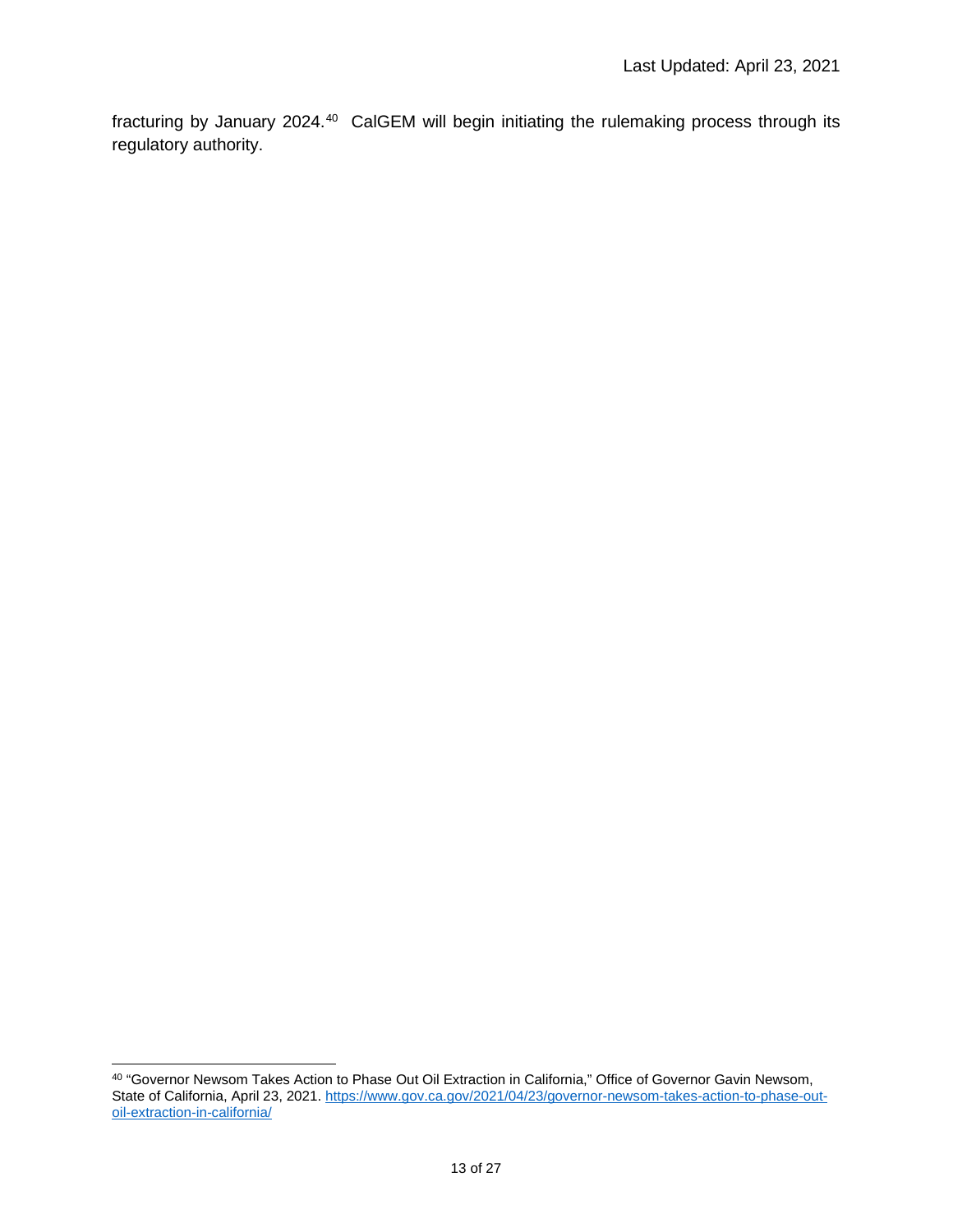# **IV. Oil Drilling in Los Angeles County**

The County has a long history of oil extraction. The State's first commercially successful oil well was tapped in 1876 near the town of Newhall, which is in present-day Santa Clarita, and which is located on the ancestral homelands of the Fernandeño Tataviam people.<sup>[41](#page-21-1)</sup> The success of "Well No. 4," part of the Pico Canyon Oilfield, galvanized the development of oil drilling sites throughout the region.[42](#page-21-2) Today, "California is the third-largest producer of crude oil in the United States, and Kern County accounts for about 70 percent of the State's oil production and 80 percent of its gas production as of 2018.<sup>"[43](#page-21-3)</sup> Kern County produced approximately 119 million barrels of oil in 2019.<sup>[44](#page-21-4)</sup> After Kern County, Los Angeles County is the second-largest oil producing county in the State, producing approximately 19 million barrels of oil in 2018.<sup>[45](#page-21-5)</sup> The County has over 60 percent of the State's refinery capacity, and is considered a "major refinery and distribution center, serving all of Southern California, Southern Nevada, and Arizona."[46](#page-21-6) There are five major refineries in the County that are able to produce gasoline and diesel to meet CARB's fuel specifications. In 2020, California refineries received approximately 35 percent of their crude oil supply from California oil wells, 18 percent from Alaska, and 48 percent from foreign sources. [47](#page-21-7)

Los Angeles' oil landscape exists amidst the nation's most densely populated area. Many oil extraction sites are located in residential areas. Surveys have documented that people of color disproportionately live in closest proximity to sites and are, therefore, at higher exposure to associated risks. These frontline communities also include indigenous communities and members of local Tribal Nations. Local Native Nations have suffered additional harm because they were forcibly displaced from the ancestral homelands, which are now the sites of extraction activities.

### <span id="page-21-0"></span>**A. Overview of Oil Wells in the County**

Across the unincorporated County, there are 1,046 active oil wells; 637 idle oil wells; and 2,731 abandoned oil wells.<sup>[48](#page-21-8)</sup> The region has no wells that have been officially declared as orphan wells; this is due to the extensive process the State must undertake to declare that an oil well has no financially viable responsible party. Therefore, CalGEM has estimated that there are as many

<span id="page-21-1"></span><sup>41</sup> Tim St. Onge, "The Los Angeles Oil Boom Through Maps," *The Library of Congress*, July 25, 2019, [https://blogs.loc.gov/maps/2019/07/the-los-angeles-oil-boom-through-maps/.](https://blogs.loc.gov/maps/2019/07/the-los-angeles-oil-boom-through-maps/) 42 Ibid.

<span id="page-21-3"></span><span id="page-21-2"></span><sup>43</sup> Associated Press, "Court strikes down Kern County's industry-friendly system for approving oil drilling," *Los Angeles Times*, Feb 26, 2020[, https://www.latimes.com/environment/story/2020-02-26/kern-county-industry-friendly-](https://www.latimes.com/environment/story/2020-02-26/kern-county-industry-friendly-system-for-approving-oil-drilling-hit-by-appeals-court)

<span id="page-21-4"></span>[system-for-approving-oil-drilling-hit-by-appeals-court.](https://www.latimes.com/environment/story/2020-02-26/kern-county-industry-friendly-system-for-approving-oil-drilling-hit-by-appeals-court)<br>
44 Rich Nemec, "California's kern County Oil, Gas Rules Undergoing Further Review," *Natural Gas Intelligence*,<br>
59 February 2, 2021, https://www.naturalgasintel.com <sup>45</sup> Brad Williams, "Contributions of the Oil and Gas Industry to Los Angeles County," Western States Petroleum

<span id="page-21-5"></span>*Association*, June 2020, <u>https://www.wspa.org/wp-content/uploads/Oil-and-Gas-Industry-Contributions-to-LA-County-<br>- pdf.<br><sup>46</sup> Ibid.</u>

<span id="page-21-7"></span><span id="page-21-6"></span><sup>&</sup>lt;sup>47</sup> "Oil Supply Sources to California Refineries," *California Energy Commission*[, https://www.energy.ca.gov/data](https://www.energy.ca.gov/data-reports/energy-almanac/californias-petroleum-market/oil-supply-sources-california-refineries)[reports/energy-almanac/californias-petroleum-market/oil-supply-sources-california-refineries.](https://www.energy.ca.gov/data-reports/energy-almanac/californias-petroleum-market/oil-supply-sources-california-refineries) 48 MRS, "Oil and Gs Assessment Project: Phase II- Report Number 3," County of Los Angeles, June 2020.

<span id="page-21-8"></span>[https://planning.lacounty.gov/assets/upl/project/oil-gas\\_20200601-report8.pdf](https://planning.lacounty.gov/assets/upl/project/oil-gas_20200601-report8.pdf)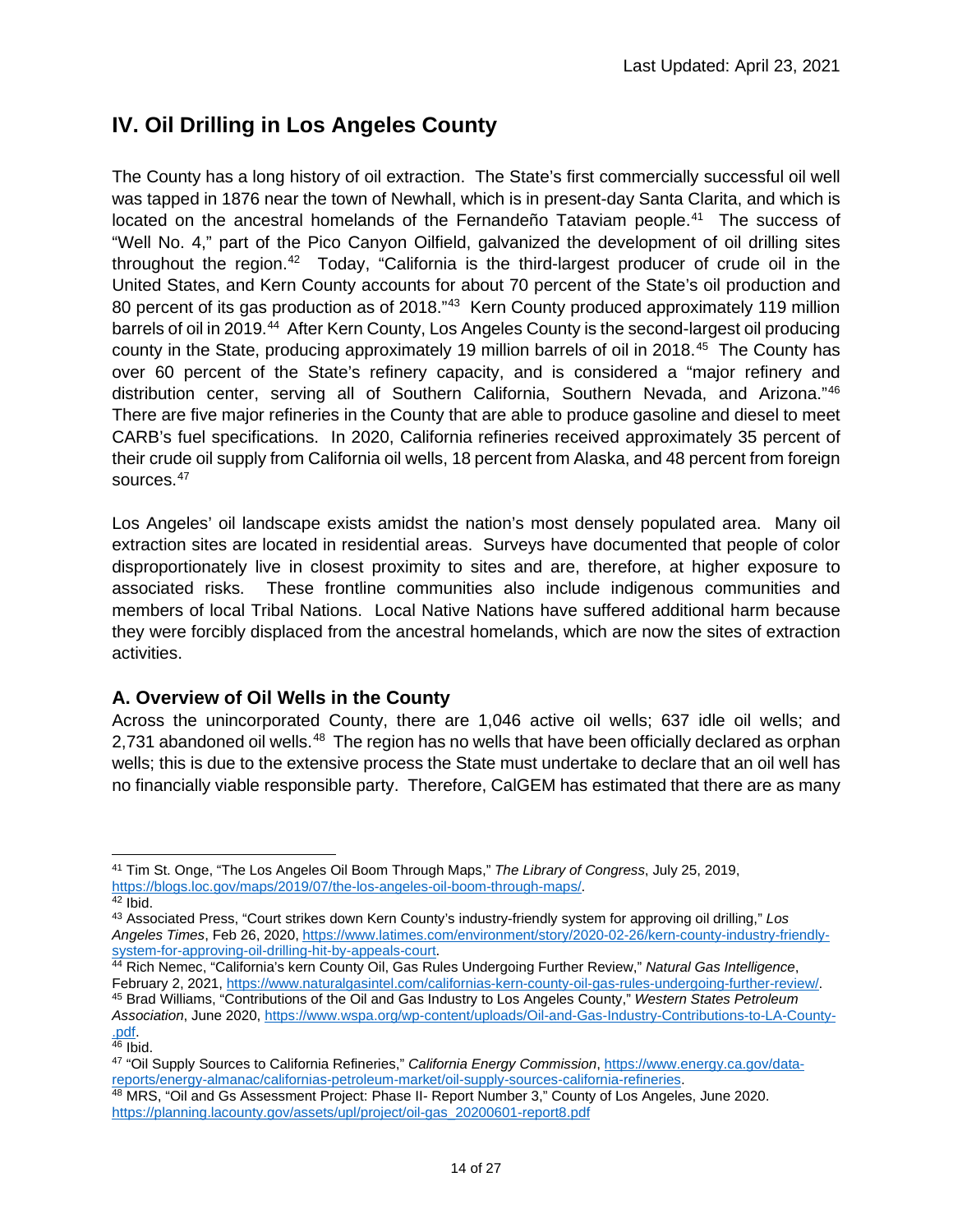as 1,272 wells throughout all of Los Angeles that could be potentially declared as orphaned once the State completes its due diligence in finding a responsible operator. $49$ 

In the County, many oil drilling sites are located within dense residential neighborhoods. This raises serious public health and environmental concerns; idle, unsealed wells can leak pollutants into the groundwater, soil, and atmosphere, exposing residents to fugitive emissions that can cause reproductive and nervous system harms.<sup>[50](#page-22-1),[51](#page-22-2)</sup> In 2015, a survey of wells in the County demonstrated that populations living most proximate to new and existing active oil wells were disproportionately people of color, lower income, and ranked in the top 25 percent scoring census tracts in CalEnviroScreen 2.0.[52](#page-22-3) A recent study estimated that annual methane emissions from abandoned oil and gas wells in the United States have been underestimated by the Environmental Protection Agency, and that methane emissions from these wells are likely 20 percent higher than previously documented.<sup>[53](#page-22-4)</sup> The methane emissions from leaky idle, improperly abandoned wells are increasing greenhouse gas emissions, and climate scientists have flagged the issue as a global warming risk.<sup>[54](#page-22-5)</sup>

The cost of abandoning oil wells varies widely, ranging from \$50,000 - \$500,000 per well in California. [55](#page-22-6) Recent projects in urbanized areas of Southern California have had costs up to \$1 million per well, based on the fee study work led by DPW (see Attachment III). There are no financial incentives for operators to plug and abandon wells. The primary reason many operators elect to let a well go idle is because it is no longer profitable to keep it active.<sup>[56](#page-22-7)</sup> Bonding costs are often lower than the actual cost of plugging and abandoning an oil well, which means that operators have a financial incentive to delay retirement of the well.[57](#page-22-8) Sealing orphaned wells, for which the responsible party is now the State, is a near impossible financial undertaking without assistance from the oil and gas industry. Between 2017-2020, the State abandoned four orphan wells in the County for a total cost of \$1,444,928.<sup>[58](#page-22-9)</sup>

As oil and gas firms go bankrupt at increasing rates, the State will likely become responsible for financing the plugging and abandonment of the growing number of oil wells that become orphaned as a result. In 2019, the bankruptcy rate for oil and gas firms rose by 50 percent as a total of

<span id="page-22-3"></span><span id="page-22-2"></span><sup>51</sup> Ibid.<br><sup>52</sup> James Sadd, and Bhavna Shamasunder, "Drilling Down: The community consequences of expanded oil development in Los Angeles," Liberty Hill Foundation, 2015[. https://www.libertyhill.org/news/reports/urban-oil-drilling-](https://www.libertyhill.org/news/reports/urban-oil-drilling-report)

<span id="page-22-1"></span><span id="page-22-0"></span><sup>&</sup>lt;sup>49</sup> Ibid.<br><sup>50</sup> James P. Williams, Amara Regehr, and Mary Kang Environmental Science & Technology 2021 55 (1), 563-570 DOI: 10.1021/acs.est.0c04265

[report](https://www.libertyhill.org/news/reports/urban-oil-drilling-report)

<span id="page-22-4"></span> $\frac{53}{20}$  McGill University. "Methane emissions from abandoned oil and gas wells underestimated: Uncertainty about annual methane emissions from abandoned wells in US and Canada highlights need for better measurements."<br>ScienceDaily, January 21, 2021, www.sciencedaily.com/releases/2021/01/210121092828.htm.

<span id="page-22-5"></span><sup>&</sup>lt;sup>54</sup> Nichola Groom, "Special Report: Millions of abandoned oil wells are leaking methane, a climate menace," *Reuters*, June 16, 2020, [https://www.reuters.com/article/us-usa-drilling-abandoned-specialreport/special-report-millions-of](https://www.reuters.com/article/us-usa-drilling-abandoned-specialreport/special-report-millions-of-abandoned-oil-wells-are-leaking-methane-a-climate-menace-idUSKBN23N1NL)[abandoned-oil-wells-are-leaking-methane-a-climate-menace-idUSKBN23N1NL.](https://www.reuters.com/article/us-usa-drilling-abandoned-specialreport/special-report-millions-of-abandoned-oil-wells-are-leaking-methane-a-climate-menace-idUSKBN23N1NL)<br>55 "Oil and Gas Health Report," City of Los Angeles, July 25, 2019.<br>56 "WSPA. "idle Production Wells" (May 17, 2016) https://www.wspa.org/resources/id

<span id="page-22-7"></span><span id="page-22-6"></span>

<span id="page-22-8"></span><sup>57</sup> Schuwerk, R. Rogers, G. "It's Closing Time: The Huge Bill to Abandon Oilfields Comes Early" (June 2020) Carbon Tracker Initiative.

<span id="page-22-9"></span><sup>58</sup> Data from Excel Spreadsheet provided by CalGEM Supervisor via email on February 10, 2021.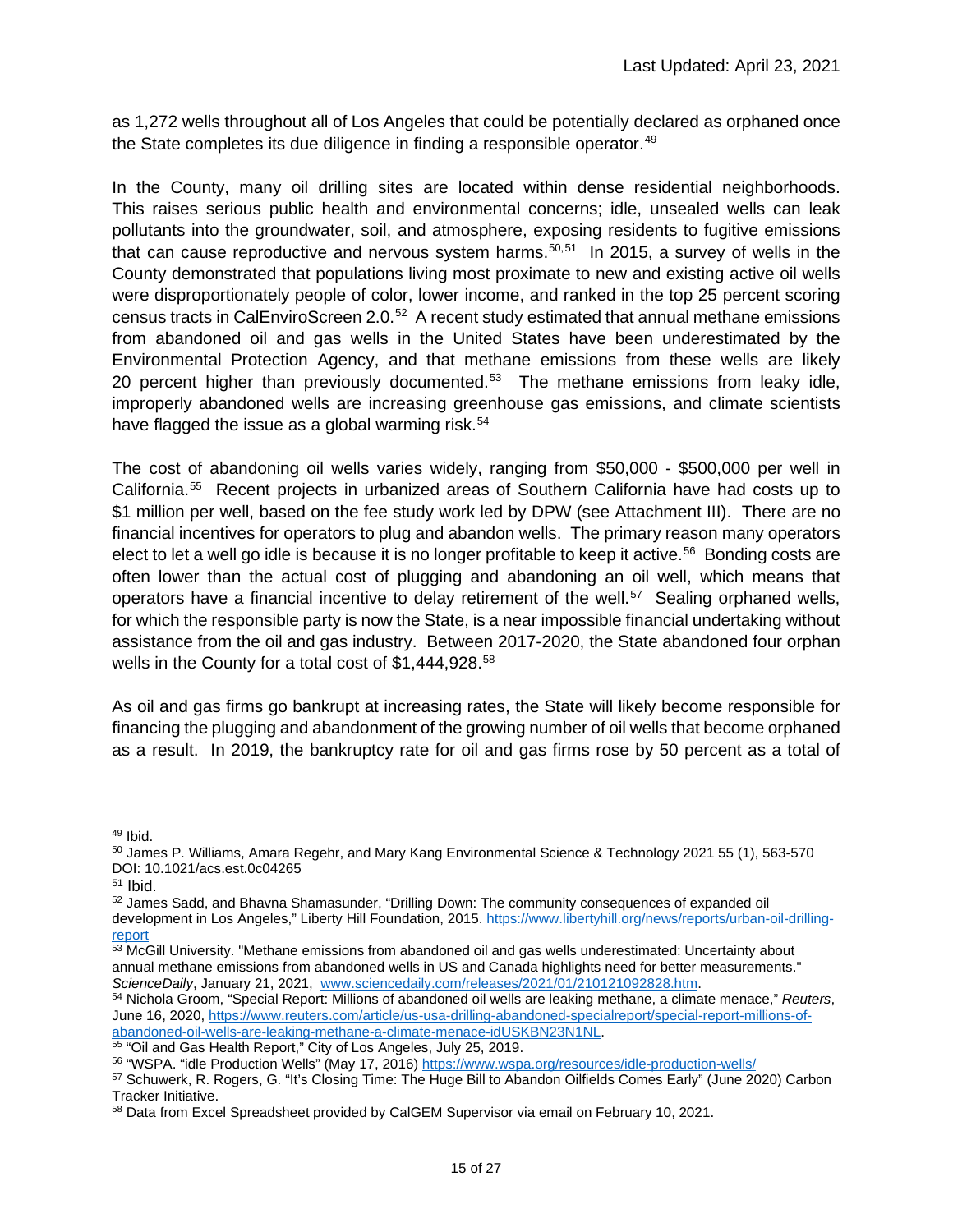42 oil and gas firms in the United States and Canada filed for bankruptcy.<sup>[59](#page-23-1)</sup> Projections put this number at 73 firms for 2020 and 170 in 2021, drastically increasing the burden on the State without any regulatory interventions. This risk was felt locally when the California Resources Corporation (CRC) - California's largest oil producer and owner of 18,716 oil and gas wells, of which 5,642 are idle - filed for bankruptcy in July 2020, exposing the tremendous financial risk that the State could incur from having such a large operator become financially insolvent.<sup>[60](#page-23-2)</sup> While CRC was able to emerge from bankruptcy three months after its initial filing, its initial filing exposes the ongoing potential financial risk for the State, given the volatility of the oil market.<sup>[61](#page-23-3)</sup>

### <span id="page-23-0"></span>**B. Los Angeles County Approach to Oil and Gas Wells**

Local jurisdictions have the authority to regulate oil and gas operations pursuant to their police power to regulate land use. Under the direction of the Board, the County has pursued several initiatives, dating back to March 2016, regarding oil and gas operations in the unincorporated areas of the County. Key County actions include:

- Establishment of a cross-departmental Oil and Gas Strike Team;
- Development of an oil well ordinance to amend the Planning and Zoning Code; and
- Creation of an Office of Oil and Gas under the County's DPW.

On March 29, 2016, the Board passed a motion directing DRP, DPW, the Department of Public Health, and the Fire Department to establish the Oil and Gas Strike Team (Strike Team). The goal of the Strike Team is "to assess the conditions, regulatory compliance, and potential public health and safety risks associated with existing oil and gas facilities in the unincorporated County."[62](#page-23-4) The Strike Team has met six times and developed eight reports, with the most recent one released on June 1, 2020. Their reports thus far have provided information such as: an oil and gas well inventory for the unincorporated County, public health assessments on select facilities and wells, and a review of legislative positions and actions regarding oil and gas operations for the County to consider. While these reports have provided context on oil and gas operations in the unincorporated County, they do not include information on the oil abandonment workforce. The Strike Team is currently conducting a study to test for leaks in plugged and abandoned wells in the unincorporated County.<sup>[63](#page-23-5)</sup>

In response to the same March 2016 Board motion, the DRP is updating the Planning and Zoning Code for unincorporated areas to "ensure that oil and gas facilities may no longer operate by right, and ensure that the regulations reflect best practices and current mitigation methods and technologies, minimize environmental impacts and protect sensitive uses and populations."[64](#page-23-6) DRP staff conducted four listening sessions with stakeholders and a Regional Planning

<span id="page-23-1"></span><sup>59</sup>Erwin Siba, "U.S., Canadian oil company bankruptcies surge 50% in 2019," Reuters, January 22, 2020. [https://www.reuters.com/article/us-usa-oil-bankruptcy/u-s-canadian-oil-company-bankruptcies-surge-50-in-2019](https://www.reuters.com/article/us-usa-oil-bankruptcy/u-s-canadian-oil-company-bankruptcies-surge-50-in-2019-report-idUSKBN1ZL2MY) [report-idUSKBN1ZL2MY](https://www.reuters.com/article/us-usa-oil-bankruptcy/u-s-canadian-oil-company-bankruptcies-surge-50-in-2019-report-idUSKBN1ZL2MY)<br><sup>60</sup> CalGem WellSTAR Data Dashboard. Accessed March 2, 2021.

<span id="page-23-2"></span>

<span id="page-23-3"></span> $61$  Cox, John. "Court Approves CRC's plan to emerge from bankruptcy." Bakersfield Californian.

<span id="page-23-4"></span><sup>62 &</sup>quot;Los Angeles County Oil and Gas Strike Team," Los Angeles County Department of Regional Planning. <https://planning.lacounty.gov/oil-gas/strike>

<span id="page-23-5"></span><sup>63</sup> Los Angeles Oil and Gas Strike Team, "Oil and Gas Assessment Project. Phase II – Report Number 3," County of Los Angeles, June 1, 2020[. https://planning.lacounty.gov/assets/upl/project/oil-gas\\_20200601-report8.pdf](https://planning.lacounty.gov/assets/upl/project/oil-gas_20200601-report8.pdf)

<span id="page-23-6"></span><sup>64 &</sup>quot;Oil Well Ordinance," Los Angeles County Department of Regional Planning.<https://planning.lacounty.gov/oilwell/>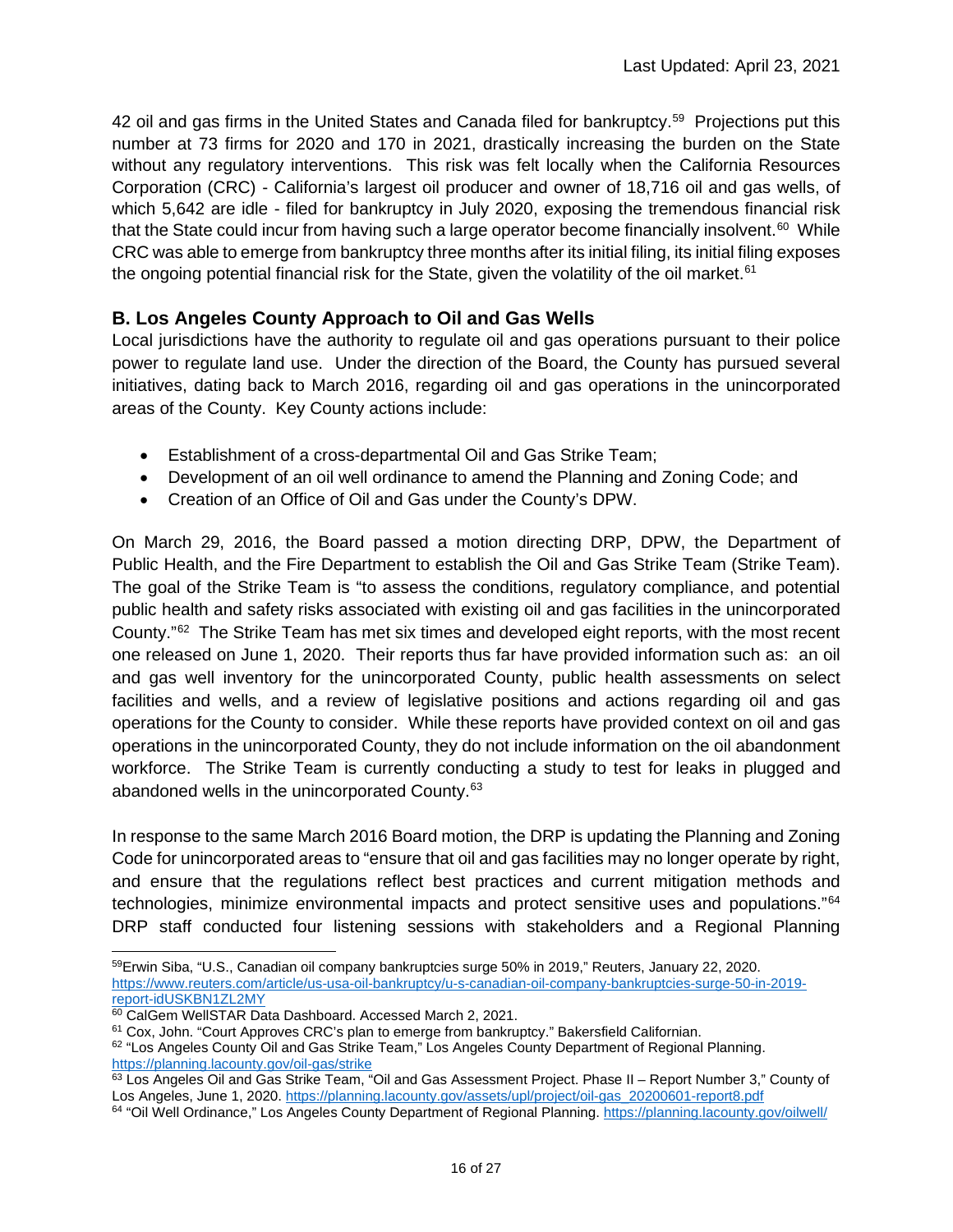Commission meeting in advance of releasing a draft Oil Well Ordinance in April 2020. DRP staff are currently preparing a revised draft ordinance that is expected to be released in spring 2021 for public feedback.

In 2018, the Board approved a motion to create the County's Office of Oil and Gas (Office). Housed under DPW, the Office serves as a "central point of contact" for stakeholders, ensures more "proactive coordination among County departments to facilitate a more efficient approach" for implementing recommendations from the Strike Team and OurCounty Sustainability Plan, and establishes "communication and coordination with other local jurisdictions."<sup>[65](#page-24-0)</sup> The Office, in coordination with the Strike Team, has prepared a report (Attachment III) in response to the September 2020 "Just Transition to Clean Energy" motion to:

- "Update its ongoing fee study to identify funding strategies to support the Just Transition effort;
- Identify a funding strategy to support permanent staff for the Office; and
- Identify priority wells in the County that should be abandoned and develop a financial and operational strategy for initiating this work."[66](#page-24-1)

Within the County, other jurisdictions are also acting on oil and gas operations. In June 2017, residents in the City of Carson voted in favor of an oil industry business license tax.<sup>[67](#page-24-2)</sup> In October 2020, Culver City adopted a resolution to evaluate a five-year phase-out period for the amortization of non-conforming oil and gas uses within Culver City.<sup>[68](#page-24-3)</sup> The staff in Culver City is currently developing a proposed Amortization Program, in which they find five years is sufficient time for proper abandonment of wells and facilitation of a "just transition" program for workers.<sup>[69](#page-24-4)</sup> The City of Los Angeles is similarly moving closer to updating its zoning code to phase out oil drilling within city limits after the City Attorney developed a legal roadmap for the City Council to consider. [70](#page-24-5) Lastly, the City of Long Beach residents approved Measure US in 2020, doubling the barrel tax from 15 cents to 30 cents.

<span id="page-24-2"></span><sup>67</sup> "Measure C Results," City of Carson Special Municipal Election, November 7, 2017. <https://ci.carson.ca.us/content/files/pdfs/cityclerk/election/11072017ElectionResults.pdf>

<span id="page-24-1"></span><span id="page-24-0"></span><sup>65 &</sup>quot;About the Office of Oil & Gas," Los Angeles County Office of Oil and Gas[. https://oilandgas.lacounty.gov/](https://oilandgas.lacounty.gov/) <sup>66</sup> Supervisors Mark Ridley-Thomas and Janice Hahn, "Facilitating the Development of a 'Just Transition' to Clean Energy," September 29, 2020.<http://file.lacounty.gov/SDSInter/bos/supdocs/149304.pdf>

<span id="page-24-3"></span><sup>68 &</sup>quot;Inglewood Oil Field," Culver City[. https://www.culvercity.org/City-Hall/Get-Involved/Inglewood-Oil-Field](https://www.culvercity.org/City-Hall/Get-Involved/Inglewood-Oil-Field)  $69$  Ibid.

<span id="page-24-5"></span><span id="page-24-4"></span><sup>70</sup> Nathan Solis, "Los Angeles moves closer to forcing oil & gas drillers out of City," Courthouse News Service, December 1, 2020.<https://www.courthousenews.com/los-angeles-moves-closer-to-forcing-oil-gas-drillers-out-of-city/>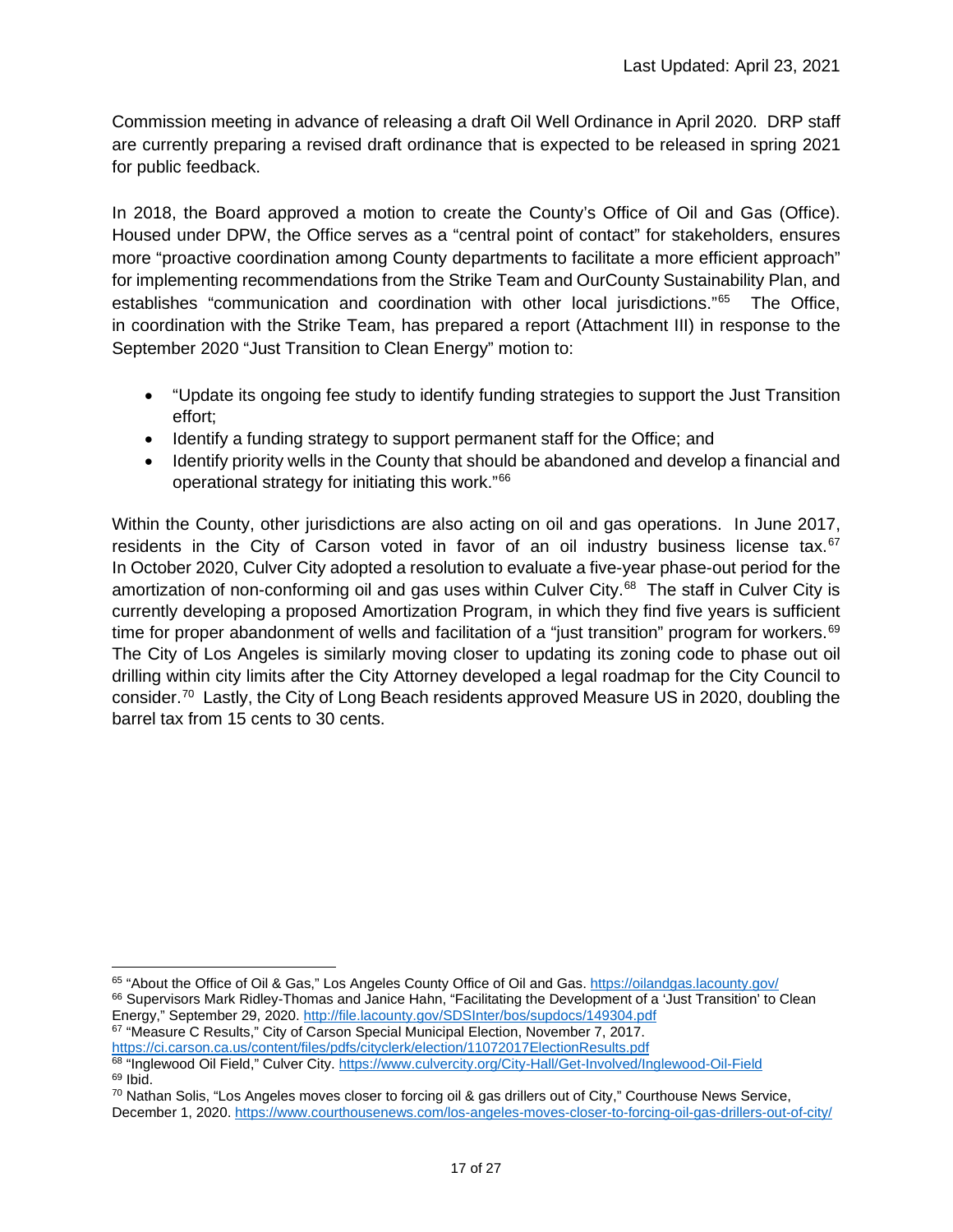# <span id="page-25-0"></span>**V. Potential Workforce Opportunities from Abandoning and Re-Abandoning of Oil Wells**

### <span id="page-25-1"></span>**A. Characteristics of the Well Abandonment Industry**

The process of plugging and abandoning oil wells requires preparation of the wellsite for abandonment and removal of equipment.<sup>[71](#page-25-3)</sup> The plugging process usually requires a workover rig and cement pumped into the wellbore.<sup>[72](#page-25-4)</sup> Cement plugs are placed into the wellbore at specific intervals to prevent potential oil, gas, or water leaks. The length of time to abandon a well depends on the well's history and potential issues at the site.

Skills required to plug wells and restore surface sites are aligned with skills possessed by workers from other segments of the oil and gas industry.<sup>[73](#page-25-5)</sup> Neither previous experience in the oil industry nor a college degree are a prerequisite for this work. In an interview with a representative from a company specializing in oil well abandonment, the representative shared that the only requirement for new workers is an interest in the work.<sup>[74](#page-25-6)</sup> New employees with no previous experience are required to go through a 90-day training program, at the end of which they are tested; if they pass, they are placed on a work crew with more experienced co-workers for further training.

Multiple industry experts confirmed that, like other activities within the oil industry, plugging and abandoning work is subcontracted to companies specialized in providing this service as part of a suite of other oil well management services. These jobs are temporary and predominantly not unionized. Many of the companies that specialize in abandonment of oil wells and that are hired to conduct this work are located outside of the County. To confirm this information, we contacted CalGEM to request a list of all the companies contracted by the State to plug and abandon orphan oil wells in recent years. Of the six companies used by CalGEM to abandon orphan oil wells between 2017 and 2020, three are based in Kern County, and the others are in Central and Northern California.<sup>[75](#page-25-7)</sup>

Since many of the companies abandoning wells come from outside of Los Angeles, much of the work is not done by local workers. A representative from a Bakersfield-based company confirmed that, because many of the jobs in the County are part-time, a majority of the work is performed by workers from Kern County. He added that if there were more full-time projects in Los Angeles, then it would make financial sense for the company to hire a local workforce.

[https://www.osha.gov/SLTC/etools/oilandgas/abandoning\\_well/abandoning.html](https://www.osha.gov/SLTC/etools/oilandgas/abandoning_well/abandoning.html)

<span id="page-25-3"></span><span id="page-25-2"></span><sup>71</sup> "Oil and Gas Well Drilling and Servicing eTool," United States Department of Labor, Occupational Safety and Health Administration, January 18, 2018.

<span id="page-25-4"></span><sup>72</sup> NPC North American Resource Development Study. "Plugging and Abandonment of Oil and Gas Wells." September 15, 2011. Paper #2-2[5 https://www.coursehero.com/file/43419749/2-25-Well-Plugging-and-Abandonment-](https://www.coursehero.com/file/43419749/2-25-Well-Plugging-and-Abandonment-Paperpdf/)[Paperpdf/](https://www.coursehero.com/file/43419749/2-25-Well-Plugging-and-Abandonment-Paperpdf/)

<span id="page-25-5"></span><sup>73</sup> Raimi, D. Nerurkar, N. Bordoff, J. (July 2020). Green stimulus for oil and gas workers: considering a major federal effort to plug orphaned and abandoned wells. Center on Global Energy Policy Columbia University. [https://www.energypolicy.columbia.edu/sites/default/files/file-uploads/OrphanWells\\_CGEP-Report\\_071620.pdf](https://www.energypolicy.columbia.edu/sites/default/files/file-uploads/OrphanWells_CGEP-Report_071620.pdf)<br><sup>74</sup> Interview with staff member from Excalibur Well Services Corporation based in Bakersfield.

<span id="page-25-7"></span><span id="page-25-6"></span><sup>&</sup>lt;sup>75</sup> Ibid. Companies are Rival Well Services Inc., Driltek Inc. and South Valley Companies, Inc.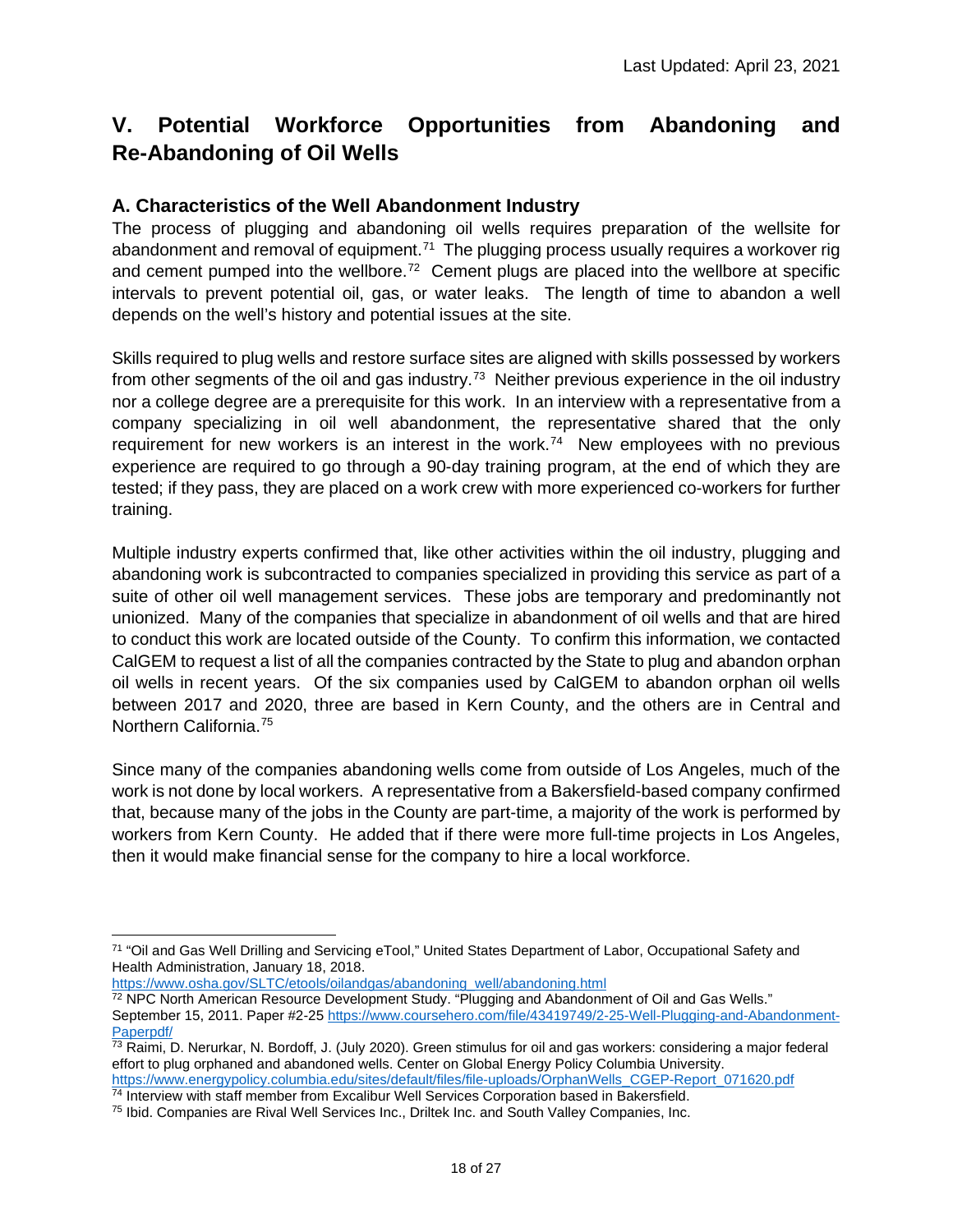### **B. Job Potential from Oil Well Abandonment**

In their report, "Green Stimulus for Oil and Gas Workers", Raimi, Nerurkar, and Bordoff estimate that, on average, plugging 10 wells requires 2.4 person-years of work. A person-year of work refers to the amount of work, on a specific project, by one person during a year. Using these numbers, the researchers project that plugging 56,600 wells would create roughly 13,500 jobs for one year. BWG used this formula to estimate the number of jobs that were created through the abandonment of oil wells in the County from 2018 to present. The results of this calculation are presented in Table 4. At most, we estimate that a total of 130 job-years were created from abandoning 541 wells. As previously referenced, CalGEM estimates that there are 1,272 potentially orphaned or deserted oil wells in the City of Los Angeles and in the unincorporated County. From this, we can estimate that, if CalGEM were to abandon those wells, approximately 305 job-years could be generated. If the County were to abandon all 637 idle oil wells, it could potentially generate 153 job-years.<sup>76</sup> As this ratio is based on a national average, it is worth noting that these estimates may be slightly lower than the actual number of jobs generated from oil well abandonment locally. Oil wells in the County, as previously noted, may be located in populated areas and, as such, are subject to stricter abandonment standards set by CalGEM, thus increasing the costs and size of workforce needed to properly abandon them.

| Year         | # of Permits Approved to Abandon/Re- Estimate of<br>abandon Oil Wells in Los Angeles County | Job<br><b>Years Created</b> |
|--------------|---------------------------------------------------------------------------------------------|-----------------------------|
| 2018         | 163                                                                                         | 39                          |
| 2019         | 164                                                                                         | 39                          |
| 2020         | 194                                                                                         |                             |
| 2021         | 20                                                                                          | 5                           |
| <b>Total</b> | 541                                                                                         | 130                         |

*Table 4. Estimated Jobs Generated from Oil Well Abandonment in Los Angeles County*

*Data Source: CalGEM WellsStar Data Dashboard*

Interviews with industry experts confirmed that the number of direct jobs involved in abandoning oil wells is relatively low. A typical project may have three to four workers plus a supervisor assigned to a rig. For example, a representative from Excalibur Well Services shared that a recent well abandonment project in South Los Angeles required four rigs, so we can assume there were at least 16 workers on that job. The total number of rigs on a project will vary based on project size. As discussed in the methodology section, our analysis focused on direct jobs.

### <span id="page-26-0"></span>**C. Site Remediation, Restoration, and Redevelopment**

Once a well is abandoned, the site must undergo environmental review to determine the degree of potential hazards and contamination. Then, the site must be remediated before a decision can be made regarding future use, whether that be redevelopment for economic purposes, or restoration and preservation as a park or natural area, for example. Site assessment, surface demolition, remediation, and site preparation are all necessary steps that require employment to repurpose or restore a site. To promote the preservation of sites, particularly those with cultural

<span id="page-26-1"></span><sup>&</sup>lt;sup>76</sup> For consistency, the report references the number of oil wells identified in the June 2020 "Oil and Gas Assessment Project Phase II Report" prepared by MRS LA County Oil and Gas Strike Team.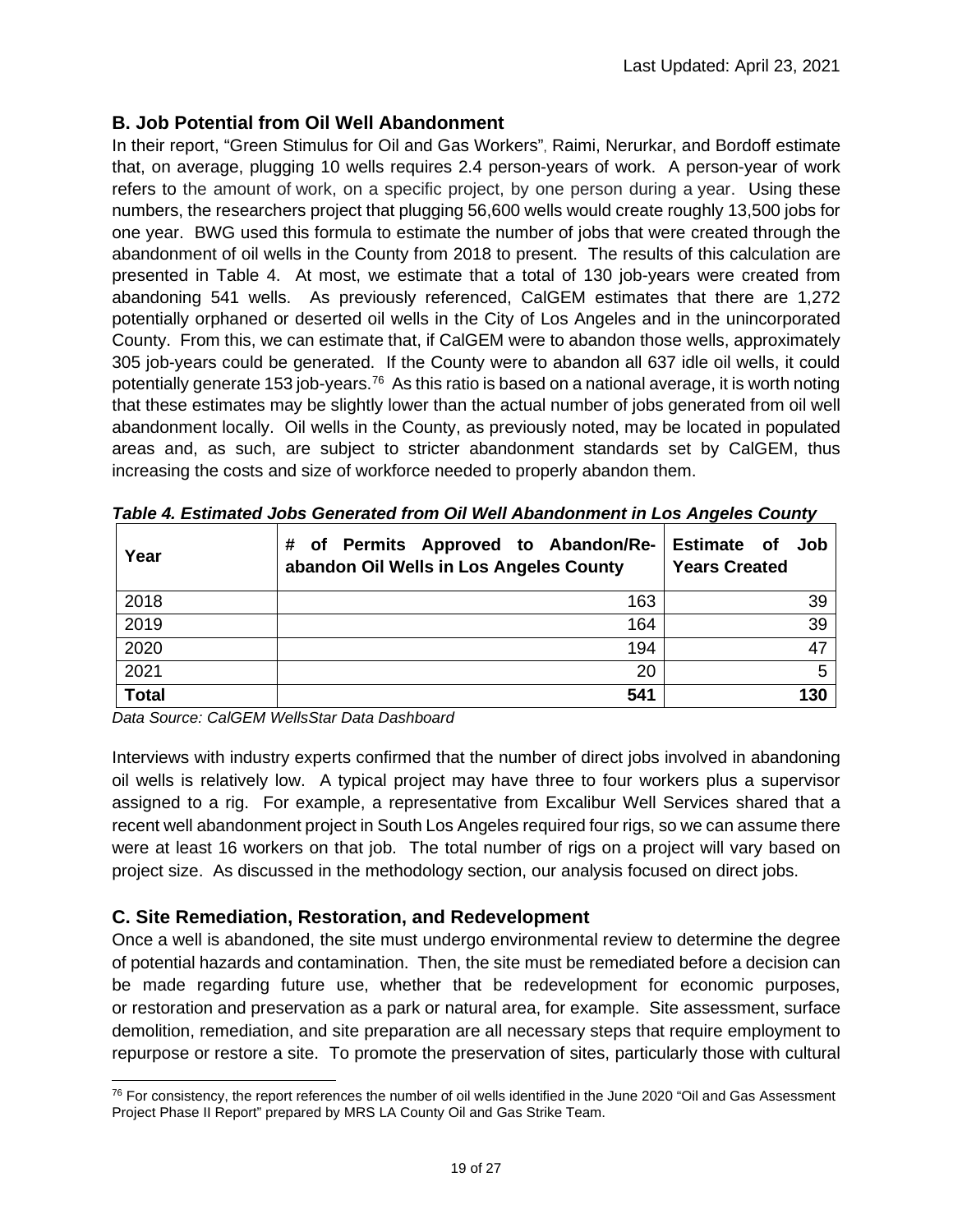or historic significance to the sovereign Native Nations of the County, local Native Tribal communities should be included at the initiation of discussions about the ultimate goals for former oil well sites located on their ancestral lands, rather than solely being brought in once a decision has been made. Potential strategies to promote preservation and restoration of these sites include co-management and/or co-stewardship of land with tribes, land easements for tribes to access the land for cultural purposes, or direct return of land to Tribal Nations.

A recent study conducted for the City of Los Angeles estimated that well abandonment and remediation work combined involves 0.5 workers per site.<sup>77</sup> Assuming the potential closure of 429 active wells in the City of Los Angeles and an average remediation cost of \$109,000, the researchers reported that approximately 215 full-year jobs would be generated. They also note that "these employment figures are assumed to be generated for a single year of remediation work only," and, thus, are only short-term jobs.<sup>[78](#page-27-1)</sup> Using this figure, we estimate that 271 full-year remediation jobs were created from the 541 wells abandoned and approved by CalGEM in the County from 2018 to 2021. If all of the 1,272 potentially orphaned wells in the County were plugged and abandoned, then approximately 636 full-year remediation jobs would be produced. As noted earlier, once remediation is complete, these sites can be redeveloped into housing, industrial, or commercial uses, assuming appropriate zoning and willingness from the property owner.

Some abandoned well sites, such as the AllenCo site in the City of Los Angeles, must undergo demolition prior to initiating site remediation. In 2020, Pinnacle Environmental Technologies prepared an estimated scope of work and timeline for decommissioning the 21 oil and gas wells at the AllenCo site.<sup>79</sup> In the report, they outline three phases of work: 1) Well abandonment (15 months), 2) Site Demolition (5.5 months), and 3) Site Investigation/Assessment and Remediation (12 months). Due to the inability to access the site in person, Pinnacle provided general cost estimates. Pinnacle estimated that well abandonment alone would cost \$4.2 million. Their estimate of remediation costs ranged from a best-case scenario of \$28,000 to a worst-case scenario of \$1 million. Remediation needs will vary substantially between wells located in densely populated city neighborhoods and wells located in less populated areas. This range makes it difficult to estimate potential job opportunities from remediation. Additional research is needed to better capture the potential workforce benefits from well remediation work.

Once a site has been abandoned and remediated, it is ready for redevelopment into other land uses, including commercial or residential uses, or other community-serving uses such as parks or open space. It should be noted, however, that redevelopment of abandoned oil well sites on private property depends on the decisions of the property owner and is regulated by local planning agencies or building departments. From BWG's interviews and research of well permits in the County, housing, warehouses, hotels, and shopping centers emerged as the most common types of redevelopment projects. Potential redevelopment opportunities vary from urban to more rural

<span id="page-27-0"></span><sup>77</sup> David Rigby, PhD., Michael Shin, Ph.D., and Geografio LLC. "The Oil and Gas Extraction Sector in the City of Los Angeles," 2017[. http://clkrep.lacity.org/onlinedocs/2017/17-0447\\_misc\\_81A\\_07-29-2019.pdf](http://clkrep.lacity.org/onlinedocs/2017/17-0447_misc_81A_07-29-2019.pdf)<br><sup>78</sup> Ibid. Page 36.

<span id="page-27-1"></span>

<span id="page-27-2"></span><sup>&</sup>lt;sup>79</sup> Report provided by Liberty Hill Foundation who commissioned the Pinnacle study.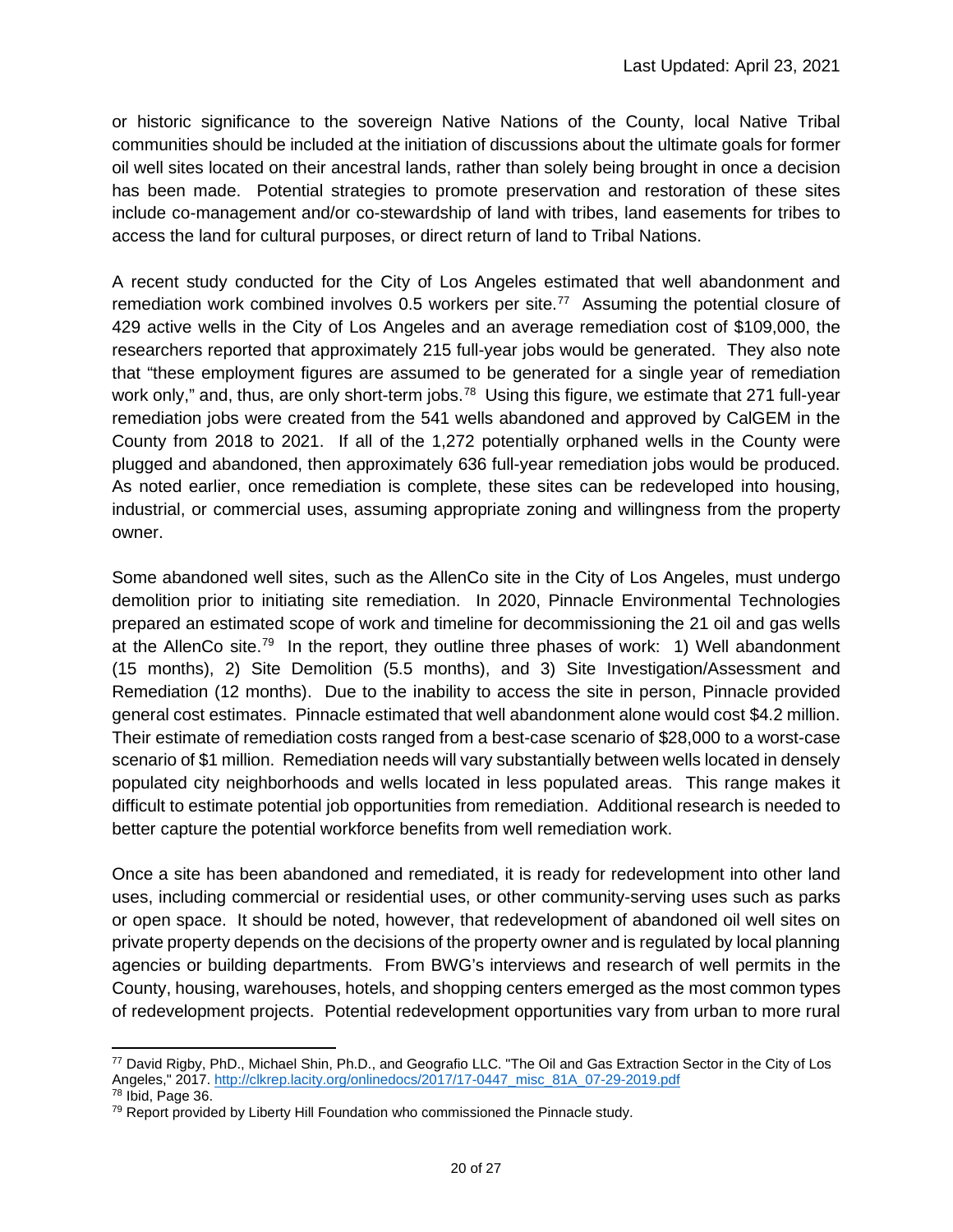parts of the County and will also depend on zoning restrictions. Redevelopment of these sites will also vary depending on the ownership of the sites. It is difficult to predict the workforce and economic benefits from the accelerated abandonment/re-abandonment of idle and orphaned wells in the County.<sup>[80](#page-28-2)</sup> However, remediation and redevelopment projects on former oil well sites can potentially create construction jobs. The Grove shopping mall<sup>81</sup> in the City of Los Angeles and the Villages at Heritage Springs apartment complex in the City of Santa Fe Springs are examples of successfully redeveloped oil fields.<sup>[82](#page-28-4)</sup>

It should be noted that CalGEM recommends against the construction of structures over plugged and abandoned oil wells, as there is no guarantee that wells abandoned to the most stringent current standards will not leak in the future. $83$  However, construction over plugged and abandoned oil well sites is not prevented by State law, and redevelopment permits are granted by the local planning agency or building department.

### <span id="page-28-0"></span>**D. Funding Limitations**

Proper well abandonment is expensive, and funding to abandon deserted and orphaned wells is limited. In addition to the costs to plug and abandon wells, site remediation costs can also be high.<sup>[84](#page-28-6)</sup> As previously discussed, the California Council on Science and Technology reveals that current fees and bonds collected by CalGEM are insufficient to cover these costs. [85](#page-28-7) Across all oil wells in California, they find that the collected bond amount is about \$9.1 billion short of the estimated abandonment costs. The number of wells for which the State is responsible also remains unclear. At the current pace of declaring a well orphan, CalGEM will require significantly more resources to determine the State's expected costs. As previously noted, DPW is updating its Fee Study to identify funding strategies to support the Just Transition effort and support permanent staff for the Office. DPW, in consultation with other members of the County Oil and Gas Strike Team, will also "identify priority wells in the County that should be abandoned, and develop a financial and operational strategy for initiating this work."[86](#page-28-8)

### <span id="page-28-1"></span>**E. Regulations to Accelerate Well Abandonment and Create Workforce Demand**

Although the direct number of jobs created from abandoning idle and orphaned oil wells, and the remediation and redevelopment of the sites, is relatively low, these are important infrastructure jobs that can begin to offset initial job losses in the fossil fuel sector. BWG was unable to find specific data related to the number of jobs involved in the maintenance of idle wells; however, based on interviews with industry experts, it is reasonable to assume some jobs in idle well maintenance may be lost. Policies to accelerate the pace of well abandonment could help increase the number of jobs generated and bridge employment for lost jobs.

<span id="page-28-2"></span><sup>80</sup> Ibid.

<span id="page-28-3"></span><sup>81</sup> The Grove also still has active oil wells.

<span id="page-28-4"></span><sup>82</sup> Ibid.

<span id="page-28-5"></span><sup>83 &</sup>quot;Property Development in an Oil Fied Questions."CalGem Website[. https://www.conservation.ca.gov/calgem/faqs](https://www.conservation.ca.gov/calgem/faqs) <sup>84</sup> Ibid.

<span id="page-28-7"></span><span id="page-28-6"></span><sup>85</sup> Judson Boomhower, et. al, "Orphan Wells in California: An Initial Assessment of the State's Potential Liabilities to Plug and Decommission Orphan Oil and Gas Wells," California Council on Science and Technology, November 2018. <https://ccst.us/wp-content/uploads/CCST-Orphan-Wells-in-California-An-Initial-Assessment.pdf>

<span id="page-28-8"></span><sup>86</sup> Supervisors Mark Ridley-Thomas and Janice Hahn, "Facilitating the Development of a 'Just Transition' to Clean Energy," September 29, 2020.<http://file.lacounty.gov/SDSInter/bos/supdocs/149304.pdf>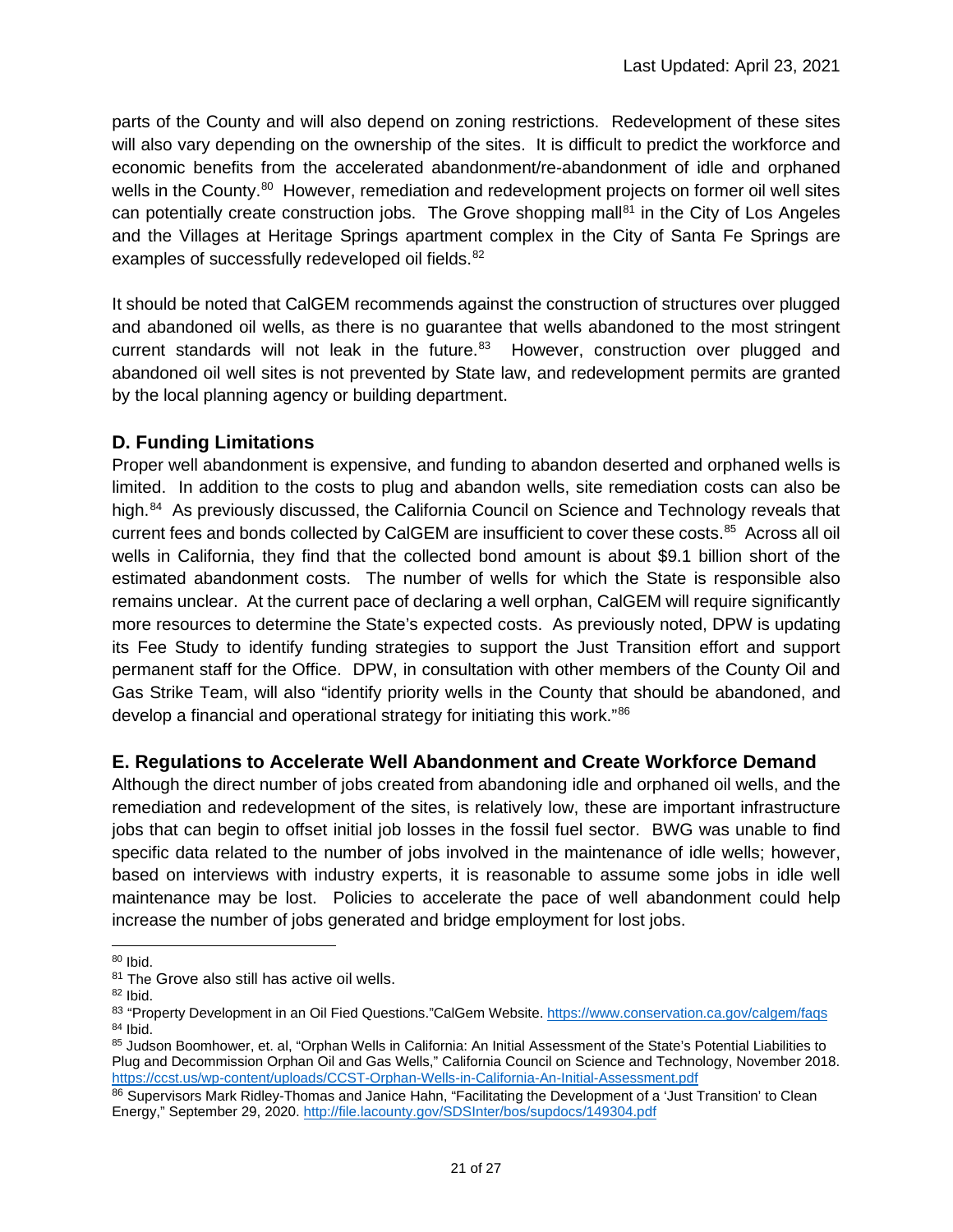There are multiple policy avenues the County can use to maximize local, high-quality jobs and environmental benefits from plugging and abandoning idle oil wells. Using its land use authority, the County can accelerate the abandonment of idle and deserted wells. The next iteration of the Draft Well Ordinance, expected to be released by the DRP later this year, could potentially serve as the catalyst for a strategy to generate job creation through not only the plugging of oil wells, but also through their remediation and redevelopment. The County can explore legal options for attaching job quality standards to jobs related to the abandonment, remediation, and redevelopment of oil wells on County-owned land. For those orphaned wells that fall under CalGEM's responsibility, which would require public dollars to fund the plugging and abandonment of the wells, the State could enact similar policies to promote local hire, quality wages, and good benefits.

### <span id="page-29-0"></span>**VI. Current Federal and State Action on Oil and Gas Operations**

The Biden Administration's recent Executive Order on Climate Change references the potential for job creation from plugging leaks in oil and gas wells, raising the possibility that Federal funding may soon be available to support the abandonment of idle wells.<sup>[87](#page-29-1)</sup>

At the State level, the OPR is working with the Labor and Workforce Development Agency, developing a Just Transition Roadmap for the entire State. The roadmap is focused on identifying policies to create economic opportunity for communities and workers in industries that will be negatively impacted by climate change, such as, but not limited to, the fossil fuel industry. As part of this process, the State will be hosting public workshops later in 2021.

Additionally, at the time of drafting this report, there are multiple proposed bills in the current legislative cycle focused on idle-deserted oil wells and promoting a just transition.

- Senate Bill 47 (Limón) would raise the annual limit on the amount of per barrel fees that CalGEM can spend on plugging and abandoning deserted oil wells from \$3 million to \$10 million. It would also allow CalGEM to retain unspent funds up to \$100 million.
- Assembly Bill 896 (Bennett) would require the Oil and Gas Supervisor to establish a collections unit at CalGEM that would be responsible for collecting unpaid idle well fees from operators, establishing the timeline and criteria for determining if a well has been deserted, and locating or collecting costs for an operator or responsible party. Additionally, it would grant the Supervisor the authority to place a lien on an idle well if the operator has failed to pay idle well fees, the well is deemed unsafe by CalGEM, or the State incurred the cost of plugging and abandoning the oil well.
- Senate Bill 84 (Hurtado) would revise the legislative reporting requirements of CalGEM's idle well program, and would revise the authority of the Oil and Gas Supervisor to hold the current or past well operator responsible for fees.

<span id="page-29-1"></span><sup>87</sup> President Joe Biden, "Executive Order on Tackling the Climate Crisis at Home and Abroad," United States White House, January 27, 2021[. https://www.whitehouse.gov/briefing-room/presidential-actions/2021/01/27/executive-order](https://www.whitehouse.gov/briefing-room/presidential-actions/2021/01/27/executive-order-on-tackling-the-climate-crisis-at-home-and-abroad/)[on-tackling-the-climate-crisis-at-home-and-abroad/](https://www.whitehouse.gov/briefing-room/presidential-actions/2021/01/27/executive-order-on-tackling-the-climate-crisis-at-home-and-abroad/)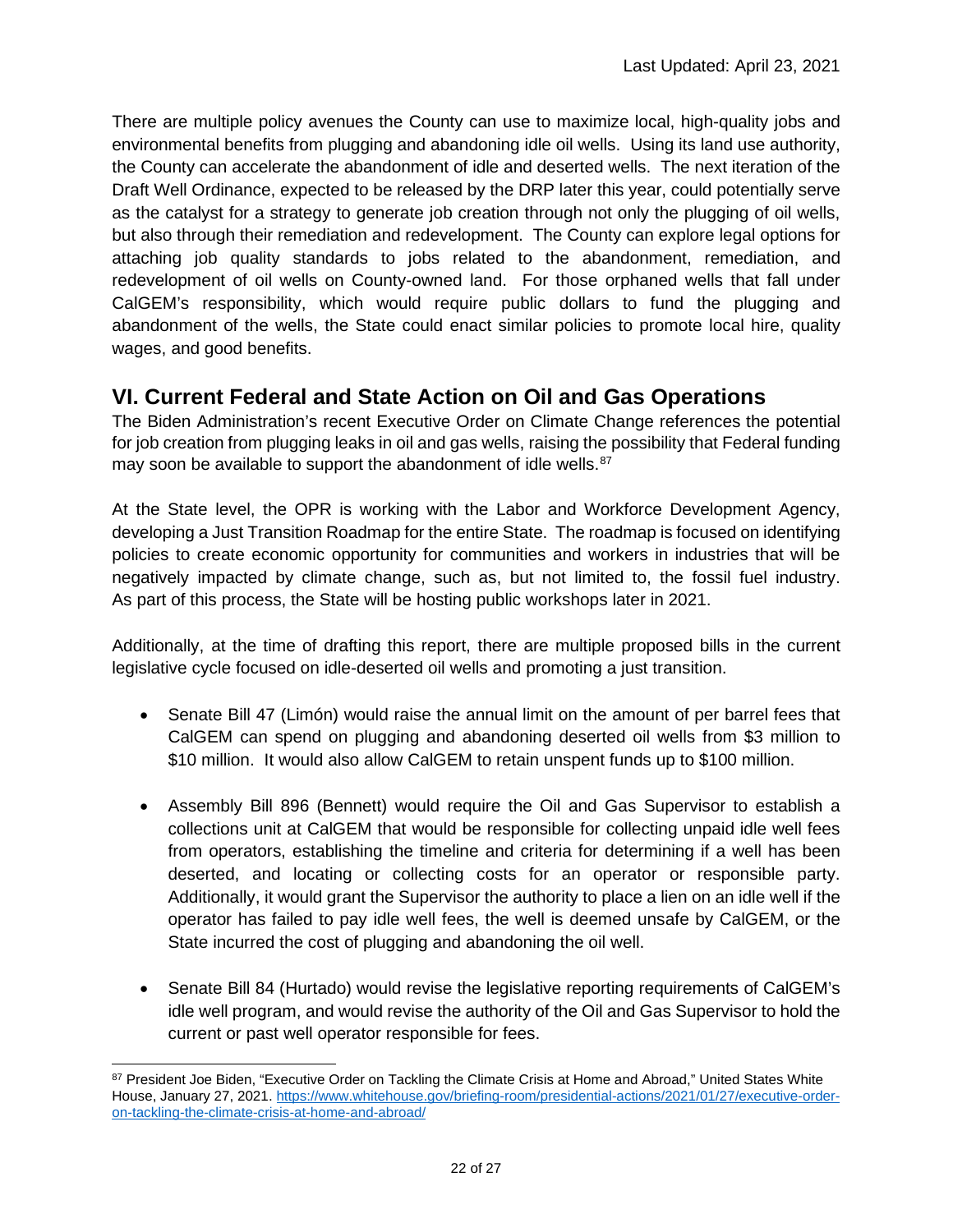- Assembly Bill 680 (Burke), the California Just Transition Act, would ensure that all applicants to grant programs funded by the Greenhouse Gas Reduction Fund meet specified standards, including fair and responsible employer standards and inclusive procurement policies, as defined. It would also give preference to applicants that demonstrate a partnership with an educational institution or training program targeting residents of disadvantaged, tribal, and low-income communities.
- Lastly, the Governor's 2021-2022 Budget contains a trailer bill that would grant the Department of Toxic Substances Control \$3 million to provide funding for job training related to remediation of toxic sites, which may include inactive oil wells.<sup>[88](#page-30-2)</sup>

These proposed bills are included in this report for informational purposes as they are related to the subject matter related to the Taskforce.

### <span id="page-30-0"></span>**VII. Developing a Just Transition Strategy**

As the County implements policies to transition away from a fossil fuel-based economy, the County has stated its commitment to supporting displaced workers and creating an inclusive, green economy that provides good jobs and a high quality of life.<sup>[89](#page-30-3)</sup> A just transition addresses the future economic challenges workers and communities will experience; the barriers that some communities have faced in accessing good jobs; and the historical and ongoing injustices imposed on tribal communities on their ancestral lands as a result of extraction activities. The County must establish policies and programs to mitigate anticipated negative impacts, and to meaningfully involve Native Nations, oil and gas workers, and frontline communities disproportionately burdened by the environmental and public health harms of the fossil fuel industry.

### <span id="page-30-1"></span>**A. Key Elements for a Just Transition**

Previous efforts to support workers during major economic shifts, such as job losses caused by globalization and trade policies, have not always succeeded.[90](#page-30-4) Common challenges experienced by previous transitions include training people for jobs in industries without sufficient demand for workers, inability to place workers in jobs with equivalent wages and benefits, and insufficient financial support for people during training programs. $91$  As a result of these past failures, many of the stakeholders we interviewed referenced a growing skepticism about the term "just transition" among fossil fuel workers.

<span id="page-30-2"></span><sup>88 &</sup>quot;CA Trailer Bill RN 21 09951," California Department of Finance. 2021. <https://esd.dof.ca.gov/trailer-bill/public/trailerBill/pdf/346>

<span id="page-30-3"></span><sup>89 &</sup>quot;OurCounty Sustainability Plan," Los Angeles County Chief Sustainability Office, 2019.<br>https://ourcountyla.lacounty.gov/

<span id="page-30-4"></span><sup>90</sup> Cha, J.Mijin. Pastor, M. Wander, Madeline, et al, "A Roadmap to an Equitable Low-Carbon Future: Four Pillars for a Just Transition," USC PERE, 2019.

<span id="page-30-5"></span><sup>91</sup> Ibid.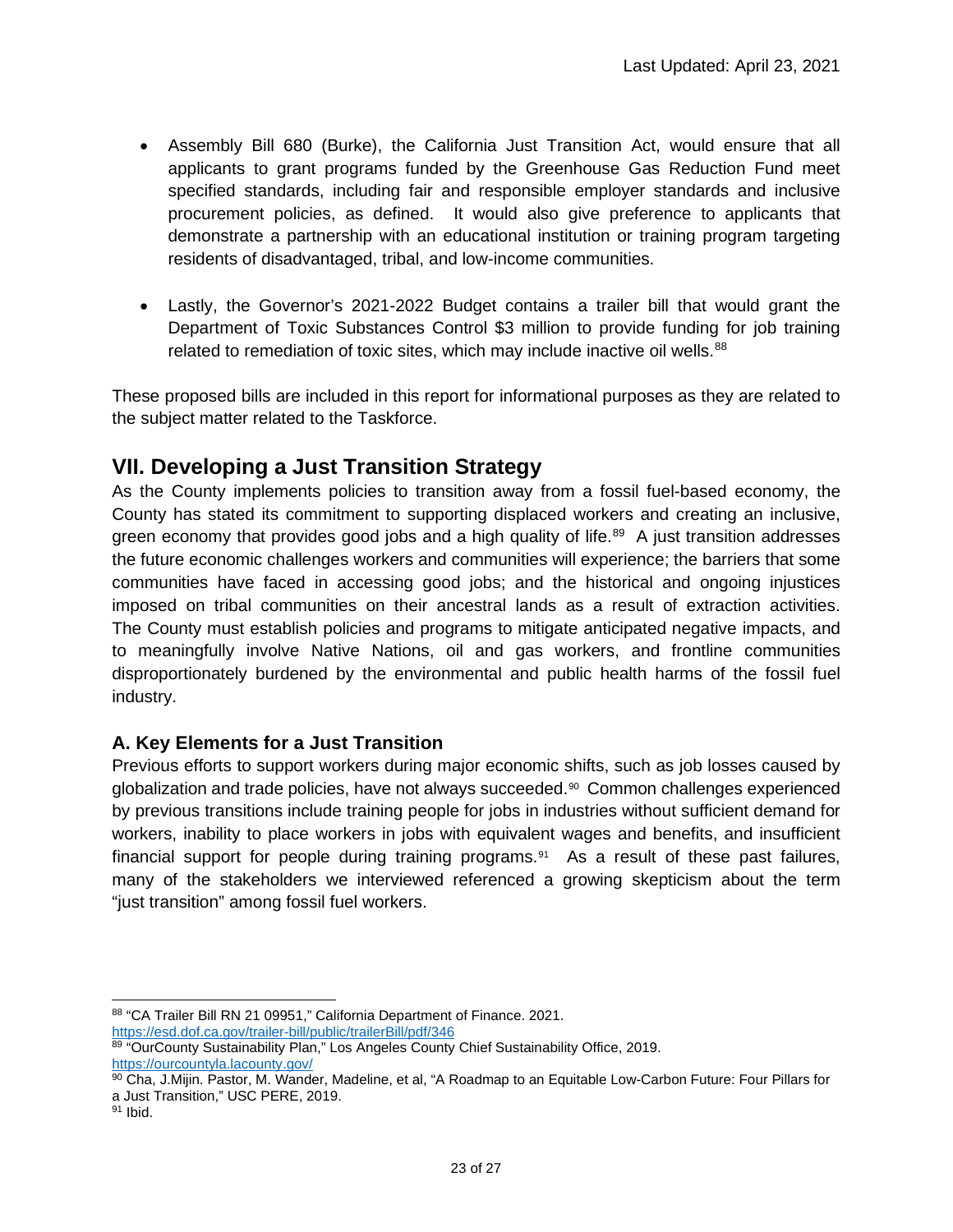Compared to other industries, the fossil fuel industry is more likely to provide workers with full-time work, higher salaries, and stronger benefits.<sup>[92](#page-31-0)</sup> This is particularly true for unionized fossil fuel workers at refineries.

Washington state's unsuccessful 2018 carbon-fee proposal, Initiative 1631, included elements to promote a just transition. For example, funds from the carbon-fee would have been used to provide displaced fossil fuel workers with training opportunities, wage and benefit replacements, relocation, counseling services, and benefits and pensions for up to five years for workers near retirement.

There are other successful case studies of transitions that offer insights on key elements to ensure a just transition, which are outlined in Table 6. In their paper, "A Roadmap to an Equitable Low-Carbon Future: Four Pillars of a Just Transition," Cha, Pastor, Wander, et al. identify four key principles of an equitable transition:

### **1) Strong Governmental Support**

Strong governmental support to communities and workers negatively affected by job losses can take the form of unemployment payments and re-training.

### **2) Dedicated Funding Streams**

Long-term support should focus on investments in new local economies and reuse of fossil fuel infrastructure. Consistent and dedicated funding streams are critical to supporting affected workers and assisting their entry into new business development and training programs.

### **3) Strong and Diverse Coalitions**

It is critical to build trust among all affected parties and develop a common goal everyone can support.

### **4) Economic Diversification**

At its core, a just transition addresses people concerned about their economic livelihood. Pursuing economic diversification means avoiding over-reliance on a single economic sector as a growth area that can absorb displaced workers and promise employment at family-supporting wages for new workforce entrants.

Lastly, the authors highlight the importance of ensuring economic opportunities are also available to low-income communities and communities of color, who are disproportionately burdened by pollution yet excluded from the gains of the extractive economy.

By establishing this Taskforce, the County is demonstrating two of the key elements of a Just Transition. Strong government support is clear with the County's leadership with other elected officials from incorporated cities within the County, as well as representatives from key

<span id="page-31-0"></span> $92$  Ibid.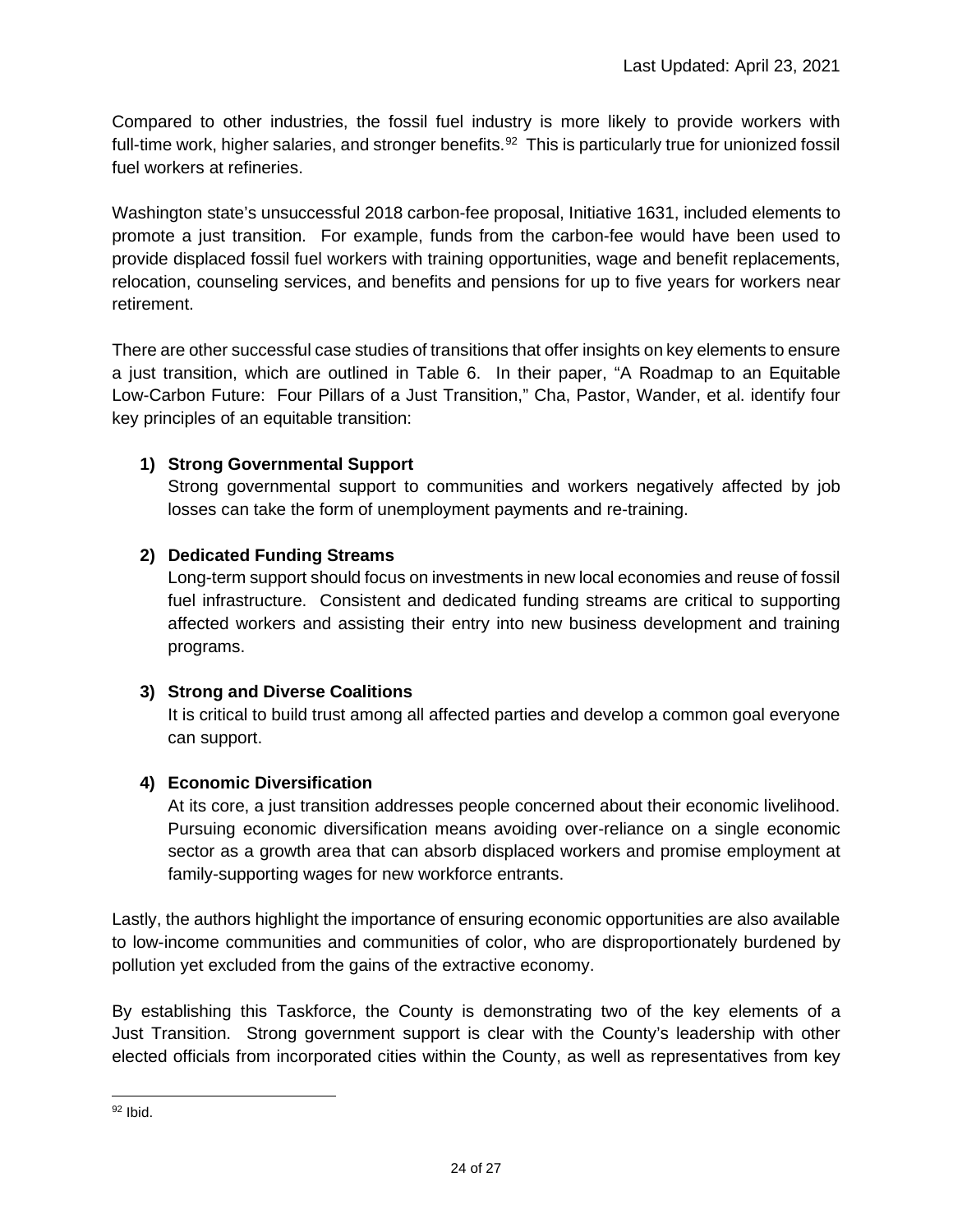State agencies in the Taskforce process. Second, although the Taskforce has provided clear guidance on additional members that need to be included in this work, the diverse set of stakeholders on the Taskforce represent the potential for the development of a strong and diverse coalition. Finding a dedicated funding stream for displaced workers and impacted communities and identifying additional economic sectors for job growth are important next steps for this process.

While there are no direct examples of Just Transition strategies related to the plugging and abandonment of idle oil wells, the County can look to recent efforts throughout California to develop Just Transition strategies. The following case studies highlight relevant lessons and ideas.

### <span id="page-32-0"></span>**B. Diablo Canyon**

The transition of Diablo Canyon, a commercial nuclear power plant located on the coast of Central California, is illustrative of the four pillars of just transition detailed in the report, "A Roadmap to an Equitable Low-Carbon Future: Four Pillars for a Just Transition." After deciding not to seek re-licensing of the facility, Pacific Gas and Electric Company (PG&E) worked with a coalition of environmental groups and relevant unions to develop a proactive transition plan, known as the Joint Proposal.<sup>[93](#page-32-1)</sup> Diablo Canyon will operate through 2025; power generated by the facility will be supplanted with a greenhouse gas-free portfolio, while dedicated funding streams will take care of the employees and reduce the financial impacts on the local community.

### **1) Strong government support**

While the California Public Utilities Commission (CPUC) approved parts of the Joint Proposal, the transition programs were initially funded at lower levels than proposed. Rather than accepting the diminished plan, the coalition went to the California Legislature and sponsored Senate Bill 1090, which required the CPUC to accept the Joint Proposal as originally presented. Governor Brown signed the bill into law in September 2018.

### **2) Dedicated funding streams to support transition**

The Joint Proposal contains several provisions to fund jobs and to mitigate the economic impacts on the local economy due to the closure. A \$350 million employee retention, retraining, and compensation plan was created. An \$85 million Community Impacts Mitigation Program was put in place to offset any potential negative impacts to the region's tax base, and a \$10 million Economic Development Fund was established to mitigate impacts to local businesses.

<span id="page-32-1"></span><sup>93 &</sup>quot;Joint Proposal of Pacific Gas and Electric Company, Friends of the Earth, Natural Resources Defense Council, Environmental California, International Brotherhood of Electrical Workers Local 1245, Coalition of California Utility Employees and Alliance for Nuclear Responsibility to Retire Diablo Canyon Nuclear Power Plant at Expiration of the Current Operating Licenses and Replace It with a Portfolio of GHG Free Resources" (PG&E, June 20, 2016).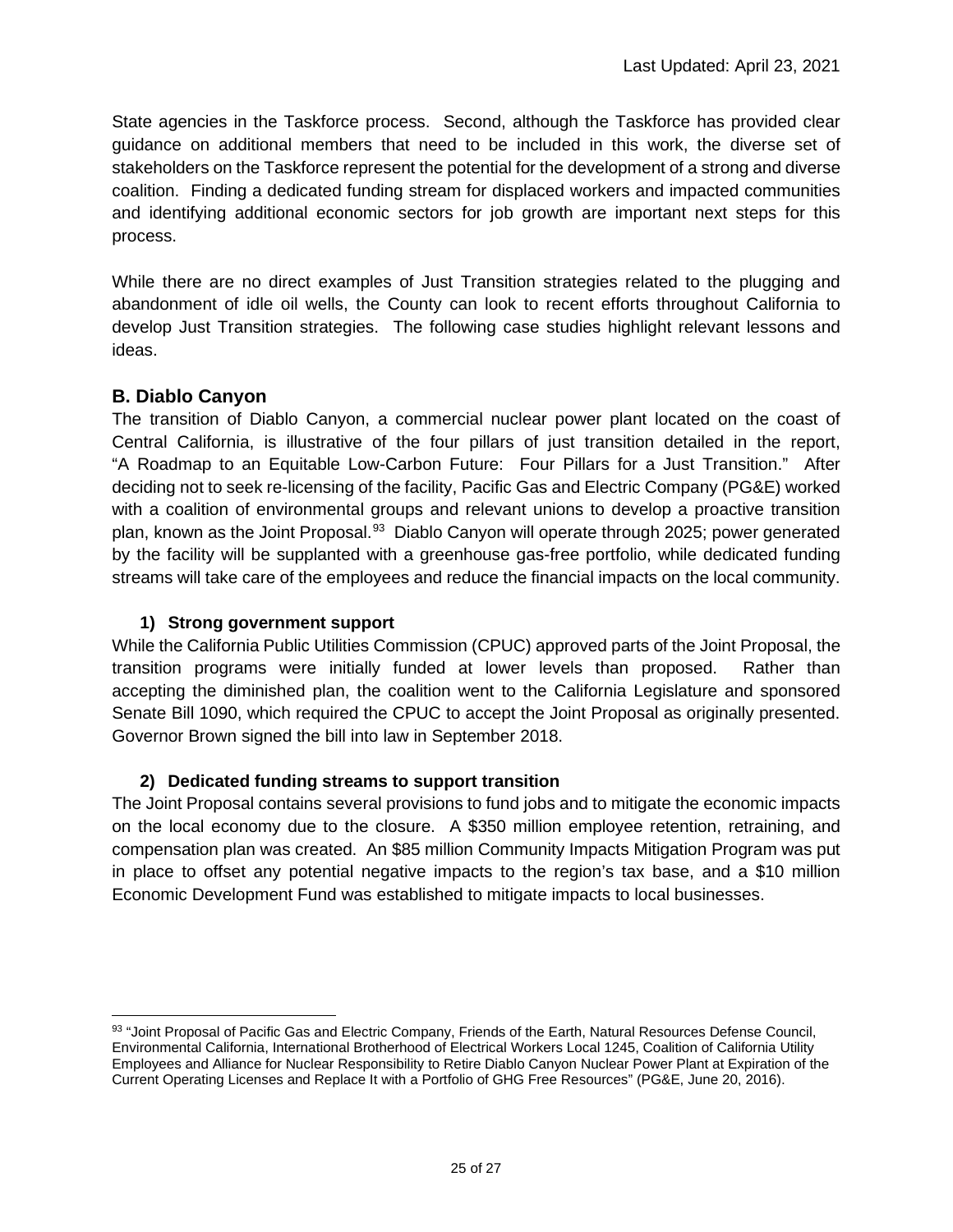#### **3) Diverse and strong coalitions**

The coalition backing the Joint Proposal included PG&E, the Natural Resources Defense Council, Environment California, the Alliance for Nuclear Responsibility, International Brotherhood of Electrical Workers Local 1245, and the Coalition of California Utility Employees.

#### **4) Economic diversification**

Diablo Canyon generates approximately nine percent of the State's power supply, so a substantial amount of the State's future power needs will come from more diverse sources of greenhouse gas-free renewable resources. Moreover, the employee plan includes retraining; younger workers can expand their skills and transition to jobs related to decommissioning the plant, which would have otherwise gone to outside contractors.

### <span id="page-33-0"></span>**C. Case Study: Marathon Refinery**

In August 2020, the Marathon Petroleum Company announced plans to permanently close its oil refinery in Martinez, California. The facility is the State's fourth largest refinery; it generated approximately 161,000 barrels per day, had about 740 employees, and also employed between 250 and 2,500 contract workers at any particular time. The COVID-19 stay-at-home order and the reduced demand for fuel had idled the refinery since April 2020. This resulted in the company's abrupt decision to shut down the facility in the summer of 2020, and laying off most of its workers by the end of 2020.

Marathon had initially proposed that the site be used as an oil-storage operation, which would have only required 50 employees, and thus would have resulted in a significant reduction of the existing workforce. Taking such an approach, and not developing a transition plan for the majority of workers in the existing facility, leaves little opportunity for ensuring workers remain financially stable and little opportunity for mitigating the negative economic impacts on the local community, although Marathon said it made its employees aware of job opportunities at its other facilities. According to news reports, Contra Costa County Supervisor John Gioia said that the county's challenge will be, "to assist workers to find replacement jobs with equal pay [and create] pre-apprenticeship programs to get local people into jobs."

In February 2021, Marathon announced plans to reposition the Martinez refinery to manufacture biodiesel fuel. The company expects the facility to begin producing biodiesel in 2022. As the refinery goes through the permitting process for approval, the county may gain additional insights by monitoring whether and how the refinery's former employees are transitioning into the new operations.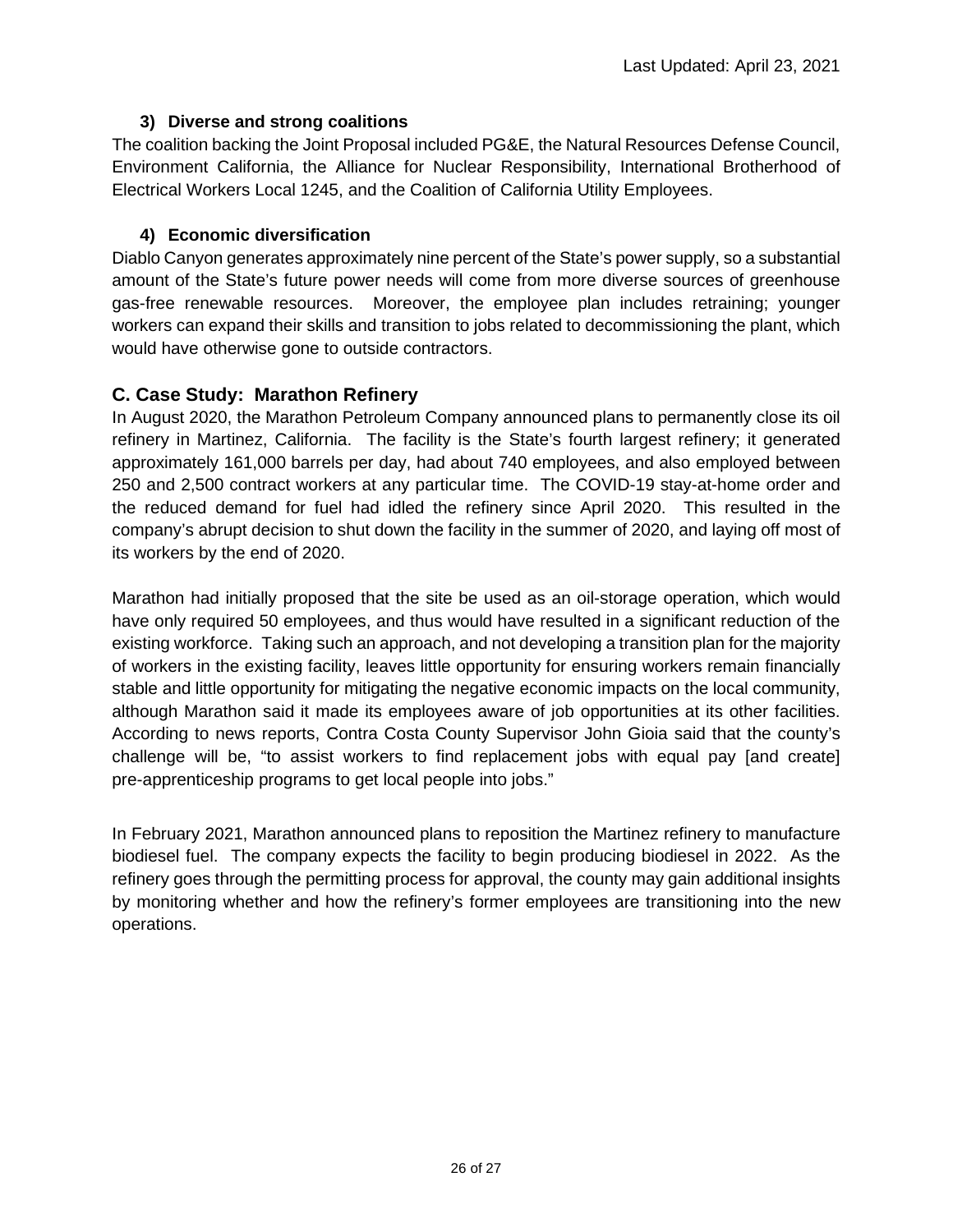# **APPENDIX A**

#### **Just Transition Taskforce Members**

- County of Los Angeles, Department of Public Works
- County of Los Angeles, Department of Regional Planning
- County of Los Angeles, Workforce Development, Aging and Community **Services**
- Sierra Club
- Los Angeles/Orange Counties Building Trades Council
- United Steelworkers Local 675
- County of Los Angeles, Department of Public Health
- County of Los Angeles, Chief Executive **Office** Economic/Workforce
- City of Los Angeles
- City of Los Angeles, Board of Public Works
- City of Culver City
- City of Long Beach
- California Geologic Energy Management Division
- California Governor's Office of Planning and Research

### **Stakeholder Participants**

- Sacred Places Institute for Indigenous Peoples
- Californians for Energy Independence
- Western States Petroleum Association
- Physicians for Social Responsibility Los Angeles
- Communities for a Better **Environment**
- Strategic Concepts in Organizing and Policy Education – Los Angeles
- East Yards Communities for Environmental Justice
- Greenlining Institute
- Community Health Councils
- Liberty Hill Foundation
- Los Angeles Alliance for a New Economy
- Labor Network for Sustainability
- International Brotherhood of Electrical Workers Local 11
- Los Angeles County Business **Federation**
- California Independent Petroleum **Association**
- California Resources Corporation
- UCLA Law
- Occidental College
- UC Berkeley Labor Center
- Just Transition Fund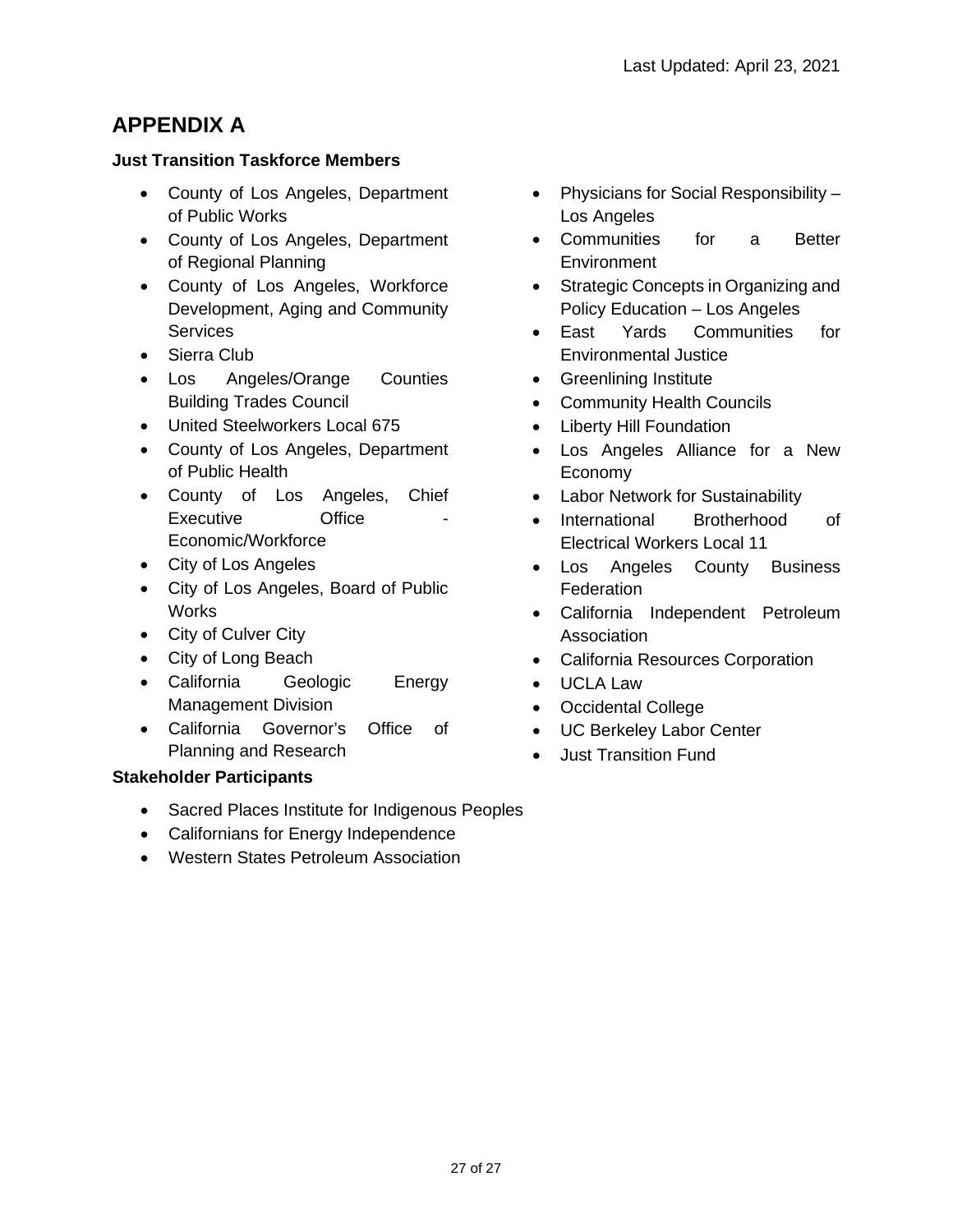

This report was prepared to respond to the September 29, 2020, motion approved by the Board of Supervisors entitled, "Facilitating the Development of a 'Just Transition' to Clean Energy." Among other things, the motion instructed the Director of the Department of Public Works (DPW), in consultation with other members of the Los Angeles County (County) Oil and Gas Team, to do the following:

- Update its ongoing fee study to identify funding strategies to support the Just Transition effort;
- Identify a funding strategy to support permanent staff for the Office of Oil and Gas; and
- Identify priority wells in the County that should be abandoned and develop a financial and operational strategy for initiating this work.

### **Funding Strategies**

The County does not have the authority to abandon oil and gas wells. That authority rests with the California Department of Conservation Geologic Energy Management Division (CalGEM). The new funding sources described below could serve the County's goals toward Just Transition by providing funding opportunities to the responsible agency, CalGEM, to properly abandon oil wells in the unincorporated County for which the operator is non-existent or has insufficient resources. This funding would supplement monies allocated by the State legislature to abandon oil and gas wells but used to abandon those idle/orphaned oil and gas wells prioritized by the County. It is noted that the Governor's May Revise Budget has included \$200 million for well abandonment that will greatly increase the available funding for this work.

### **1**. **The American Jobs Plan**

The American Jobs Plan (Plan) is an investment in America that will create millions of well-paying jobs, rebuild our country's infrastructure, and position the United States to out-compete China. Public domestic investment, as a share of the economy, has fallen by more than 40 percent since the 1960s. The Plan will invest in America in a way we have not invested since we built the interstate highways and won the Space Race to the moon.

The Plan has prioritized putting the energy industry to work plugging orphan oil and gas wells. Hundreds of thousands of idle and orphaned oil and gas wells pose serious safety hazards, while also causing ongoing air, water, and other environmental damage. Many of these potentially hazardous wells are located in urban communities that have suffered from years of disinvestment. President Biden's plan includes an immediate up-front investment of \$16 billion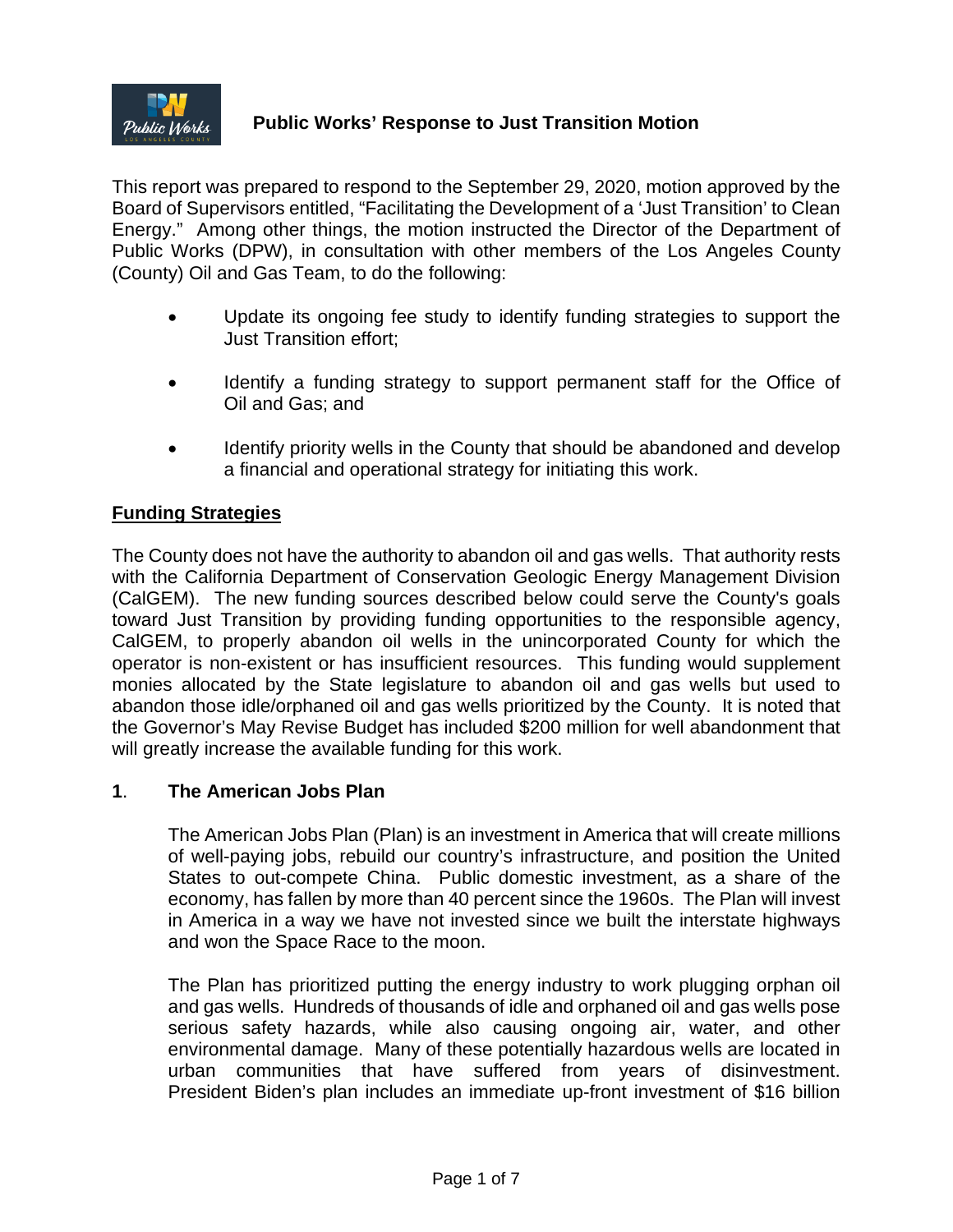

that will put hundreds of thousands of people to work in union jobs plugging oil and gas wells. In addition to creating jobs in hard-hit communities, this investment will reduce the methane and brine that leak from these wells, in combination with investments in reducing leaks from other sources like aging pipes and various components of the oil and gas distribution systems.

We recommend that the County provide strong advocacy in Washington and Sacramento to ensure the investment of \$16 billion is preserved in the final legislation and that California, one of the largest producers in the US, gets its share of the funds. As the second largest oil producing County in California, Los Angeles County should get a significant funding allocation through CalGEM.

### **2**. **Advocate for Strong State Oil and Gas Legislation**

In addition to the Plan, we recommend increasing advocacy in Sacramento to ensure the State legislative branches and the Governor enforce adequate bonding requirements for idle and orphan well abandonment. The State's idle well program must be strengthened in order to ensure the industry pays for the proper abandonment of oil and gas wells instead of the burden falling on the California taxpayer.

### **3**. **Institute an Oil Production Tax (Barrel Tax) and Wellhead Tax**

### **a**. **Oil Production Tax (Barrel Tax)**

California is the only major oil producing state that does not charge an oil production or severance tax. Several cities in Los Angeles and Orange counties currently do tax the oil companies between \$0.20 and \$0.60 per barrel (42 gallons) of oil extracted from the ground. Additionally, some of the cities also charge a "per wellhead" charge as a component of their tax. Oil and gas production in the unincorporated County encompass 1,683 total wells with approximately 1,046 active wells as of 2019, per CalGEM data, with a total annual production of approximately 6,033,058 barrels.

There is opportunity for the County to adopt a per barrel oil production tax adjusted annually by the Consumer Price Index. For example, if the rate was set at \$0.42 per barrel, this tax could generate approximately \$2,700,000 annually.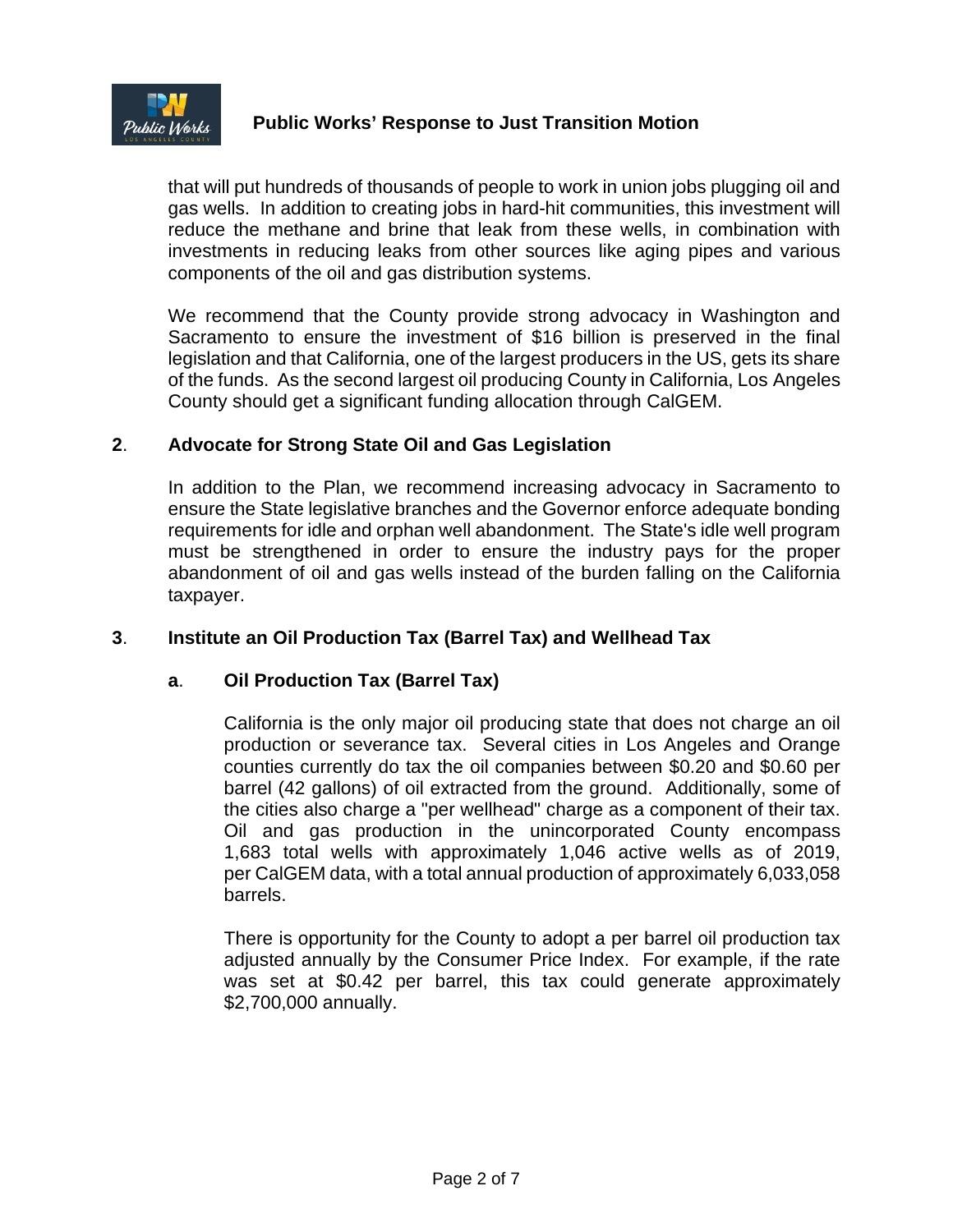

This tax would be subject to Propositions 26 and 218 requirements and required a two-thirds majority of the vote to pass.

### **b**. **Wellhead Tax**

Within unincorporated County area, 637 wells are idle, many for decades, and they pose significant environmental contamination risks to the surrounding communities. The operators for some of these idle wells may have gone out of business or do not have the financial resources to properly abandon their oil wells. These are frequently referred to as "orphan" wells. A good example is the recent bankruptcy of California Resources Corporation, owner of over 18,000 wells throughout California and about half of which are idle.

In combination with the oil production tax, there is opportunity for the County to adopt a per wellhead tax in manner that could incentivize companies keeping wells from becoming idle. The wellhead tax could be reduced for those wells that are producing, actively maintained, and paying their fair share through in the companion oil production taxes. This ensures that companies with a greater number of idle wells pay into the fund and reduce the burden of active well owners who are producing oil and gas while maintaining their facilities.

For example, if the rate was set at \$3,750 per well, which is comparable with other jurisdictions, the wellhead tax could generate approximately \$4,800,00 annually, or \$2,388,750 if wellhead tax is only applied to idle wells.

This tax would also be subject to Propositions 26 and 218 requirements and required a two-thirds majority of the vote to pass.

### 4. **Update the Utility Franchise Fees**

Another source of new funding could be additional revenue from utility franchise fees. Currently, the County collects approximately \$10 million in utility franchise fees from utilities that utilize the County public right-of-way to provide their services. The County could explore redirecting any new revenue increases as of the establishment of the Office of Oil and Gas to fund its activities.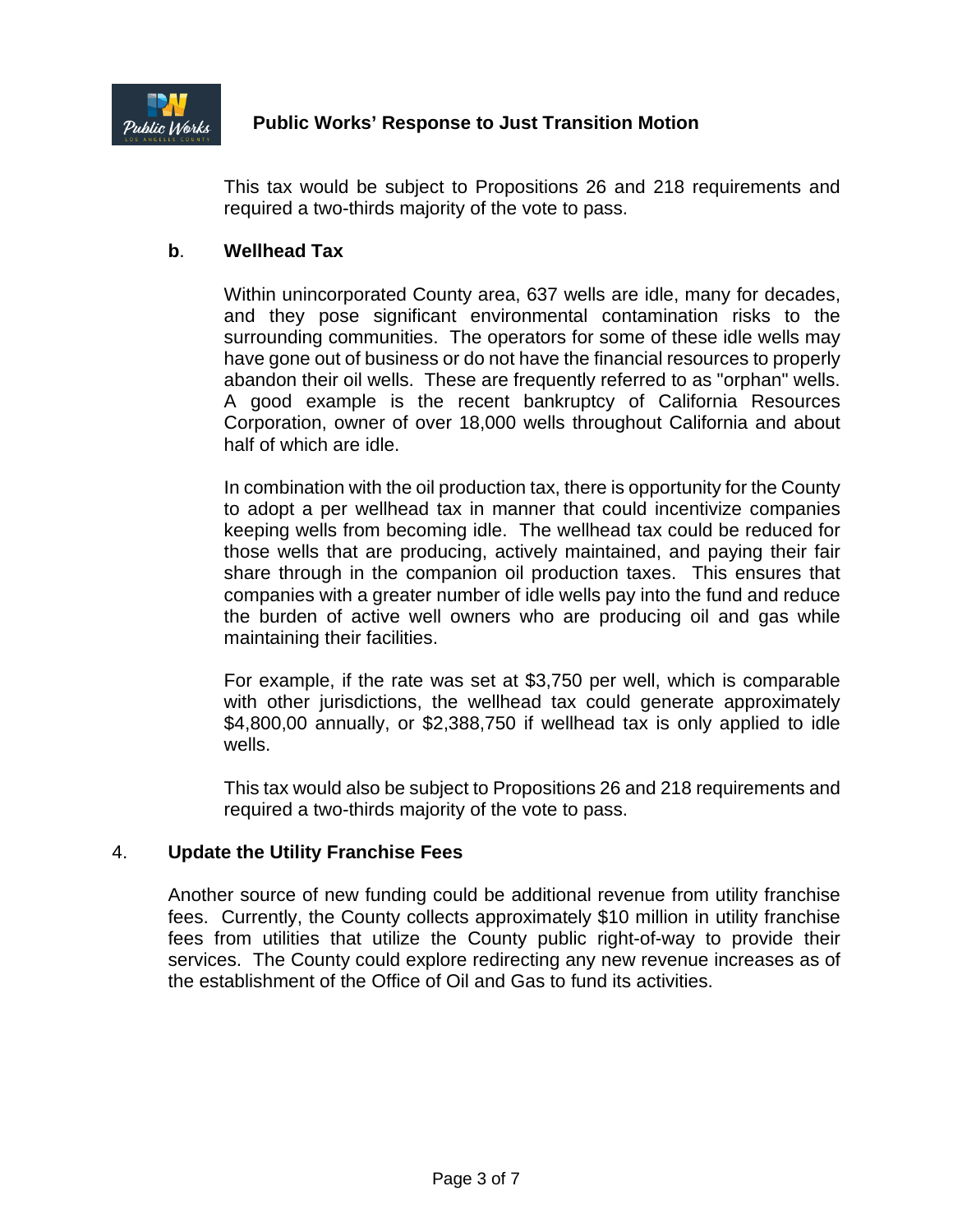

Increases in revenue could come from fee increases, changes in the methodology of calculating the fees on utilities, and/or through new franchises that are established after the Office of Oil and Gas' inception date. According to a recent report prepared by MRS Environmental Inc., the County's rates could be increased but still be comparable to other jurisdictions.

Revenue would be optimized by charging a fee rate based on linear feet for pipelines that are smaller than 13.75 inches in diameter and preserving the volumetric rates for pipelines that are 13.75 inches or higher. For example, changing from the cubic foot formula to linear feet with the existing \$1.50 rate would accrue approximately \$113,000 more on a yearly basis.

In addition, the County could require the applicants to pay for the actual costs associated with processing the application for a franchise, extending a franchise, or transferring a franchise agreement. The County should require an initial minimum deposit at the time of the application in an amount of \$10,000 to cover this cost in addition from utility franchises fees collected for the use of the public right-of-way.

### 5. **Pipeline Abandonment Permit Fee**

A pipeline abandonment permit fee would cover the cost of inspection for abandonment of an oil or gas pipeline. This will ensure that the operator of the pipeline properly drains the hazardous materials and seals the pipe to prevent any future soil or water contamination within the public right-of-way.

### 6. **Update Lease Agreements/Royalties**

The Chief Executive Office-Real Estate Division has ground leases and collects royalties for oil operations on County fee-owned property.

An audit would determine if the County is maximizing revenues from this source. A typical monthly report from the leases should include number of barrels of oil sold, price per barrel, and the detail of the amount corresponding to the County based on the percentage royalty agreed in the contracts.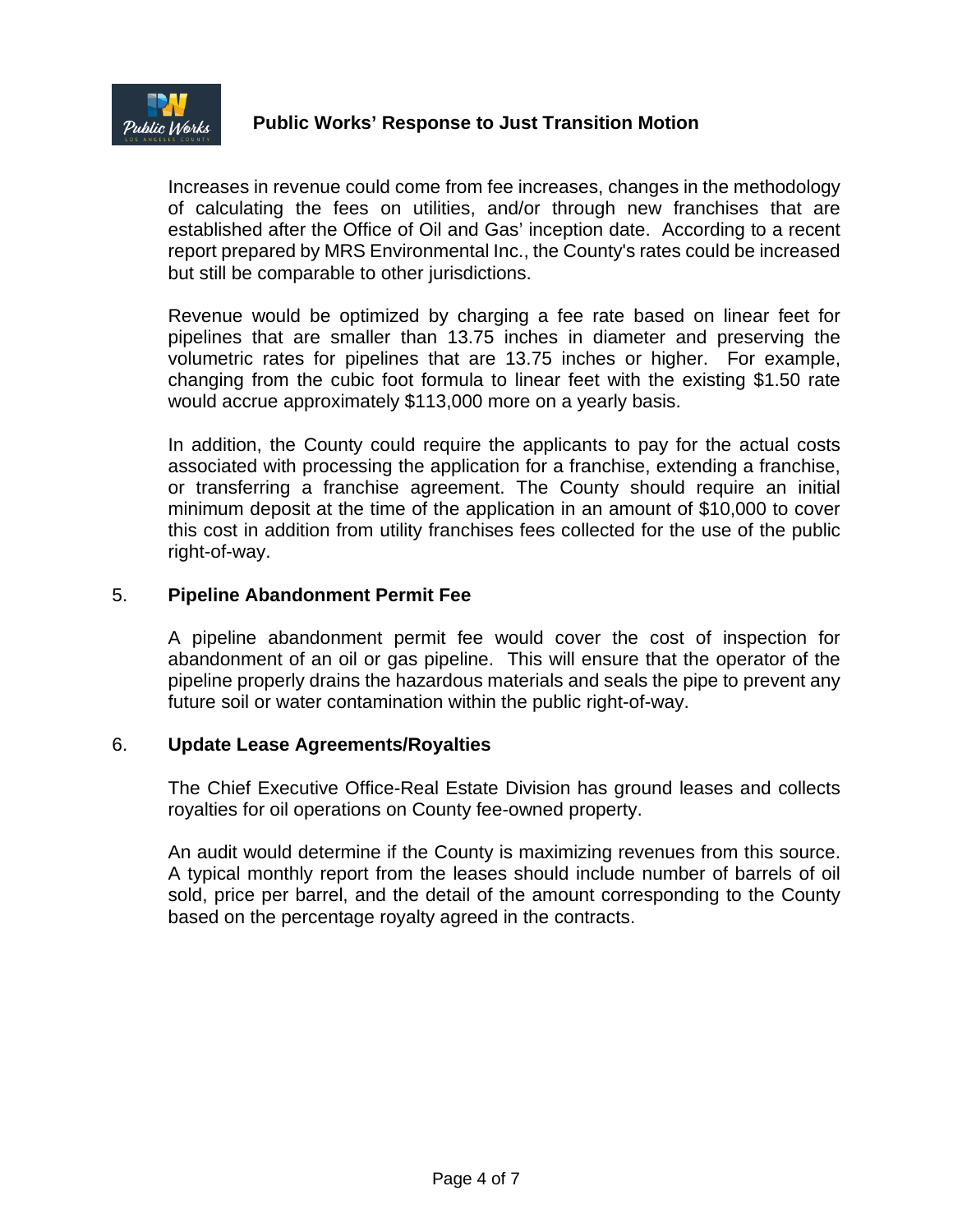

### **Prioritization of Wells to be Abandoned**

On July 28, 2015, the Board directed the Department of Regional Planning (DRP), in consultation with the Department of Public Health (DPH), to develop an inventory of all oil and gas fields and the associated level of environmental monitoring taking place at those facilities within unincorporated County. The resulting report, issued on December 31, 2015, provided a snapshot of the oil and gas wells that are currently in operation based on the records of CalGEM. The report identified 1,687 oil and gas wells within the unincorporated County, of which 85 percent are located within zones that allow the use "by right" and 95 percent are operated by 12 distinct operators.

Of the 1,687 wells, 57 percent are currently operating under the unprecedented and comprehensive regulatory requirements created by the Baldwin Hills Community Standards District (CSD), which promotes the safe operation of the Inglewood Oil Field. Among its many requirements, the CSD restricts the amount of drilling that is allowed; requires ongoing monitoring of air quality, groundwater, noise, and seismic activity; establishes setbacks from sensitive areas; and mandates landscaping requirements as well as requiring various emergency response protocols and monthly meetings with a community advisory panel.

While the CSD does provide extensive oversight for over half of the wells within the unincorporated County, the report found that due to the long history of oil production in the County, in which wells were typically permitted by right, the remaining wells outside of the CSD area are operating with a lack of consistency in permit conditions, and regulations vary from project to project.

On March 29, 2016, the Board adopted a motion entitled "Proactive Planning and Enforcement of Oil and Gas Facilities Operating in Unincorporated Los Angeles County," in part to direct the Director of DRP, in coordination with the Fire Chief, the Interim Director of DPH, and the Director of DPW to convene a Strike Team to assess the conditions, regulatory compliance, and potential public health and safety risks associated with existing oil and gas facilities in the unincorporated County. Additionally, the Strike Team was to report back in writing on a biannual basis with a summary of its findings and recommendations.

The Strike Team, comprised of representatives from DRP, DPH, Fire, and DPW, worked proactively to complete a comprehensive assessment of the approximately 800 oil and gas wells operated within the unincorporated areas, which are not subject to the rigorous requirements of the CSD. In addition, the Strike Team is developing action plans, as necessary, to ensure that these facilities are in compliance with all existing applicable rules and regulations, as well as providing recommendations on additional oversight or operational changes that may be required to ensure a safe operation.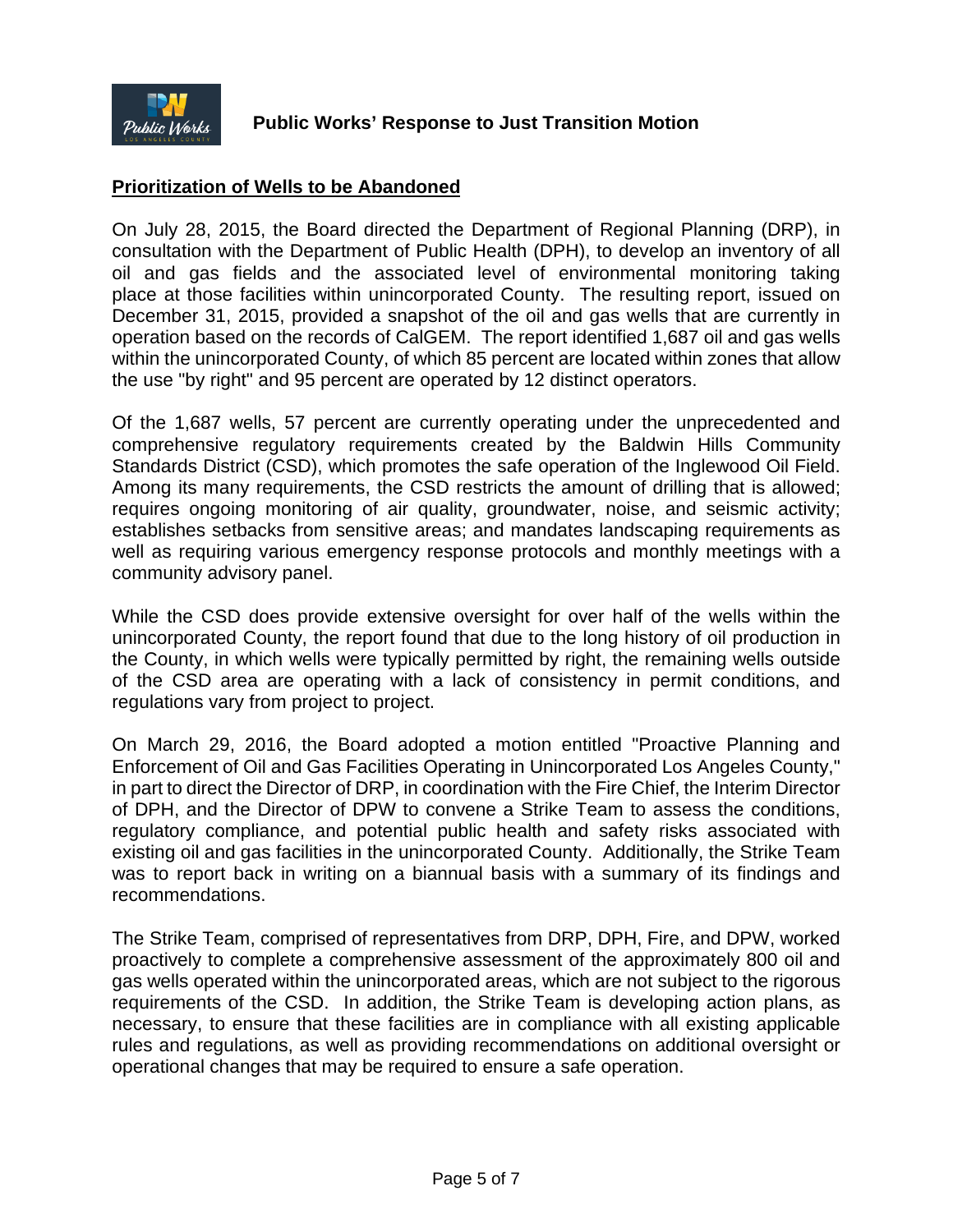

To date, the Strike Team has filed eight biannual reports to the Board with the latest issued in July 2020. The latest report is the fourth of five Phase II biannual reports to be provided to the Board during the current 36-month long Strike Team Phase II effort. Under Phase II, the Strike Team was tasked with researching and investigating the following oil and gas elements:

- Abandoned and orphan wells
- Storage facilities
- Pipelines
- Hazardous chemicals

As part of the Phase II effort regarding idle, abandoned, and orphan wells, the Strike Team, in coordination with CalGEM, identified wells that were potentially of concern, mapped detailed locations of the idle wells, and collected various data on them. The detailed results of this information can be found in the Strike Team reports found on their website at [https://planning.lacounty.gov/oil-gas/strike.](https://planning.lacounty.gov/oil-gas/strike)

The initial priority ranking produced scores ranging from zero to 143 with 128 wells ranking a score of above 75 and, therefore, classified as a "higher-priority well." The higher-priority wells were generally located in the southern County areas in communities with higher population densities. They included the following communities:

- Carson
- Dominguez
- East Los Angeles
- La Puente
- Marina del Rey
- **Whittier**

The Strike Team reviewed the CalGEM database for each of the high-priority wells. The following factors were utilized to estimate the risks of well leakage of the high-priority wells:

- Abandonment date
- Blowouts or loss of well control occurrence
- Any gas pressure encountered during drilling or gas production
- Any crude oil encountered during drilling or any crude production history
- Any gas encounter at depths less than 1,000 feet
- Any recent leak testing conducted (in last 20 years)